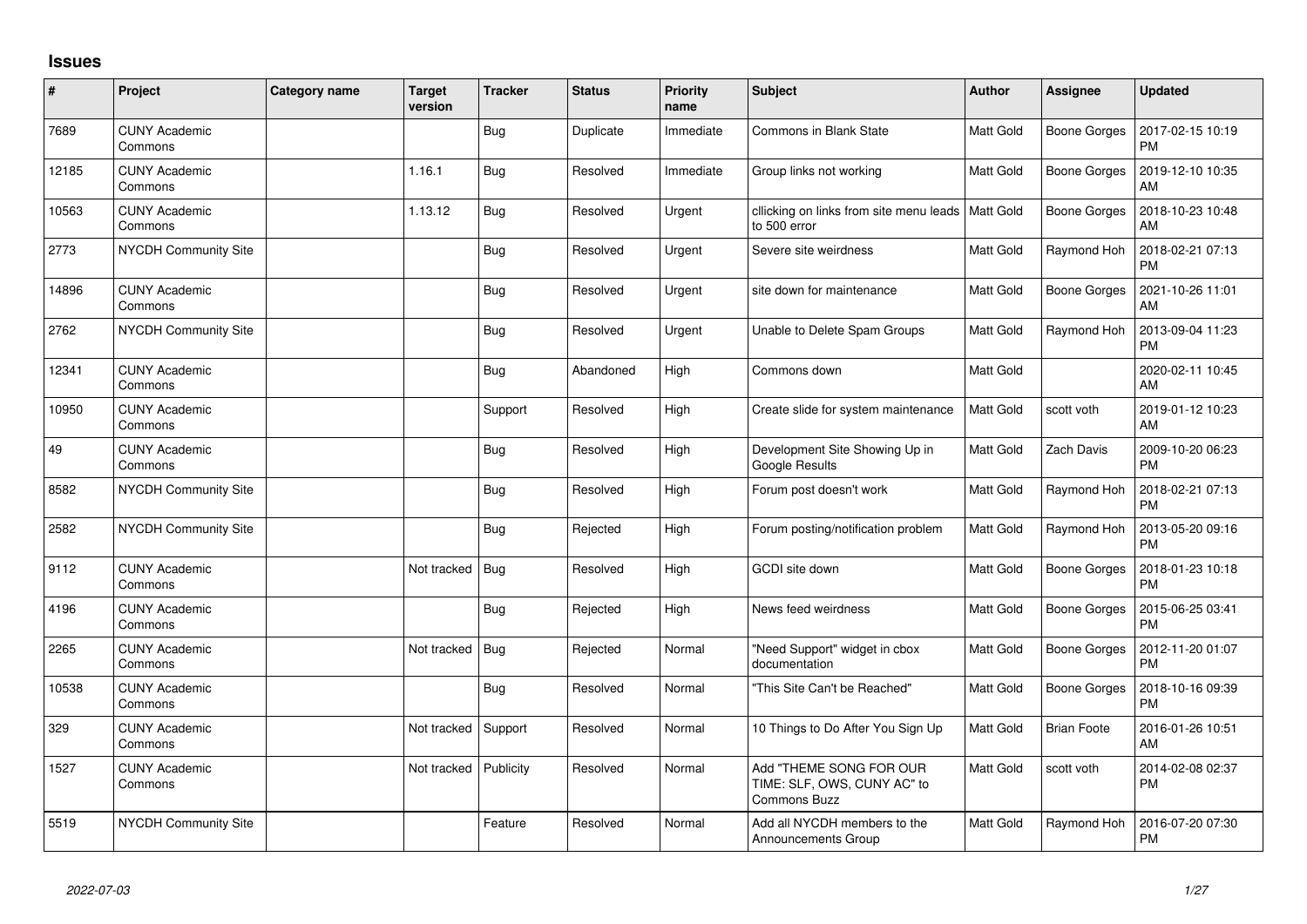| #     | Project                         | <b>Category name</b> | <b>Target</b><br>version | <b>Tracker</b> | <b>Status</b> | <b>Priority</b><br>name | <b>Subject</b>                                                                        | <b>Author</b>    | Assignee            | <b>Updated</b>                |
|-------|---------------------------------|----------------------|--------------------------|----------------|---------------|-------------------------|---------------------------------------------------------------------------------------|------------------|---------------------|-------------------------------|
| 16307 | <b>CUNY Academic</b><br>Commons |                      |                          | <b>Bug</b>     | <b>New</b>    | Normal                  | Add brief messaging to<br>accept/decline group membership<br>requests                 | Matt Gold        | Boone Gorges        | 2022-06-27 06:13<br><b>PM</b> |
| 2268  | <b>CUNY Academic</b><br>Commons |                      |                          | <b>Bug</b>     | Rejected      | Normal                  | Add CBOX icon to dashboard menu?                                                      | Matt Gold        | <b>Boone Gorges</b> | 2012-11-18 10:58<br><b>PM</b> |
| 5521  | <b>NYCDH Community Site</b>     |                      |                          | Feature        | Resolved      | Normal                  | Add help text to registration process<br>re Announcement group add                    | <b>Matt Gold</b> | Raymond Hoh         | 2020-11-23 08:53<br><b>PM</b> |
| 1830  | <b>CUNY Academic</b><br>Commons |                      | Not tracked              | Support        | Resolved      | Normal                  | Addition to Help Wanted Blog                                                          | Matt Gold        | scott voth          | 2012-04-16 09:47<br><b>PM</b> |
| 5520  | <b>NYCDH Community Site</b>     |                      |                          | Feature        | Resolved      | Normal                  | Auto-Add Newly Registered Members<br>to the Announcements Group                       | <b>Matt Gold</b> | Raymond Hoh         | 2016-05-03 07:25<br><b>PM</b> |
| 2651  | NYCDH Community Site            |                      |                          | <b>Bug</b>     | Rejected      | Normal                  | BP Doc save button returns users to<br>doc directory instead of to group              | Matt Gold        | <b>Boone Gorges</b> | 2013-08-02 12:47<br><b>PM</b> |
| 3289  | <b>NYCDH Community Site</b>     |                      |                          | <b>Bug</b>     | Resolved      | Normal                  | BP Docs revision overflowing div<br>containers                                        | <b>Matt Gold</b> | Raymond Hoh         | 2014-06-26 05:19<br><b>PM</b> |
| 2622  | <b>NYCDH Community Site</b>     |                      |                          | Support        | Resolved      | Normal                  | BuddyPress Members Widget on<br>Homepage doesn't show new<br>members                  | Matt Gold        | Raymond Hoh         | 2013-06-19 09:37<br>AM        |
| 5989  | <b>NYCDH Community Site</b>     |                      |                          | Support        | Resolved      | Normal                  | Buddypress/WP question                                                                | Matt Gold        | Raymond Hoh         | 2018-02-21 07:16<br><b>PM</b> |
| 2971  | JustPublics@365<br>MediaCamp    |                      |                          | Bug            | Resolved      | Normal                  | <b>CBOX Theme Error</b>                                                               | Matt Gold        | Raymond Hoh         | 2014-01-24 09:00<br><b>PM</b> |
| 2267  | <b>CUNY Academic</b><br>Commons |                      |                          | Bug            | Resolved      | Normal                  | Change "Cbox" to "CBOX" in<br>Dashboard Menu                                          | Matt Gold        | Boone Gorges        | 2012-11-18 11:01<br><b>PM</b> |
| 14951 | <b>CUNY Academic</b><br>Commons |                      | Not tracked              | Bug            | Resolved      | Normal                  | Commons down                                                                          | Matt Gold        | <b>Boone Gorges</b> | 2021-11-23 04:21<br><b>PM</b> |
| 8161  | <b>CUNY Academic</b><br>Commons |                      |                          | <b>Bug</b>     | Rejected      | Normal                  | Contact form info sent to Commons<br>email                                            | Matt Gold        | Boone Gorges        | 2017-05-21 10:52<br><b>PM</b> |
| 13949 | <b>CUNY Academic</b><br>Commons |                      | Not tracked              | <b>Bug</b>     | <b>New</b>    | Normal                  | Continued debugging of runaway<br>MySQL connections                                   | <b>Matt Gold</b> | Boone Gorges        | 2021-09-14 10:42<br>AM        |
| 8837  | <b>CUNY Academic</b><br>Commons |                      | Not tracked              | Feature        | Assigned      | Normal                  | Create a form to request info from<br>people requesting premium themes<br>and plugins | Matt Gold        | Marilyn Weber       | 2017-11-14 03:35<br><b>PM</b> |
| 2787  | <b>CUNY Academic</b><br>Commons |                      | Not tracked              | Bug            | Resolved      | Normal                  | Create annotated screenshot for<br>portfolio codex page                               | Matt Gold        | scott voth          | 2014-02-08 02:38<br><b>PM</b> |
| 3014  | <b>CUNY Academic</b><br>Commons |                      | Not tracked              | Outreach       | Resolved      | Normal                  | Create homepage slide for CUE<br>conference                                           | Matt Gold        | scott voth          | 2014-02-08 01:40<br><b>PM</b> |
| 1870  | <b>CUNY Academic</b><br>Commons |                      | Not tracked              | Publicity      | Resolved      | Normal                  | Create Homepage Slide for Fashion<br><b>Studies Conference</b>                        | Matt Gold        | scott voth          | 2014-02-08 02:37<br><b>PM</b> |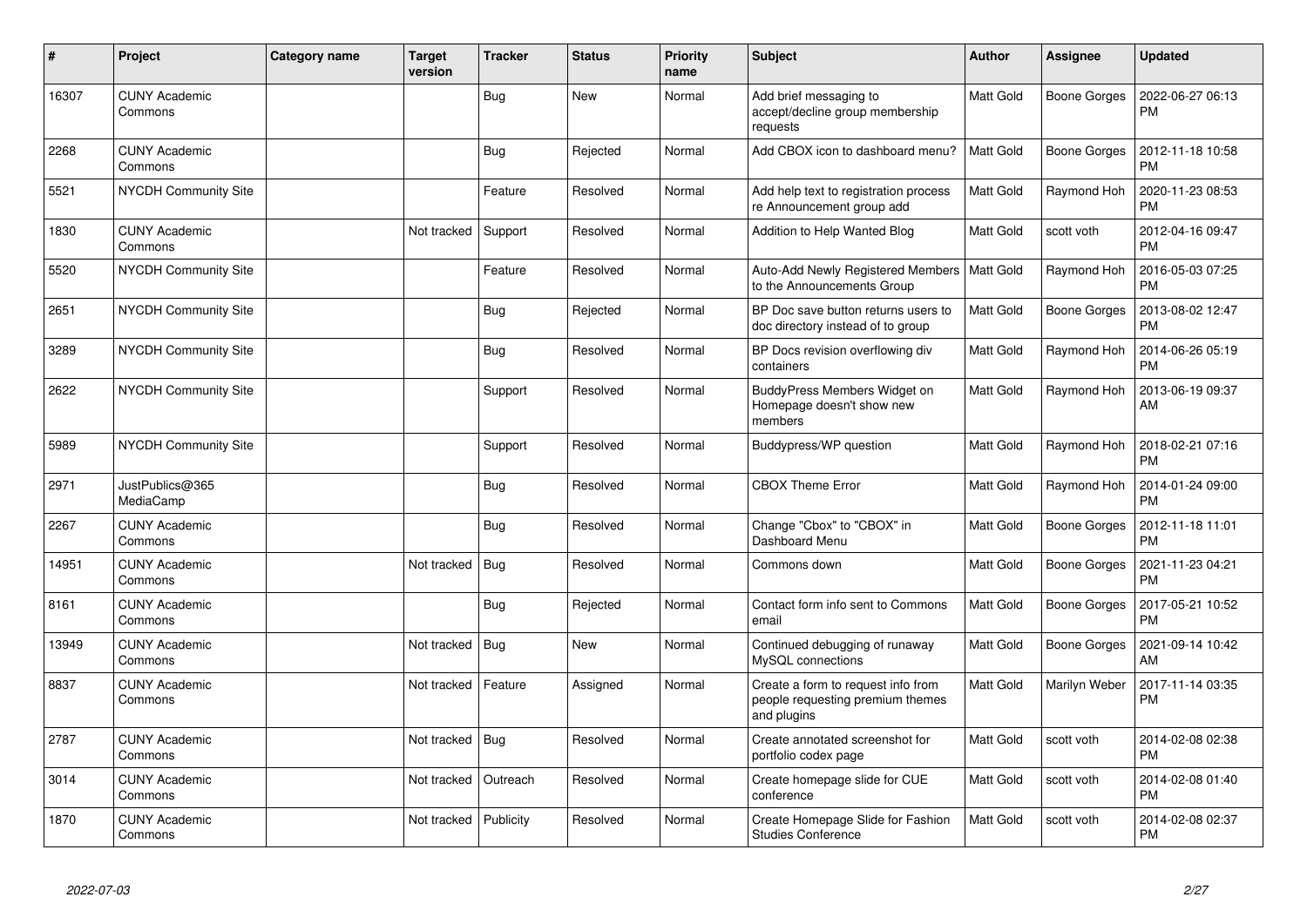| #     | Project                         | <b>Category name</b> | Target<br>version | <b>Tracker</b> | <b>Status</b> | <b>Priority</b><br>name | <b>Subject</b>                                                             | Author           | <b>Assignee</b>     | <b>Updated</b>                |
|-------|---------------------------------|----------------------|-------------------|----------------|---------------|-------------------------|----------------------------------------------------------------------------|------------------|---------------------|-------------------------------|
| 2980  | <b>CUNY Academic</b><br>Commons |                      |                   | Support        | Resolved      | Normal                  | Create Instructions for Inviting People   Matt Gold<br>to Groups and Blogs |                  | scott voth          | 2014-02-08 02:12<br><b>PM</b> |
| 1869  | <b>CUNY Academic</b><br>Commons |                      | Not tracked       | Support        | Resolved      | Normal                  | Create Slide for Victorian Conference                                      | <b>Matt Gold</b> | scott voth          | 2012-06-08 10:29<br><b>PM</b> |
| 9242  | NYCDH Community Site            |                      |                   | Bug            | Resolved      | Normal                  | Default subscription to NYCDH<br>Announcements group                       | <b>Matt Gold</b> | Raymond Hoh         | 2018-02-22 12:47<br><b>PM</b> |
| 10325 | <b>NYCDH Community Site</b>     |                      |                   | <b>Bug</b>     | Resolved      | Normal                  | Digest email formatting                                                    | Matt Gold        | Raymond Hoh         | 2018-09-14 09:34<br><b>PM</b> |
| 68    | <b>CUNY Academic</b><br>Commons |                      |                   | Feature        | Resolved      | Normal                  | Email Addresses for the Commons                                            | <b>Matt Gold</b> |                     | 2010-03-01 12:18<br><b>PM</b> |
| 9076  | <b>NYCDH Community Site</b>     |                      |                   | Bug            | Resolved      | Normal                  | Email group subscription reset<br>erroneously                              | <b>Matt Gold</b> | Raymond Hoh         | 2018-09-25 09:52<br>AM        |
| 7448  | NYCDH Community Site            |                      |                   | <b>Bug</b>     | Duplicate     | Normal                  | Email subscription changed                                                 | Matt Gold        | Raymond Hoh         | 2018-02-21 07:20<br><b>PM</b> |
| 4763  | <b>NYCDH Community Site</b>     |                      |                   | Bug            | Resolved      | Normal                  | Embedded HTML link doesn't appear<br>in email notification                 | <b>Matt Gold</b> | Raymond Hoh         | 2015-10-10 10:11<br>AM        |
| 5939  | NYCDH Community Site            |                      |                   | <b>Bug</b>     | Resolved      | Normal                  | Embedded link doesn't come through<br>CBOX/NYCDH email notification        | <b>Matt Gold</b> | Raymond Hoh         | 2018-02-21 07:16<br><b>PM</b> |
| 8406  | NYCDH Community Site            |                      |                   | Feature        | Resolved      | Normal                  | Error message for WP-Cerber<br>lockouts                                    | <b>Matt Gold</b> | Raymond Hoh         | 2018-02-22 09:26<br>AM        |
| 5530  | <b>NYCDH Community Site</b>     |                      |                   | Bug            | Resolved      | Normal                  | Error updating plugin                                                      | <b>Matt Gold</b> | Raymond Hoh         | 2018-02-21 07:16<br><b>PM</b> |
| 4235  | <b>CUNY Academic</b><br>Commons |                      | Not tracked       | Design/UX      | Assigned      | Normal                  | Explore user experience around<br>comments on forum topics vs docs         | Matt Gold        | Samantha<br>Raddatz | 2015-07-21 10:23<br>AM        |
| 304   | <b>CUNY Academic</b><br>Commons |                      | Not tracked       | Feature        | Rejected      | Normal                  | Feature Roadmap                                                            | <b>Matt Gold</b> | Boone Gorges        | 2010-08-30 04:38<br><b>PM</b> |
| 2148  | <b>CUNY Academic</b><br>Commons |                      | Not tracked       | Publicity      | Resolved      | Normal                  | Feature SmashingMag article in<br>Commons Buzz, Gallery Slide              | Matt Gold        | scott voth          | 2014-02-08 02:38<br><b>PM</b> |
| 14737 | <b>CUNY Academic</b><br>Commons |                      |                   | <b>Bug</b>     | Duplicate     | Normal                  | Final step of group/site clone reloads<br>page                             | Matt Gold        | Boone Gorges        | 2021-08-31 11:41<br>AM        |
| 3429  | <b>NYCDH Community Site</b>     |                      |                   | Bug            | Resolved      | Normal                  | Forum Attachments not working                                              | Matt Gold        | Raymond Hoh         | 2014-09-01 04:04<br><b>PM</b> |
| 2584  | NYCDH Community Site            |                      |                   | Bug            | Resolved      | Normal                  | Forum disabled                                                             | Matt Gold        | Raymond Hoh         | 2013-06-13 01:46<br>PM        |
| 5447  | <b>NYCDH Community Site</b>     |                      |                   | Bug            | Resolved      | Normal                  | Forum post notification doesn't note<br>presence of an attachment          | <b>Matt Gold</b> | Raymond Hoh         | 2016-04-15 12:19<br><b>PM</b> |
| 2815  | NYCDH Community Site            |                      |                   | <b>Bug</b>     | Resolved      | Normal                  | Group Activity dates don't match<br>latest activity                        | <b>Matt Gold</b> | Raymond Hoh         | 2013-10-14 11:40<br><b>PM</b> |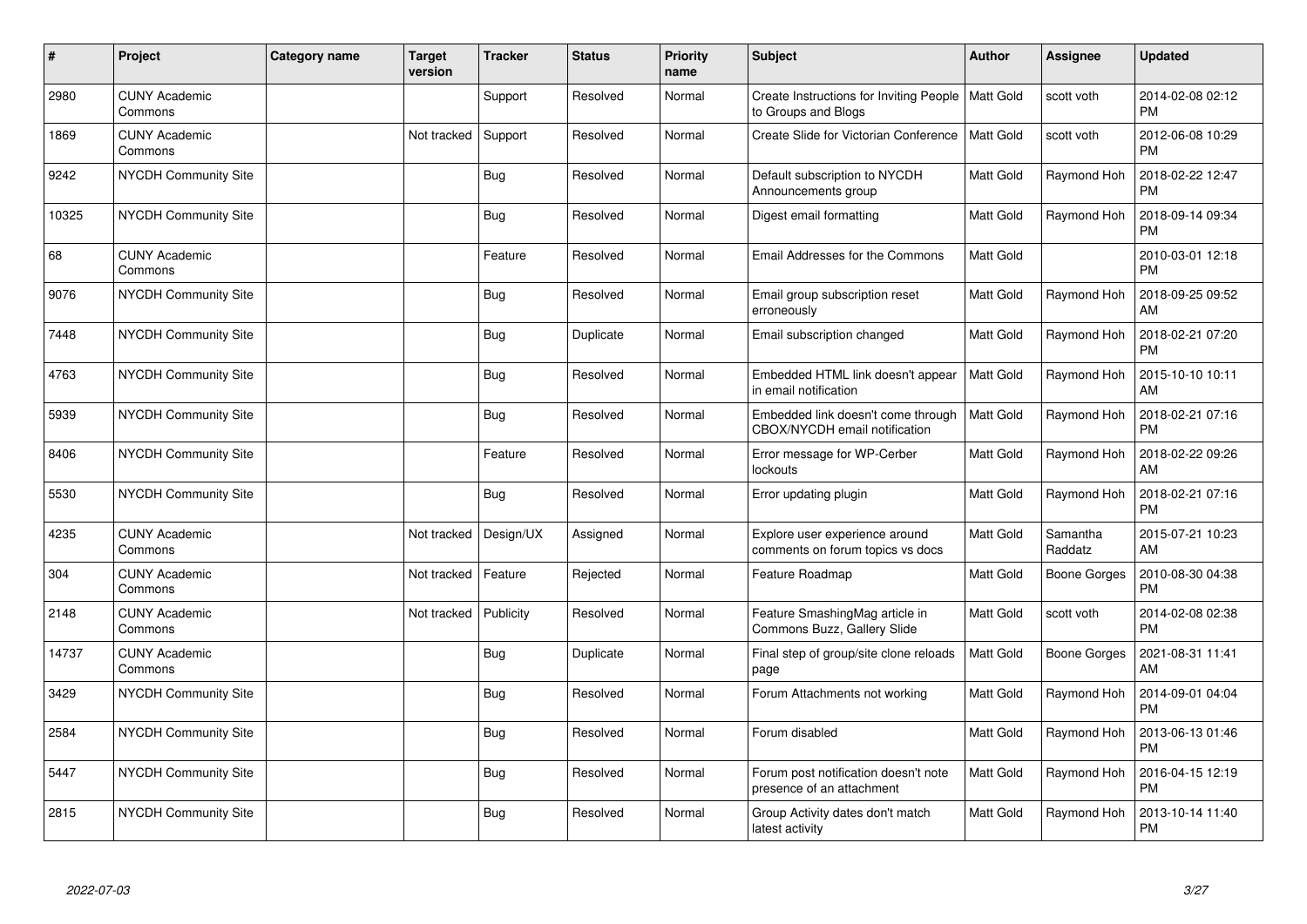| #     | Project                         | Category name | <b>Target</b><br>version | <b>Tracker</b> | <b>Status</b> | <b>Priority</b><br>name | <b>Subject</b>                                                       | <b>Author</b>    | Assignee            | <b>Updated</b>                |
|-------|---------------------------------|---------------|--------------------------|----------------|---------------|-------------------------|----------------------------------------------------------------------|------------------|---------------------|-------------------------------|
| 4640  | <b>CUNY Academic</b><br>Commons |               |                          | <b>Bug</b>     | Resolved      | Normal                  | Group forum problem                                                  | <b>Matt Gold</b> | Boone Gorges        | 2015-09-21 03:44<br><b>PM</b> |
| 11456 | <b>NYCDH Community Site</b>     |               |                          | Bug            | Resolved      | Normal                  | Group has no admins                                                  | <b>Matt Gold</b> | Raymond Hoh         | 2019-06-01 04:24<br><b>PM</b> |
| 3642  | <b>CUNY Academic</b><br>Commons |               |                          | <b>Bug</b>     | Rejected      | Normal                  | Group search hanging                                                 | <b>Matt Gold</b> | <b>Boone Gorges</b> | 2014-11-10 12:50<br><b>PM</b> |
| 3286  | <b>NYCDH Community Site</b>     |               |                          | Bug            | Resolved      | Normal                  | Have BP Docs take on Access<br>Defaults of group                     | <b>Matt Gold</b> | Raymond Hoh         | 2018-02-21 07:23<br><b>PM</b> |
| 8239  | <b>CUNY Academic</b><br>Commons |               |                          | <b>Bug</b>     | Duplicate     | Normal                  | Help page should have an email<br>address on it                      | <b>Matt Gold</b> | Paige Dupont        | 2017-10-11 11:28<br>AM        |
| 11610 | <b>CUNY Academic</b><br>Commons |               | 1.15.5                   | <b>Bug</b>     | Resolved      | Normal                  | Homepage thumbnails not loading                                      | Matt Gold        | Boone Gorges        | 2019-06-29 10:38<br><b>PM</b> |
| 11619 | <b>CUNY Academic</b><br>Commons |               | 1.15.5                   | <b>Bug</b>     | Rejected      | Normal                  | Homepage thumbnails not loading                                      | Matt Gold        | Raymond Hoh         | 2019-07-09 03:49<br>AM        |
| 12433 | NYCDH Community Site            |               |                          | <b>Bug</b>     | Resolved      | Normal                  | hyperlinks not accepted in forum post                                | Matt Gold        | Raymond Hoh         | 2020-11-23 08:42<br><b>PM</b> |
| 5742  | NYCDH Community Site            |               |                          | <b>Bug</b>     | Resolved      | Normal                  | images in slideshow not working                                      | <b>Matt Gold</b> | Raymond Hoh         | 2016-07-20 07:24<br><b>PM</b> |
| 2423  | <b>CUNY Academic</b><br>Commons |               | Not tracked              | Feature        | Resolved      | Normal                  | Incorporate posts from Brian's<br>Footnotes blog into the News blog? | Matt Gold        | <b>Brian Foote</b>  | 2013-02-13 07:24<br>AM        |
| 26    | <b>CUNY Academic</b><br>Commons |               |                          | <b>Bug</b>     | Resolved      | Normal                  | <b>Install Akismet Sitewide</b>                                      | Matt Gold        | Matt Gold           | 2009-09-22 11:43<br><b>PM</b> |
| 3287  | <b>NYCDH Community Site</b>     |               |                          | Bug            | Resolved      | Normal                  | Link to Private Doc bounces<br>non-logged-in users to homepage       | <b>Matt Gold</b> | Raymond Hoh         | 2014-06-25 05:30<br><b>PM</b> |
| 3640  | <b>CUNY Academic</b><br>Commons |               | Future<br>release        | <b>Bug</b>     | Rejected      | Normal                  | Logged out of commons when trying<br>to publish a post               | Matt Gold        | Daniel Jones        | 2015-03-09 11:27<br>AM        |
| 12893 | <b>NYCDH Community Site</b>     |               |                          | Bug            | Resolved      | Normal                  | Login issue                                                          | <b>Matt Gold</b> | Raymond Hoh         | 2020-06-05 10:31<br>AM        |
| 1500  | <b>CUNY Academic</b><br>Commons |               | Not tracked              | Publicity      | Resolved      | Normal                  | Make Article Titles on Commons<br><b>Buzz Links</b>                  | Matt Gold        | scott voth          | 2011-12-31 03:53<br><b>PM</b> |
| 2888  | NYCDH Community Site            |               |                          | Feature        | Resolved      | Normal                  | Make Text Posting the Default?                                       | Matt Gold        | Raymond Hoh         | 2018-02-21 07:14<br><b>PM</b> |
| 11280 | NYCDH Community Site            |               |                          | Bug            | Resolved      | Normal                  | Member search not working                                            | Matt Gold        | Raymond Hoh         | 2019-04-01 06:23<br><b>PM</b> |
| 16020 | <b>CUNY Academic</b><br>Commons |               |                          | Support        | Rejected      | Normal                  | Metaslider Pro                                                       | <b>Matt Gold</b> | Boone Gorges        | 2022-05-10 10:43<br>AM        |
| 8992  | NYCDH Community Site            |               |                          | Bug            | Assigned      | Normal                  | Multiple RBE error reports                                           | <b>Matt Gold</b> | Raymond Hoh         | 2017-12-11 05:43<br><b>PM</b> |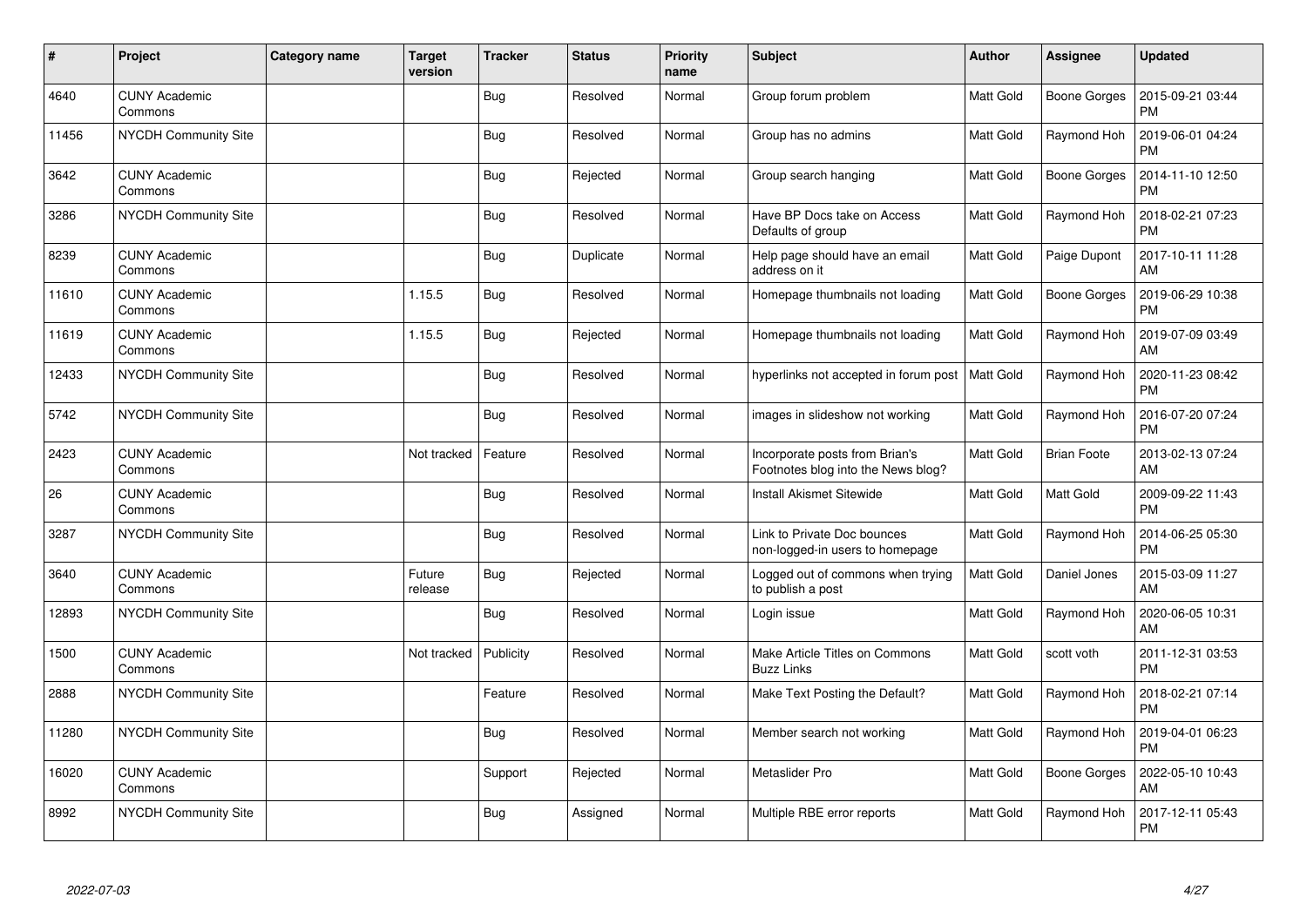| #     | Project                         | <b>Category name</b> | Target<br>version | <b>Tracker</b> | <b>Status</b> | <b>Priority</b><br>name | <b>Subject</b>                                                     | Author           | <b>Assignee</b> | <b>Updated</b>                |
|-------|---------------------------------|----------------------|-------------------|----------------|---------------|-------------------------|--------------------------------------------------------------------|------------------|-----------------|-------------------------------|
| 5440  | <b>CUNY Academic</b><br>Commons |                      |                   | Bug            | Rejected      | Normal                  | New account notification email<br>question                         | <b>Matt Gold</b> | Raymond Hoh     | 2016-04-21 12:12<br>AM        |
| 4736  | <b>NYCDH Community Site</b>     |                      |                   | <b>Bug</b>     | Resolved      | Normal                  | NYCDH email notifications don't list<br>attachments                | <b>Matt Gold</b> | Raymond Hoh     | 2015-10-08 09:35<br><b>PM</b> |
| 4178  | NYCDH Community Site            |                      |                   | Outreach       | Resolved      | Normal                  | Please export member email<br>addresses for a site-wide mailing    | Matt Gold        | Raymond Hoh     | 2015-06-19 04:40<br>AM        |
| 5445  | <b>NYCDH Community Site</b>     |                      |                   | Bug            | Resolved      | Normal                  | Private group question                                             | Matt Gold        | Raymond Hoh     | 2016-04-13 01:58<br><b>PM</b> |
| 8050  | NYCDH Community Site            |                      |                   | <b>Bug</b>     | Rejected      | Normal                  | problem resetting pw                                               | <b>Matt Gold</b> | Raymond Hoh     | 2017-04-27 03:54<br><b>PM</b> |
| 8397  | <b>NYCDH Community Site</b>     |                      |                   | <b>Bug</b>     | Resolved      | Normal                  | Profile question                                                   | <b>Matt Gold</b> | Raymond Hoh     | 2018-02-21 07:21<br><b>PM</b> |
| 5430  | <b>NYCDH Community Site</b>     |                      |                   | Support        | Resolved      | Normal                  | Question about deleting account                                    | <b>Matt Gold</b> | Raymond Hoh     | 2018-02-21 07:15<br><b>PM</b> |
| 9115  | <b>CUNY Academic</b><br>Commons |                      | Not tracked       | Support        | Resolved      | Normal                  | question about invite by email                                     | <b>Matt Gold</b> | Matt Gold       | 2018-02-13 11:14<br>AM        |
| 5274  | <b>CUNY Academic</b><br>Commons |                      |                   | <b>Bug</b>     | Resolved      | Normal                  | RBE - received erroneous notification<br>of reply not being posted | <b>Matt Gold</b> |                 | 2016-02-29 03:46<br><b>PM</b> |
| 3263  | NYCDH Community Site            |                      |                   | <b>Bug</b>     | Resolved      | Normal                  | RBE could not be posted                                            | <b>Matt Gold</b> | Raymond Hoh     | 2014-06-24 10:48<br><b>PM</b> |
| 2649  | NYCDH Community Site            |                      |                   | <b>Bug</b>     | Resolved      | Normal                  | RBE problems                                                       | <b>Matt Gold</b> | Raymond Hoh     | 2013-10-11 02:04<br><b>PM</b> |
| 15247 | <b>NYCDH Community Site</b>     |                      |                   | <b>Bug</b>     | Resolved      | Normal                  | Registration issue                                                 | <b>Matt Gold</b> | Raymond Hoh     | 2022-02-03 08:02<br><b>PM</b> |
| 5954  | <b>CUNY Academic</b><br>Commons |                      | Not tracked       | Feature        | Resolved      | Normal                  | replace video on homepage with<br>featured sites/groups            | Matt Gold        | Boone Gorges    | 2016-09-23 02:23<br><b>PM</b> |
| 4641  | <b>CUNY Academic</b><br>Commons |                      | Not tracked       | Bug            | Resolved      | Normal                  | Reply by email going to the wrong<br>address                       | Matt Gold        | Boone Gorges    | 2015-09-21 04:05<br>PM        |
| 3266  | <b>NYCDH Community Site</b>     |                      |                   | Bug            | Resolved      | Normal                  | Report of difficulty posting the<br>NYCDH forum                    | <b>Matt Gold</b> | Raymond Hoh     | 2014-06-12 03:27<br><b>PM</b> |
| 5840  | NYCDH Community Site            |                      |                   | Bug            | Resolved      | Normal                  | request membership in private group<br>issue                       | Matt Gold        | Raymond Hoh     | 2016-07-26 06:58<br>AM        |
| 2814  | <b>NYCDH Community Site</b>     |                      |                   | Feature        | Resolved      | Normal                  | <b>Restricting Sign-Ups</b>                                        | <b>Matt Gold</b> | Raymond Hoh     | 2014-01-24 09:16<br><b>PM</b> |
| 2590  | <b>CUNY Academic</b><br>Commons |                      | Not tracked       | Feature        | Resolved      | Normal                  | Show Marilyn and Erika how to<br>create homepage slides            | <b>Matt Gold</b> | scott voth      | 2014-02-08 10:09<br>AM        |
| 2233  | <b>CUNY Academic</b><br>Commons |                      | Not tracked       | Support        | Resolved      | Normal                  | Slider plugin                                                      | <b>Matt Gold</b> |                 | 2013-03-01 11:06<br>AM        |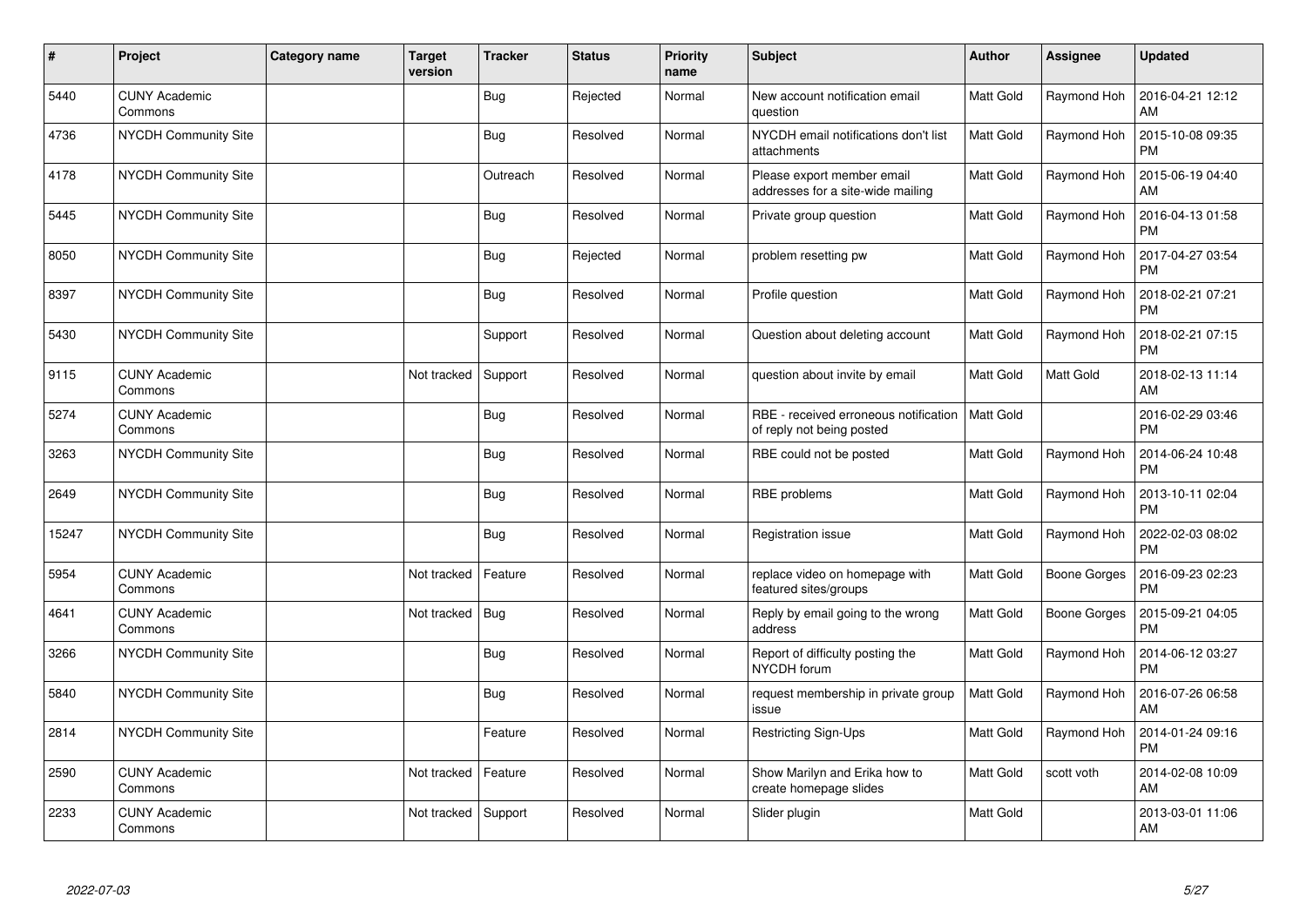| #     | Project                         | Category name | <b>Target</b><br>version | <b>Tracker</b> | <b>Status</b> | <b>Priority</b><br>name | <b>Subject</b>                                                               | <b>Author</b>    | <b>Assignee</b> | <b>Updated</b>                |
|-------|---------------------------------|---------------|--------------------------|----------------|---------------|-------------------------|------------------------------------------------------------------------------|------------------|-----------------|-------------------------------|
| 2690  | <b>NYCDH Community Site</b>     |               |                          | <b>Bug</b>     | Resolved      | Normal                  | Spam Registrations                                                           | <b>Matt Gold</b> | Raymond Hoh     | 2013-10-29 09:21<br><b>PM</b> |
| 11000 | NYCDH Community Site            |               |                          | <b>Bug</b>     | Rejected      | Normal                  | SSL / link redirection issue for DH<br>Week site from NYCDH homepage         | <b>Matt Gold</b> | Raymond Hoh     | 2019-01-24 10:00<br><b>PM</b> |
| 15171 | <b>NYCDH Community Site</b>     |               |                          | Support        | Resolved      | Normal                  | Unclear how to delete account                                                | <b>Matt Gold</b> | Raymond Hoh     | 2022-01-10 12:04<br><b>PM</b> |
| 13862 | <b>CUNY Academic</b><br>Commons |               |                          | <b>Bug</b>     | Resolved      | Normal                  | Under maintenance message                                                    | <b>Matt Gold</b> | Boone Gorges    | 2021-01-28 08:56<br><b>PM</b> |
| 5055  | <b>NYCDH Community Site</b>     |               |                          | Bug            | Resolved      | Normal                  | Up file size limit on forum<br>attachments                                   | Matt Gold        |                 | 2015-12-21 01:30<br><b>PM</b> |
| 9089  | <b>NYCDH Community Site</b>     |               |                          | Bug            | Rejected      | Normal                  | User experiences phishing warning                                            | <b>Matt Gold</b> | Raymond Hoh     | 2020-11-23 08:43<br><b>PM</b> |
| 8051  | NYCDH Community Site            |               |                          | <b>Bug</b>     | Resolved      | Normal                  | User reports registration problem                                            | Matt Gold        | Raymond Hoh     | 2017-04-27 04:29<br><b>PM</b> |
| 14861 | <b>NYCDH Community Site</b>     |               |                          | <b>Bug</b>     | Resolved      | Normal                  | User unable to access profile editing<br>page                                | <b>Matt Gold</b> | Raymond Hoh     | 2021-10-14 08:38<br><b>PM</b> |
| 13491 | <b>NYCDH Community Site</b>     |               |                          | <b>Bug</b>     | Resolved      | Normal                  | User unable to register                                                      | <b>Matt Gold</b> | Raymond Hoh     | 2020-10-23 12:43<br>AM        |
| 2627  | NYCDH Community Site            |               |                          | Support        | Rejected      | Normal                  | Users Marked as Spam showing up<br>in New Members Widget List on<br>Homepage | Matt Gold        | Raymond Hoh     | 2020-11-23 08:56<br><b>PM</b> |
| 211   | <b>CUNY Academic</b><br>Commons |               |                          | Bug            | Resolved      | Normal                  | Weird Display of Text on Homepage<br>Load                                    | Matt Gold        |                 | 2010-05-06 11:45<br>AM        |
| 213   | <b>CUNY Academic</b><br>Commons |               | 1.1                      | Bug            | Rejected      | Normal                  | Wiki Style                                                                   | <b>Matt Gold</b> | Chris Stein     | 2010-11-30 04:17<br><b>PM</b> |
| 2664  | <b>NYCDH Community Site</b>     |               |                          | <b>Bug</b>     | Resolved      | Normal                  | WordPress update fails                                                       | <b>Matt Gold</b> |                 | 2013-07-31 09:47<br>AM        |
| 2643  | <b>NYCDH Community Site</b>     |               |                          | Bug            | Resolved      | Normal                  | WordPress update through<br>dashboard failed                                 | Matt Gold        |                 | 2013-10-11 01:46<br><b>PM</b> |
| 2953  | NYCDH Community Site            |               |                          | Bug            | Resolved      | Normal                  | <b>WP Update Failed</b>                                                      | <b>Matt Gold</b> | Raymond Hoh     | 2014-06-24 10:48<br><b>PM</b> |
| 2003  | <b>CUNY Academic</b><br>Commons |               | Not tracked              | Publicity      | Resolved      | Low                     | Add Sloan-C award to wikipedia page                                          | <b>Matt Gold</b> | scott voth      | 2012-08-06 10:15<br>AM        |
| 133   | <b>CUNY Academic</b><br>Commons |               |                          | Feature        | Resolved      | Low                     | Add TinyMCE to BP Profiles?                                                  | Matt Gold        | Boone Gorges    | 2010-01-07 01:59<br><b>PM</b> |
| 2618  | <b>NYCDH Community Site</b>     |               |                          | Bug            | Assigned      | Low                     | Mark blogs as spam when created by<br>users marked as spam                   | <b>Matt Gold</b> | Boone Gorges    | 2013-06-09 11:38<br><b>PM</b> |
| 1197  | <b>CUNY Academic</b><br>Commons |               | 1.3.13                   | Feature        | Resolved      | Low                     | Remove Quotation Marks from Email<br>Notifications of Uploaded Files         | Matt Gold        | Boone Gorges    | 2012-04-16 03:11<br><b>PM</b> |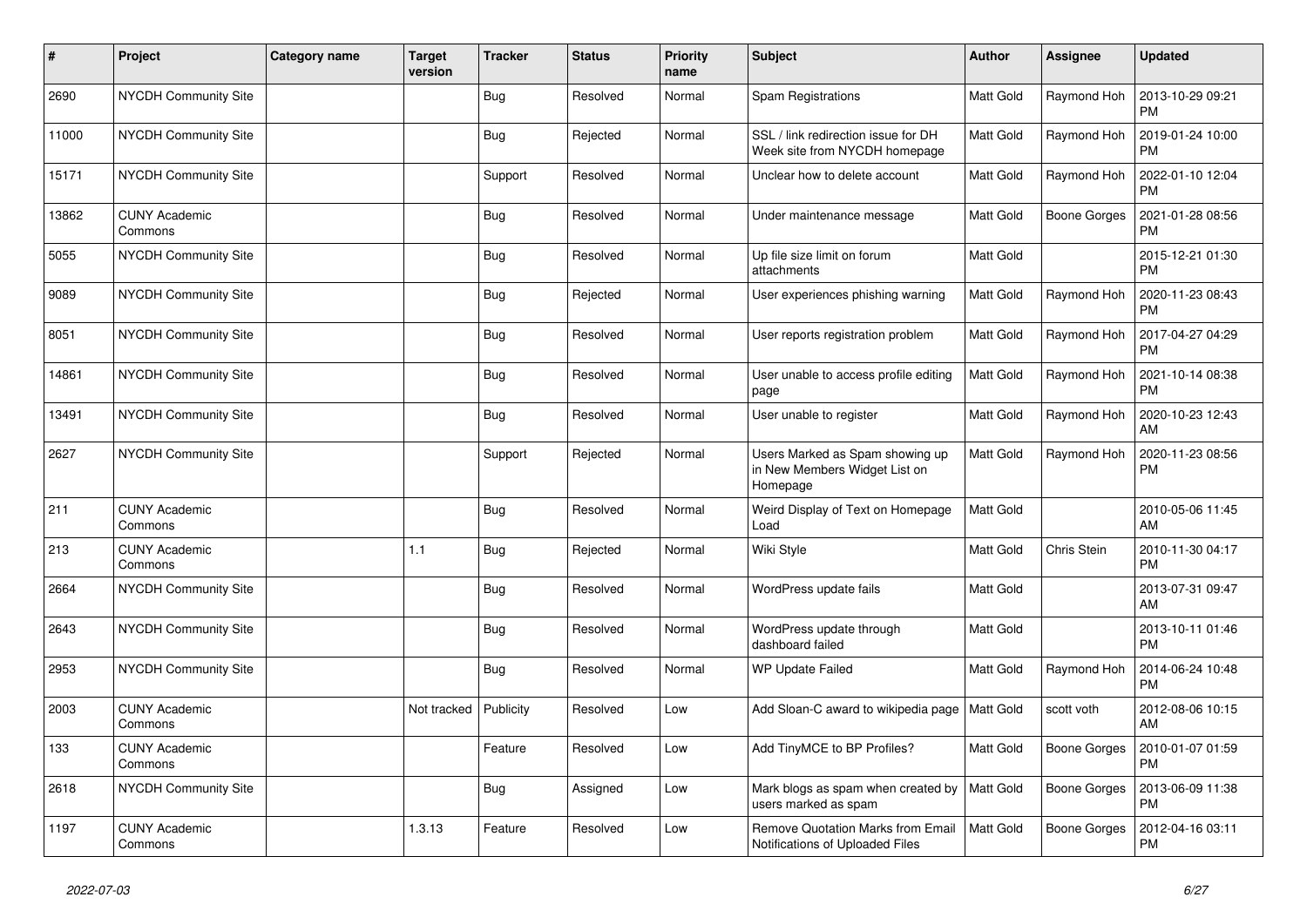| $\pmb{\#}$ | Project                         | <b>Category name</b>      | <b>Target</b><br>version | <b>Tracker</b> | <b>Status</b> | <b>Priority</b><br>name | <b>Subject</b>                                                       | <b>Author</b>    | <b>Assignee</b>     | <b>Updated</b>                |
|------------|---------------------------------|---------------------------|--------------------------|----------------|---------------|-------------------------|----------------------------------------------------------------------|------------------|---------------------|-------------------------------|
| 2628       | <b>NYCDH Community Site</b>     |                           |                          | <b>Bug</b>     | Resolved      | Low                     | Spam User Changes Password                                           | <b>Matt Gold</b> | Raymond Hoh         | 2018-02-21 07:18<br><b>PM</b> |
| 8899       | <b>CUNY Academic</b><br>Commons | Accessibility             | 1.13                     | Feature        | Resolved      | Normal                  | <b>Accessibility Fixes</b>                                           | <b>Matt Gold</b> | Boone Gorges        | 2018-04-23 10:55<br>AM        |
| 8900       | <b>CUNY Academic</b><br>Commons | Accessibility             | Future<br>release        | Feature        | Assigned      | Normal                  | Look into tools to enforce<br>accessibility in WP environment        | <b>Matt Gold</b> | <b>Boone Gorges</b> | 2022-04-26 11:59<br>AM        |
| 13496      | <b>CUNY Academic</b><br>Commons | Accessibility             | 1.18.0                   | <b>Bug</b>     | Resolved      | Normal                  | Review contrast issues on<br>registration page and profile page      | <b>Matt Gold</b> | Sonja Leix          | 2020-12-08 11:31<br>AM        |
| 8901       | <b>CUNY Academic</b><br>Commons | Accessibility             | Future<br>release        | Feature        | Assigned      | Normal                  | Theme analysis for accessibility                                     | <b>Matt Gold</b> | <b>Boone Gorges</b> | 2022-04-26 11:59<br>AM        |
| 1334       | <b>CUNY Academic</b><br>Commons | Analytics                 | Future<br>release        | Feature        | Abandoned     | Normal                  | Create Tool To Count Email<br><b>Notifications</b>                   | <b>Matt Gold</b> | <b>Matt Gold</b>    | 2015-11-12 12:56<br>AM        |
| 5581       | <b>CUNY Academic</b><br>Commons | Analytics                 | Future<br>release        | Feature        | Assigned      | Normal                  | <b>Explore alternatives to Google</b><br>Analytics                   | <b>Matt Gold</b> | Valerie<br>Townsend | 2020-04-17 03:12<br><b>PM</b> |
| 4070       | <b>CUNY Academic</b><br>Commons | Analytics                 | Not tracked              | Support        | Assigned      | Normal                  | Request for JITP site analytics                                      | <b>Matt Gold</b> | Seth Persons        | 2016-02-23 03:09<br><b>PM</b> |
| 5691       | <b>CUNY Academic</b><br>Commons | <b>Blogs (BuddyPress)</b> | Future<br>release        | <b>Bug</b>     | Assigned      | High                    | Differing numbers on Sites display                                   | <b>Matt Gold</b> | Raymond Hoh         | 2016-06-13 01:37<br><b>PM</b> |
| 6350       | <b>CUNY Academic</b><br>Commons | Blogs (BuddyPress)        | 1.9.31                   | Bug            | Resolved      | Normal                  | Editing blog posts results in activity<br>items                      | Matt Gold        | Boone Gorges        | 2016-10-18 09:24<br><b>PM</b> |
| 8836       | <b>CUNY Academic</b><br>Commons | Blogs (BuddyPress)        | Future<br>release        | Feature        | Assigned      | Normal                  | Redesign site launch process                                         | <b>Matt Gold</b> | <b>Boone Gorges</b> | 2019-10-03 02:49<br><b>PM</b> |
| 342        | <b>CUNY Academic</b><br>Commons | Blogs (BuddyPress)        | 1.10.2                   | Feature        | Resolved      | Low                     | <b>Blog Listing Displays User Avatars</b><br>Instead of Blog Avatars | <b>Matt Gold</b> | Boone Gorges        | 2019-12-06 11:08<br>AM        |
| 1098       | <b>CUNY Academic</b><br>Commons | Blogs (BuddyPress)        | 1.6                      | Feature        | Resolved      | Low                     | Create way for people to search<br>through authors on blog listings  | <b>Matt Gold</b> | Boone Gorges        | 2014-03-31 07:01<br><b>PM</b> |
| 185        | <b>CUNY Academic</b><br>Commons | BuddyPress (misc)         |                          | Bug            | Resolved      | Immediate               | Private Group Info/Documents on<br><b>Activity Stream</b>            | <b>Matt Gold</b> | Boone Gorges        | 2010-05-11 05:01<br><b>PM</b> |
| 1648       | <b>CUNY Academic</b><br>Commons | BuddyPress (misc)         | 1.3.9                    | Feature        | Resolved      | Urgent                  | <b>Add Password Protect WordPress</b><br>Plugin                      | Matt Gold        |                     | 2012-02-24 10:22<br>AM        |
| 2737       | <b>CUNY Academic</b><br>Commons | BuddyPress (misc)         | 1.5.0.2                  | Bug            | Resolved      | Urgent                  | CAC Not allowing CUNY Addresses<br>to Register                       | <b>Matt Gold</b> | Boone Gorges        | 2013-08-26 05:43<br><b>PM</b> |
| 2479       | <b>CUNY Academic</b><br>Commons | BuddyPress (misc)         | 1.4.21                   | <b>Bug</b>     | Resolved      | Urgent                  | Double posting, double notification of<br>message posted via RBE     | Matt Gold        | Raymond Hoh         | 2013-04-09 02:04<br>AM        |
| 3058       | <b>CUNY Academic</b><br>Commons | BuddyPress (misc)         | 1.5.18.1                 | Bug            | Resolved      | Urgent                  | Main navigation bar not working                                      | <b>Matt Gold</b> | Boone Gorges        | 2014-02-21 09:28<br>AM        |
| 2729       | <b>CUNY Academic</b><br>Commons | BuddyPress (misc)         | 1.5.0.2                  | Bug            | Resolved      | Urgent                  | Update Positions to Include Missing<br>Colleges                      | Matt Gold        | Boone Gorges        | 2013-08-26 09:54<br>AM        |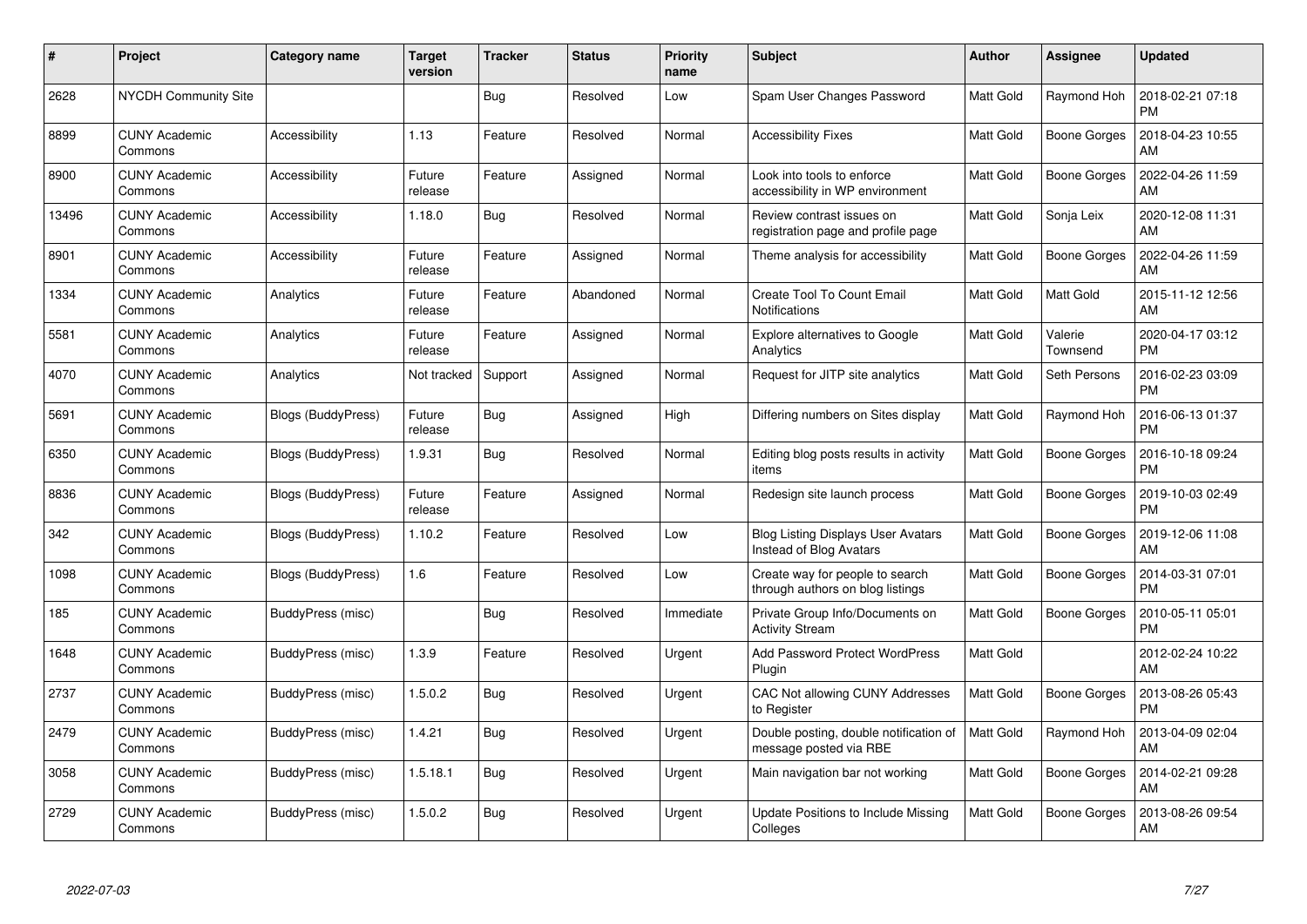| #    | Project                         | Category name     | <b>Target</b><br>version | <b>Tracker</b> | <b>Status</b> | <b>Priority</b><br>name | <b>Subject</b>                                                    | <b>Author</b>    | <b>Assignee</b>     | <b>Updated</b>                |
|------|---------------------------------|-------------------|--------------------------|----------------|---------------|-------------------------|-------------------------------------------------------------------|------------------|---------------------|-------------------------------|
| 360  | <b>CUNY Academic</b><br>Commons | BuddyPress (misc) | 1.0.3                    | Bug            | Resolved      | High                    | <b>Activity Feed Problems</b>                                     | <b>Matt Gold</b> | Boone Gorges        | 2010-09-28 11:45<br>AM        |
| 2775 | <b>CUNY Academic</b><br>Commons | BuddyPress (misc) | 1.5.1.1                  | Bug            | Resolved      | High                    | Add Lehman College to List of<br><b>Colleges in Profiles</b>      | Matt Gold        | Boone Gorges        | 2013-09-06 04:40<br><b>PM</b> |
| 340  | <b>CUNY Academic</b><br>Commons | BuddyPress (misc) | 1.1                      | Bug            | Resolved      | High                    | BP Admin Bar Menu Mouseover<br>Areas Too Sensitive                | <b>Matt Gold</b> | <b>Boone Gorges</b> | 2010-12-01 09:48<br>AM        |
| 205  | <b>CUNY Academic</b><br>Commons | BuddyPress (misc) |                          | Bug            | Resolved      | High                    | <b>Cannot Create Account</b>                                      | <b>Matt Gold</b> | Boone Gorges        | 2010-05-20 03:18<br><b>PM</b> |
| 2892 | <b>CUNY Academic</b><br>Commons | BuddyPress (misc) |                          | Bug            | Rejected      | High                    | Commons homepage - blog column                                    | <b>Matt Gold</b> | Boone Gorges        | 2013-11-14 01:00<br>PM        |
| 212  | <b>CUNY Academic</b><br>Commons | BuddyPress (misc) |                          | Feature        | Resolved      | High                    | Create a way for group members to<br>send out email announcements | Matt Gold        | Boone Gorges        | 2010-05-12 10:11<br>AM        |
| 2082 | <b>CUNY Academic</b><br>Commons | BuddyPress (misc) | 1.4.8                    | Support        | Resolved      | High                    | Default: No Email?                                                | <b>Matt Gold</b> | Dominic Giglio      | 2012-10-19 04:55<br><b>PM</b> |
| 220  | <b>CUNY Academic</b><br>Commons | BuddyPress (misc) |                          | Bug            | Resolved      | High                    | Hidden Groups showing up in<br>homepage group listing             | <b>Matt Gold</b> | Boone Gorges        | 2010-05-07 10:30<br>AM        |
| 507  | <b>CUNY Academic</b><br>Commons | BuddyPress (misc) | 1.1.6                    | Bug            | Resolved      | High                    | Invite Anyone Rejects CUNY Email<br>Addresses                     | <b>Matt Gold</b> | Boone Gorges        | 2010-12-21 11:26<br>AM        |
| 568  | <b>CUNY Academic</b><br>Commons | BuddyPress (misc) | 1.1.10                   | Bug            | Resolved      | High                    | Member reports trouble uploading<br>documents to groups           | <b>Matt Gold</b> | Boone Gorges        | 2011-02-10 02:33<br><b>PM</b> |
| 209  | <b>CUNY Academic</b><br>Commons | BuddyPress (misc) |                          | Bug            | Resolved      | High                    | Members Report that Forum<br>Attachments not working              | <b>Matt Gold</b> | <b>Boone Gorges</b> | 2010-05-14 12:13<br><b>PM</b> |
| 574  | <b>CUNY Academic</b><br>Commons | BuddyPress (misc) | 1.1.10                   | Bug            | Resolved      | High                    | Members unable to read documents<br>posted to groups              | <b>Matt Gold</b> | Boone Gorges        | 2011-02-10 03:01<br><b>PM</b> |
| 451  | <b>CUNY Academic</b><br>Commons | BuddyPress (misc) | Not tracked              | Bug            | Resolved      | High                    | Members Unable to Upload<br>Documents to Groups                   | Matt Gold        | Boone Gorges        | 2010-12-09 12:32<br><b>PM</b> |
| 1453 | <b>CUNY Academic</b><br>Commons | BuddyPress (misc) |                          | Bug            | Rejected      | High                    | Multiple problems with featured<br>image widget for blog posts    | <b>Matt Gold</b> | Dominic Giglio      | 2012-07-02 04:22<br><b>PM</b> |
| 346  | <b>CUNY Academic</b><br>Commons | BuddyPress (misc) | 1.0.3                    | <b>Bug</b>     | Resolved      | High                    | News Nav Bar Link on Wiki Pages<br>Points to Wrong Page           | <b>Matt Gold</b> | Boone Gorges        | 2010-09-20 05:28<br><b>PM</b> |
| 222  | <b>CUNY Academic</b><br>Commons | BuddyPress (misc) |                          | Bug            | Resolved      | High                    | No way for group admins to invite<br>new members                  | <b>Matt Gold</b> | Boone Gorges        | 2010-05-11 09:02<br><b>PM</b> |
| 3853 | <b>CUNY Academic</b><br>Commons | BuddyPress (misc) | 1.7.16                   | <b>Bug</b>     | Resolved      | High                    | Post erroneously ascribed to wrong<br>author in activity feed     | <b>Matt Gold</b> | Raymond Hoh         | 2015-03-21 01:13<br><b>PM</b> |
| 322  | <b>CUNY Academic</b><br>Commons | BuddyPress (misc) | 1.0.2                    | Feature        | Resolved      | High                    | Raising Limitation on Emailed Invites                             | <b>Matt Gold</b> | Boone Gorges        | 2010-09-03 07:07<br>AM        |
| 2046 | <b>CUNY Academic</b><br>Commons | BuddyPress (misc) | 1.4.3                    | <b>Bug</b>     | Resolved      | High                    | <b>RBE Delayed Post</b>                                           | <b>Matt Gold</b> | Raymond Hoh         | 2012-08-27 11:55<br>AM        |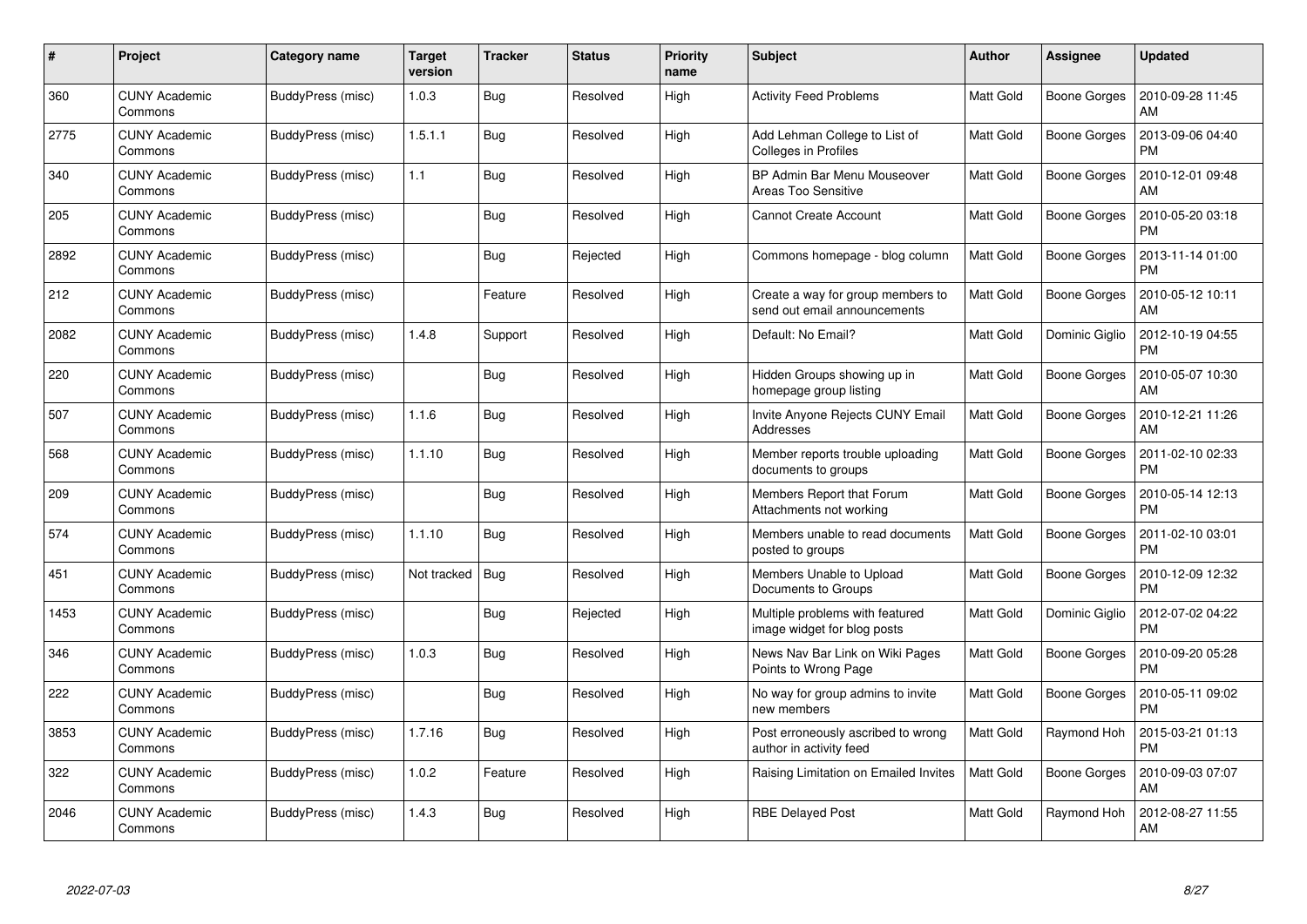| #     | Project                         | <b>Category name</b> | <b>Target</b><br>version | <b>Tracker</b> | <b>Status</b> | <b>Priority</b><br>name | <b>Subject</b>                                                                                                               | <b>Author</b>    | Assignee            | <b>Updated</b>                |
|-------|---------------------------------|----------------------|--------------------------|----------------|---------------|-------------------------|------------------------------------------------------------------------------------------------------------------------------|------------------|---------------------|-------------------------------|
| 2035  | <b>CUNY Academic</b><br>Commons | BuddyPress (misc)    | 1.4.3                    | Support        | Resolved      | High                    | Reply by Email - some possible<br>confusion                                                                                  | <b>Matt Gold</b> | Raymond Hoh         | 2012-08-19 08:58<br>AM        |
| 256   | <b>CUNY Academic</b><br>Commons | BuddyPress (misc)    | Not tracked              | Bug            | Resolved      | High                    | Security warnings on site                                                                                                    | <b>Matt Gold</b> | <b>Boone Gorges</b> | 2014-05-01 09:23<br>AM        |
| 457   | <b>CUNY Academic</b><br>Commons | BuddyPress (misc)    | 1.1.2                    | Bug            | Resolved      | High                    | Unable to Upload Documents as<br>Forum Attachments                                                                           | <b>Matt Gold</b> | Boone Gorges        | 2010-12-10 06:56<br><b>PM</b> |
| 301   | <b>CUNY Academic</b><br>Commons | BuddyPress (misc)    |                          | Bug            | Resolved      | High                    | User unable to upload documents                                                                                              | <b>Matt Gold</b> | Boone Gorges        | 2010-08-25 12:06<br><b>PM</b> |
| 2738  | <b>CUNY Academic</b><br>Commons | BuddyPress (misc)    | 1.5.0.2                  | Bug            | Resolved      | High                    | Users Unable to Change Email<br><b>Address in Settings</b>                                                                   | Matt Gold        | Boone Gorges        | 2013-08-28 09:05<br><b>PM</b> |
| 3293  | <b>CUNY Academic</b><br>Commons | BuddyPress (misc)    |                          | Bug            | Rejected      | Normal                  | 'Page Not Found' Message Received<br>After Clicking on View/Reply Link in<br><b>Email Notification</b>                       | <b>Matt Gold</b> | <b>Boone Gorges</b> | 2014-07-02 08:47<br>PM        |
| 2858  | <b>CUNY Academic</b><br>Commons | BuddyPress (misc)    | 1.5.7                    | Bug            | Resolved      | Normal                  | […] redux                                                                                                                    | <b>Matt Gold</b> | Boone Gorges        | 2013-10-30 10:08<br><b>PM</b> |
| 266   | <b>CUNY Academic</b><br>Commons | BuddyPress (misc)    | 1.0.1                    | <b>Bug</b>     | Resolved      | Normal                  | <b>Account Deletion Process</b>                                                                                              | <b>Matt Gold</b> | Boone Gorges        | 2010-07-19 11:07<br>AM        |
| 1344  | <b>CUNY Academic</b><br>Commons | BuddyPress (misc)    | 1.3                      | <b>Bug</b>     | Resolved      | Normal                  | Activity Feed Items not Appearing in<br>Group                                                                                | <b>Matt Gold</b> | Boone Gorges        | 2011-11-14 11:26<br>AM        |
| 1672  | <b>CUNY Academic</b><br>Commons | BuddyPress (misc)    | 1.3.11                   | Bug            | Resolved      | Normal                  | Activity replies in groups                                                                                                   | <b>Matt Gold</b> | Boone Gorges        | 2012-04-04 09:37<br>AM        |
| 11209 | <b>CUNY Academic</b><br>Commons | BuddyPress (misc)    | 1.14.11                  | Bug            | Resolved      | Normal                  | Activity timestamp errors                                                                                                    | <b>Matt Gold</b> | Raymond Hoh         | 2019-04-23 12:27<br><b>PM</b> |
| 261   | CUNY Academic<br>Commons        | BuddyPress (misc)    |                          | Feature        | Resolved      | Normal                  | Add "more groups" and "more blogs"<br>and "more members" links to<br>homepage under lists of recently<br>active groups/blogs | <b>Matt Gold</b> | Boone Gorges        | 2010-06-24 03:44<br><b>PM</b> |
| 486   | <b>CUNY Academic</b><br>Commons | BuddyPress (misc)    | 1.1.4                    | Feature        | Resolved      | Normal                  | Add "Post Topic" to Group Forum<br>pages                                                                                     | Matt Gold        | <b>Boone Gorges</b> | 2010-12-16 11:13<br>AM        |
| 1387  | <b>CUNY Academic</b><br>Commons | BuddyPress (misc)    | Not tracked              | Feature        | Resolved      | Normal                  | Add Alumnus/a Category for BP<br><b>Profile Fields</b>                                                                       | <b>Matt Gold</b> | Matt Gold           | 2011-11-29 12:04<br>AM        |
| 257   | <b>CUNY Academic</b><br>Commons | BuddyPress (misc)    | 1.1                      | Feature        | Resolved      | Normal                  | Add avatar dimensions to the Change<br>Avatar page.                                                                          | <b>Matt Gold</b> | Chris Stein         | 2010-11-16 03:58<br><b>PM</b> |
| 782   | <b>CUNY Academic</b><br>Commons | BuddyPress (misc)    | 1.2.3                    | Feature        | Resolved      | Normal                  | Add Captcha Plugin                                                                                                           | <b>Matt Gold</b> | Boone Gorges        | 2011-06-06 10:37<br>AM        |
| 2711  | <b>CUNY Academic</b><br>Commons | BuddyPress (misc)    | 1.5.1                    | Feature        | Resolved      | Normal                  | Add Change Avatar Link/Interface to<br><b>Profile Editing Page</b>                                                           | Matt Gold        | Boone Gorges        | 2013-08-28 12:40<br><b>PM</b> |
| 291   | <b>CUNY Academic</b><br>Commons | BuddyPress (misc)    | Future<br>release        | Feature        | Rejected      | Normal                  | Add Chat/IM functionality                                                                                                    | Matt Gold        | Boone Gorges        | 2015-11-12 01:36<br>AM        |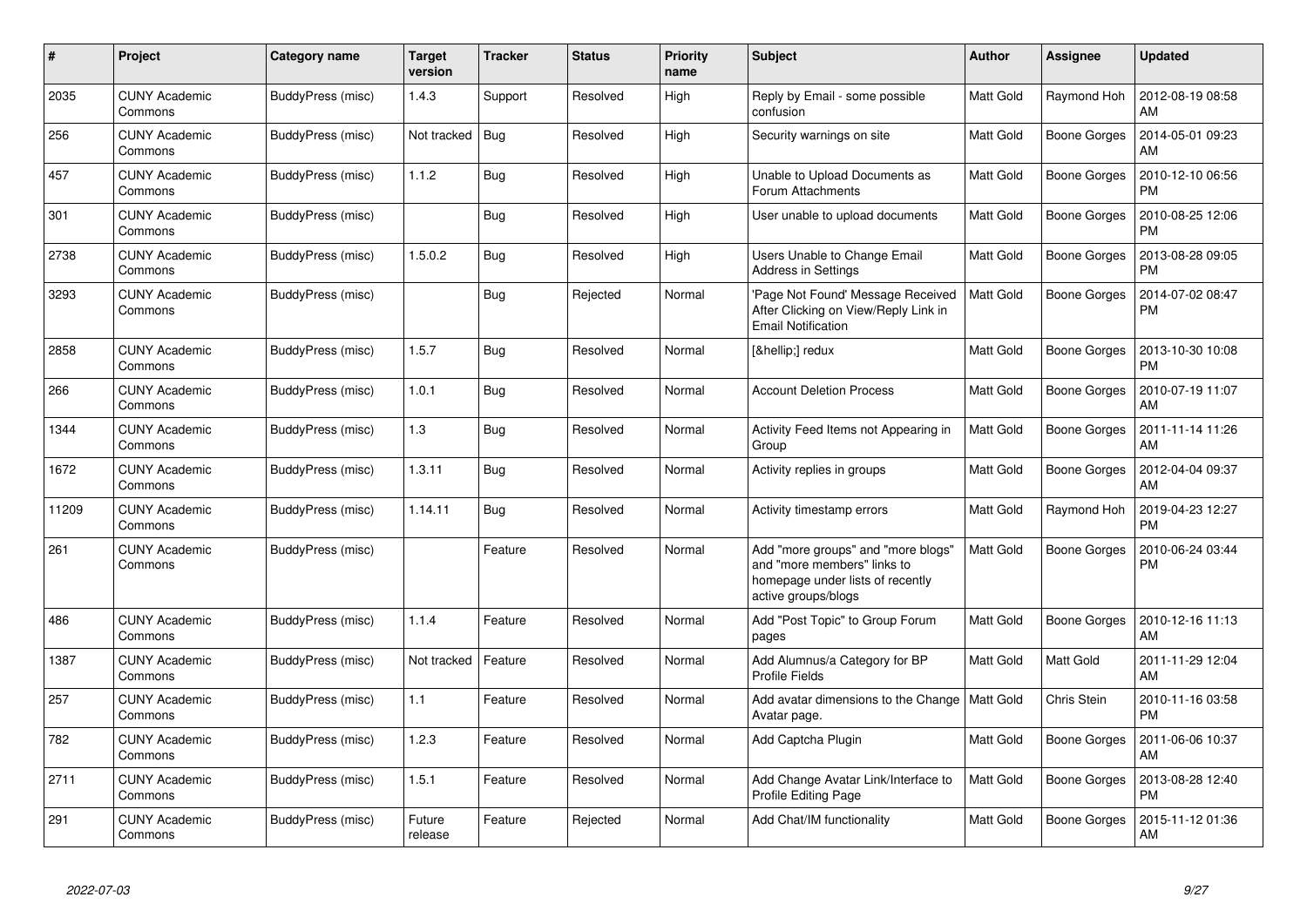| #     | Project                         | Category name            | <b>Target</b><br>version | <b>Tracker</b> | <b>Status</b> | <b>Priority</b><br>name | <b>Subject</b>                                                                           | Author           | <b>Assignee</b>     | <b>Updated</b>                |
|-------|---------------------------------|--------------------------|--------------------------|----------------|---------------|-------------------------|------------------------------------------------------------------------------------------|------------------|---------------------|-------------------------------|
| 1507  | <b>CUNY Academic</b><br>Commons | BuddyPress (misc)        | 1.3.3                    | Feature        | Resolved      | Normal                  | Add Custom Sidebar Plugin                                                                | Matt Gold        | <b>Boone Gorges</b> | 2012-01-10 07:30<br><b>PM</b> |
| 349   | <b>CUNY Academic</b><br>Commons | BuddyPress (misc)        | 1.2                      | Feature        | Resolved      | Normal                  | Add explanatory note to Group Send<br><b>Invites Page</b>                                | Matt Gold        | <b>Boone Gorges</b> | 2011-03-08 08:44<br><b>PM</b> |
| 325   | CUNY Academic<br>Commons        | BuddyPress (misc)        | 1.3                      | Feature        | Resolved      | Normal                  | Add folder hierarchies to Group<br>Documents plugin                                      | <b>Matt Gold</b> | Boone Gorges        | 2011-05-23 01:33<br>AM        |
| 546   | <b>CUNY Academic</b><br>Commons | BuddyPress (misc)        | 1.1.8                    | <b>Bug</b>     | Resolved      | Normal                  | Add Group/Group Blog Author<br>Syncing on an Automated Basis to<br>the Group Blog Plugin | <b>Matt Gold</b> | <b>Boone Gorges</b> | 2011-02-03 08:44<br>AM        |
| 627   | <b>CUNY Academic</b><br>Commons | BuddyPress (misc)        | 1.2                      | Feature        | Resolved      | Normal                  | Add LaTeX support for BP Group<br>Forums                                                 | Matt Gold        | <b>Boone Gorges</b> | 2011-05-09 05:21<br><b>PM</b> |
| 1199  | <b>CUNY Academic</b><br>Commons | BuddyPress (misc)        | 1.4                      | Feature        | Resolved      | Normal                  | Add Option for Open Text Field to BP<br>Profile Checkbox Fields                          | <b>Matt Gold</b> | <b>Boone Gorges</b> | 2012-08-01 05:23<br><b>PM</b> |
| 1393  | <b>CUNY Academic</b><br>Commons | BuddyPress (misc)        | Not tracked              | Feature        | Resolved      | Normal                  | Add Postdoc option to Profile Role                                                       | <b>Matt Gold</b> | <b>Matt Gold</b>    | 2011-12-03 04:17<br><b>PM</b> |
| 1560  | <b>CUNY Academic</b><br>Commons | BuddyPress (misc)        | 1.3.12                   | Outreach       | Resolved      | Normal                  | Add social media icons/info to About<br>page and Contact Us page                         | <b>Matt Gold</b> | Boone Gorges        | 2012-04-12 09:07<br>AM        |
| 554   | <b>CUNY Academic</b><br>Commons | BuddyPress (misc)        | Future<br>release        | Feature        | Assigned      | Normal                  | Add Trackback notifications to<br>site-wide activity feed                                | <b>Matt Gold</b> | <b>Boone Gorges</b> | 2015-11-09 06:19<br>PM        |
| 5978  | <b>CUNY Academic</b><br>Commons | BuddyPress (misc)        | Not tracked              | Feature        | Resolved      | Normal                  | Add Undergraduate Student to<br>Checkable filters on People page                         | <b>Matt Gold</b> | <b>Boone Gorges</b> | 2016-09-04 09:48<br><b>PM</b> |
| 2800  | <b>CUNY Academic</b><br>Commons | BuddyPress (misc)        | 1.5.6                    | Feature        | Resolved      | Normal                  | Add Vimeo & Github social media<br>account fields to Profiles                            | Matt Gold        | Dominic Giglio      | 2013-10-14 04:51<br><b>PM</b> |
| 2185  | <b>CUNY Academic</b><br>Commons | BuddyPress (misc)        | 1.4.8                    | Feature        | Resolved      | Normal                  | Add WP Touch plugin                                                                      | <b>Matt Gold</b> | Dominic Giglio      | 2012-10-15 01:33<br><b>PM</b> |
| 56    | <b>CUNY Academic</b><br>Commons | BuddyPress (misc)        |                          | <b>Bug</b>     | Resolved      | Normal                  | Addition of a Profile Field Option<br>Removes Existing One                               | Matt Gold        | Zach Davis          | 2009-10-27 05:14<br><b>PM</b> |
| 10209 | <b>CUNY Academic</b><br>Commons | BuddyPress (misc)        | 1.13.8                   | Bug            | Resolved      | Normal                  | Additional login prompt                                                                  | Matt Gold        | Raymond Hoh         | 2018-08-29 03:23<br><b>PM</b> |
| 12966 | <b>CUNY Academic</b><br>Commons | BuddyPress (misc)        | 1.16.15                  | Feature        | Resolved      | Normal                  | Adjust export data page language to<br>indicate that you should not leave the<br>page    | <b>Matt Gold</b> | Raymond Hoh         | 2020-07-14 12:07<br><b>PM</b> |
| 2184  | <b>CUNY Academic</b><br>Commons | BuddyPress (misc)        | 1.4.9                    | Support        | Resolved      | Normal                  | Adjust Invite Directions to include info<br>about max invites                            | Matt Gold        | Boone Gorges        | 2012-11-03 04:23<br>PM        |
| 539   | <b>CUNY Academic</b><br>Commons | BuddyPress (misc)        | 1.2                      | Feature        | Rejected      | Normal                  | Allow document category names to<br>be edited                                            | <b>Matt Gold</b> | <b>Boone Gorges</b> | 2011-01-24 12:52<br><b>PM</b> |
| 2322  | <b>CUNY Academic</b><br>Commons | BuddyPress (misc)        | 1.5                      | Feature        | Resolved      | Normal                  | Allow File uploads to be added<br>"quietly" (without email notification)                 | Matt Gold        | Dominic Giglio      | 2013-08-21 05:23<br><b>PM</b> |
| 1504  | <b>CUNY Academic</b><br>Commons | <b>BuddyPress (misc)</b> | 1.4                      | Feature        | Resolved      | Normal                  | Allow members to choose multiple<br>colleges on Profile pages                            | Matt Gold        | Boone Gorges        | 2012-08-01 03:34<br>PM        |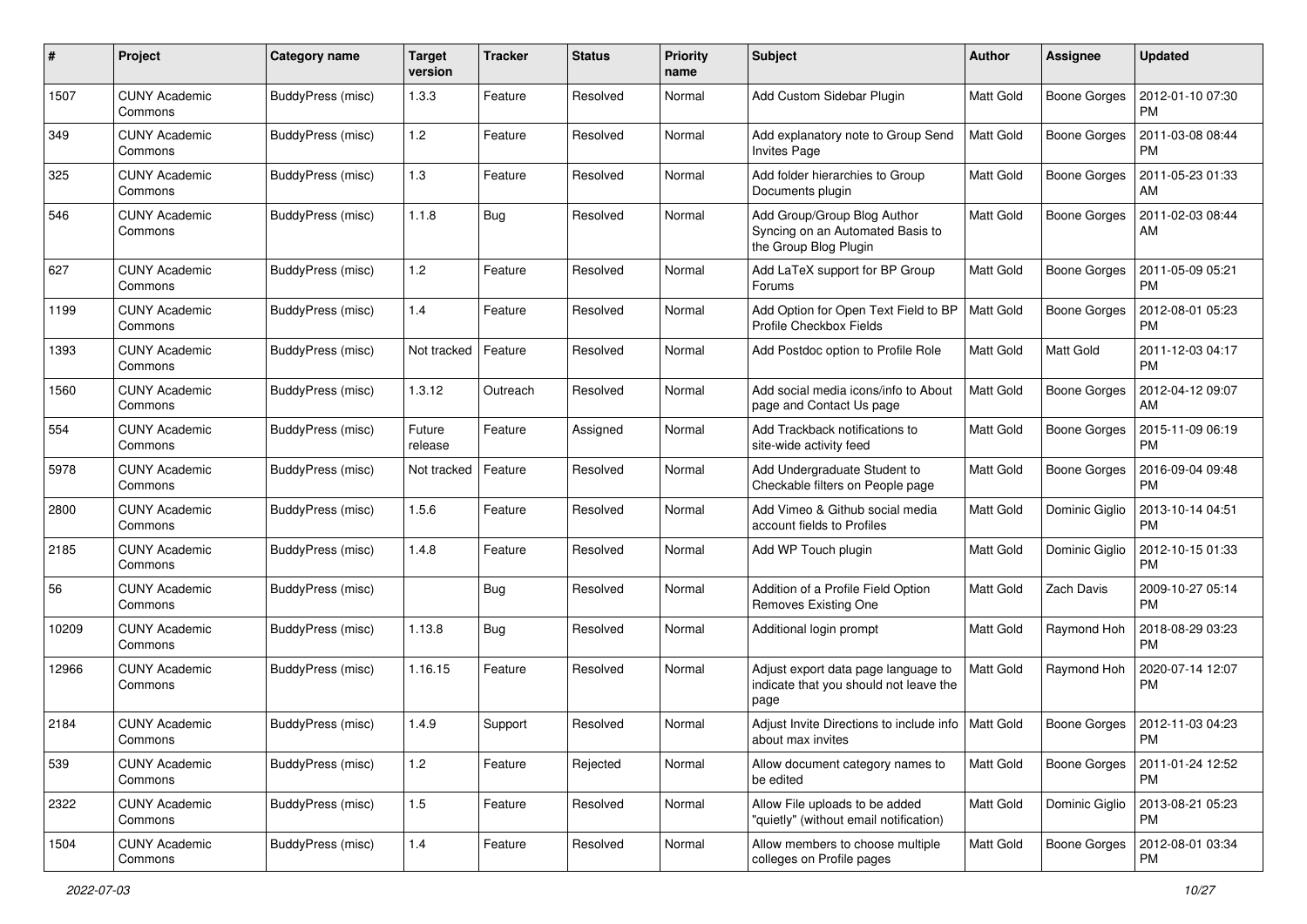| #    | Project                         | <b>Category name</b> | <b>Target</b><br>version | <b>Tracker</b> | <b>Status</b> | <b>Priority</b><br>name | <b>Subject</b>                                                                        | <b>Author</b>    | <b>Assignee</b>     | <b>Updated</b>                |
|------|---------------------------------|----------------------|--------------------------|----------------|---------------|-------------------------|---------------------------------------------------------------------------------------|------------------|---------------------|-------------------------------|
| 1505 | <b>CUNY Academic</b><br>Commons | BuddyPress (misc)    | 1.4                      | Feature        | Duplicate     | Normal                  | Allow members to clear past status<br>updates                                         | Matt Gold        | <b>Boone Gorges</b> | 2012-04-06 04:42<br><b>PM</b> |
| 177  | <b>CUNY Academic</b><br>Commons | BuddyPress (misc)    |                          | Feature        | Resolved      | Normal                  | Allow members to edit forum posts                                                     | <b>Matt Gold</b> | <b>Boone Gorges</b> | 2010-05-11 10:01<br><b>PM</b> |
| 532  | CUNY Academic<br>Commons        | BuddyPress (misc)    | 1.3                      | Feature        | Resolved      | Normal                  | Allow members to paste in a group of<br>email addresses when sending<br>invites       | <b>Matt Gold</b> | <b>Boone Gorges</b> | 2011-09-13 01:12<br><b>PM</b> |
| 2033 | CUNY Academic<br>Commons        | BuddyPress (misc)    |                          | Feature        | Rejected      | Normal                  | Allow status update to be deleted<br>directly from profile page                       | Matt Gold        | <b>Boone Gorges</b> | 2012-08-10 04:51<br><b>PM</b> |
| 2976 | <b>CUNY Academic</b><br>Commons | BuddyPress (misc)    | 1.5.16                   | Feature        | Resolved      | Normal                  | Allow users to permanently dismiss<br>notification of new profiles on profile<br>page | <b>Matt Gold</b> | <b>Boone Gorges</b> | 2014-02-01 02:56<br><b>PM</b> |
| 184  | <b>CUNY Academic</b><br>Commons | BuddyPress (misc)    |                          | Support        | Resolved      | Normal                  | Allowing Users to Delete Accounts                                                     | <b>Matt Gold</b> | <b>Boone Gorges</b> | 2010-05-11 09:54<br><b>PM</b> |
| 2755 | <b>CUNY Academic</b><br>Commons | BuddyPress (misc)    | 1.5.1                    | Bug            | Resolved      | Normal                  | Alphabetize list of colleges in<br>positions drop-down                                | <b>Matt Gold</b> | <b>Boone Gorges</b> | 2013-08-29 09:30<br>AM        |
| 282  | <b>CUNY Academic</b><br>Commons | BuddyPress (misc)    | $1.1$                    | Feature        | Resolved      | Normal                  | Alter "Kick and Ban" Group<br>Functionality                                           | <b>Matt Gold</b> | <b>Boone Gorges</b> | 2010-09-08 06:14<br><b>PM</b> |
| 1412 | CUNY Academic<br>Commons        | BuddyPress (misc)    | 1.3                      | Bug            | Resolved      | Normal                  | Alter text on pop-up message about<br>role field                                      | <b>Matt Gold</b> | <b>Boone Gorges</b> | 2011-12-08 12:58<br><b>PM</b> |
| 2845 | <b>CUNY Academic</b><br>Commons | BuddyPress (misc)    | 1.5.7                    | Bug            | Resolved      | Normal                  | Anchor errors with bp activity items<br>created from associated blog<br>postings      | <b>Matt Gold</b> | <b>Boone Gorges</b> | 2013-11-01 08:15<br><b>PM</b> |
| 391  | <b>CUNY Academic</b><br>Commons | BuddyPress (misc)    | Not tracked              | Feature        | Resolved      | Normal                  | Announce changes to Group<br>Interface                                                | <b>Matt Gold</b> | <b>Brian Foote</b>  | 2010-12-09 05:18<br><b>PM</b> |
| 506  | <b>CUNY Academic</b><br>Commons | BuddyPress (misc)    |                          | Feature        | Rejected      | Normal                  | Attachments for Group<br><b>Announcement Posts</b>                                    | <b>Matt Gold</b> | <b>Boone Gorges</b> | 2016-10-24 11:20<br>AM        |
| 635  | <b>CUNY Academic</b><br>Commons | BuddyPress (misc)    | Future<br>release        | Feature        | Assigned      | Normal                  | Big Blue Button - Videoconferencing<br>in Groups and Blogs                            | <b>Matt Gold</b> | <b>Boone Gorges</b> | 2011-03-14 03:24<br><b>PM</b> |
| 173  | CUNY Academic<br>Commons        | BuddyPress (misc)    |                          | Bug            | Resolved      | Normal                  | Blockquote display cut off in mac<br>browsers                                         | <b>Matt Gold</b> | <b>Boone Gorges</b> | 2010-05-11 04:58<br><b>PM</b> |
| 2106 | <b>CUNY Academic</b><br>Commons | BuddyPress (misc)    | Not tracked              | Support        | Resolved      | Normal                  | Blog posts part of group activity feed                                                | <b>Matt Gold</b> | <b>Boone Gorges</b> | 2016-01-26 12:30<br>AM        |
| 235  | <b>CUNY Academic</b><br>Commons | BuddyPress (misc)    |                          | <b>Bug</b>     | Resolved      | Normal                  | BP Admin Bar Not Appearing on Help   Matt Gold<br>Blog                                |                  | Boone Gorges        | 2010-05-20 06:15<br>PM        |
| 1321 | <b>CUNY Academic</b><br>Commons | BuddyPress (misc)    | 1.2.5                    | Bug            | Duplicate     | Normal                  | BP Doc Comment Doesn't Show Up<br>on Doc (but does appear in group<br>stream)         | Matt Gold        | Boone Gorges        | 2011-11-04 08:04<br>AM        |
| 735  | <b>CUNY Academic</b><br>Commons | BuddyPress (misc)    | 1.2.5                    | Feature        | Resolved      | Normal                  | BP Docs - Include Check-Box to<br>Avoid Email Notifications of Minor<br>Edits         | Matt Gold        | <b>Boone Gorges</b> | 2011-07-24 11:34<br>AM        |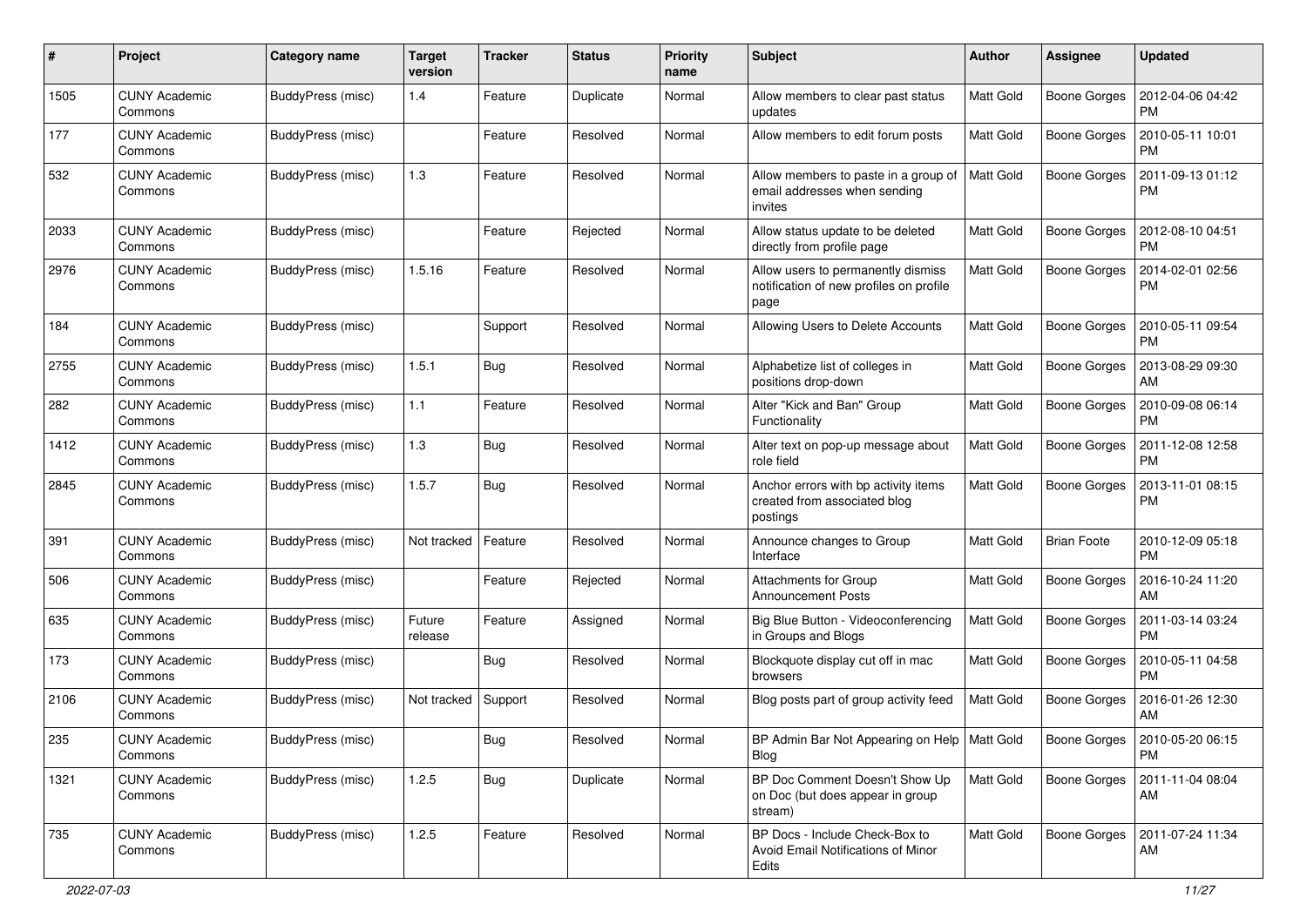| #              | Project                         | Category name     | Target<br>version | <b>Tracker</b> | <b>Status</b> | <b>Priority</b><br>name | <b>Subject</b>                                                                         | <b>Author</b>    | Assignee            | <b>Updated</b>                |
|----------------|---------------------------------|-------------------|-------------------|----------------|---------------|-------------------------|----------------------------------------------------------------------------------------|------------------|---------------------|-------------------------------|
| 992            | <b>CUNY Academic</b><br>Commons | BuddyPress (misc) | 1.2.5             | <b>Bug</b>     | Resolved      | Normal                  | BP Docs comments show up on WP<br>Dashboard                                            | <b>Matt Gold</b> | <b>Boone Gorges</b> | 2011-07-19 02:17<br><b>PM</b> |
| 806            | <b>CUNY Academic</b><br>Commons | BuddyPress (misc) | 1.2.4             | <b>Bug</b>     | Resolved      | Normal                  | BP Docs Notification Throttling Issues                                                 | <b>Matt Gold</b> | Boone Gorges        | 2011-06-08 12:17<br>PM        |
| 783            | <b>CUNY Academic</b><br>Commons | BuddyPress (misc) | 1.2.4             | Bug            | Resolved      | Normal                  | Broken Avatar Images                                                                   | <b>Matt Gold</b> | Boone Gorges        | 2011-06-06 02:49<br><b>PM</b> |
| 138            | <b>CUNY Academic</b><br>Commons | BuddyPress (misc) |                   | Bug            | Resolved      | Normal                  | Broken Links in Forum Notification<br>Emails                                           | <b>Matt Gold</b> | Boone Gorges        | 2010-03-02 07:59<br>PM        |
| 15228          | <b>CUNY Academic</b><br>Commons | BuddyPress (misc) | 1.19.3            | <b>Bug</b>     | Resolved      | Normal                  | Broken site icon in "Sites Across"<br><b>CUNY Listing</b>                              | <b>Matt Gold</b> | Raymond Hoh         | 2022-01-26 07:48<br><b>PM</b> |
| 623            | CUNY Academic<br>Commons        | BuddyPress (misc) | 1.2               | Feature        | Resolved      | Normal                  | <b>BuddyPress Docs: Move</b><br>Paste-from-Word Icon Into Top Row<br>of Tiny-MCE icons | <b>Matt Gold</b> | Boone Gorges        | 2011-02-28 06:33<br>PM        |
| 3809           | <b>CUNY Academic</b><br>Commons | BuddyPress (misc) | 1.7.17            | Bug            | Resolved      | Normal                  | BuddyPress member filters not<br>working correctly                                     | <b>Matt Gold</b> | Matt Gold           | 2015-03-22 01:03<br>AM        |
| $\overline{7}$ | <b>CUNY Academic</b><br>Commons | BuddyPress (misc) |                   | Bug            | Resolved      | Normal                  | BuddyPress theme error on iPhone                                                       | Matt Gold        | Boone Gorges        | 2009-09-15 07:39<br><b>PM</b> |
| 1487           | <b>CUNY Academic</b><br>Commons | BuddyPress (misc) | 1.3.3             | Feature        | Resolved      | Normal                  | Bug when using Featured Widget to<br>display a page                                    | <b>Matt Gold</b> | Boone Gorges        | 2012-01-10 10:05<br><b>PM</b> |
| 1657           | <b>CUNY Academic</b><br>Commons | BuddyPress (misc) | 1.3.10            | <b>Bug</b>     | Resolved      | Normal                  | Caching Issues                                                                         | Matt Gold        |                     | 2012-04-04 10:17<br>AM        |
| 810            | <b>CUNY Academic</b><br>Commons | BuddyPress (misc) | 1.2.4             | Bug            | Resolved      | Normal                  | Can't see all blogs in "My Blogs"                                                      | Matt Gold        | Boone Gorges        | 2011-07-12 10:51<br><b>PM</b> |
| 2206           | <b>CUNY Academic</b><br>Commons | BuddyPress (misc) | 1.4.9             | Support        | Resolved      | Normal                  | Change anchor location for "Post<br>New Topic" in group forums                         | <b>Matt Gold</b> | Dominic Giglio      | 2012-11-01 11:16<br>AM        |
| 2771           | <b>CUNY Academic</b><br>Commons | BuddyPress (misc) | 1.5.2             | Feature        | Resolved      | Normal                  | Change Brief Descriptor Text Color<br>Again                                            | <b>Matt Gold</b> | Boone Gorges        | 2013-09-10 06:07<br>AM        |
| 510            | <b>CUNY Academic</b><br>Commons | BuddyPress (misc) | 1.2               | Feature        | Resolved      | Normal                  | Change group slug placement on<br>group admin menu                                     | <b>Matt Gold</b> | Boone Gorges        | 2011-02-21 04:51<br><b>PM</b> |
| 2776           | <b>CUNY Academic</b><br>Commons | BuddyPress (misc) | 1.5.2             | Bug            | Resolved      | Normal                  | Change Name of SPS in College list                                                     | Matt Gold        | Boone Gorges        | 2013-09-11 08:19<br><b>PM</b> |
| 361            | <b>CUNY Academic</b><br>Commons | BuddyPress (misc) | 1.1               | Feature        | Resolved      | Normal                  | Change Wording of Options on<br><b>Friend Request Responses</b>                        | Matt Gold        | Chris Stein         | 2010-11-24 01:42<br><b>PM</b> |
| 314            | <b>CUNY Academic</b><br>Commons | BuddyPress (misc) | 1.0.2             | <b>Bug</b>     | Resolved      | Normal                  | Changing Blog Title in BuddyPress<br>Menus                                             | <b>Matt Gold</b> | Boone Gorges        | 2010-09-02 10:59<br>AM        |
| 1117           | <b>CUNY Academic</b><br>Commons | BuddyPress (misc) | 1.2.5             | <b>Bug</b>     | Resolved      | Normal                  | Character Display Error in Feed                                                        | <b>Matt Gold</b> | Boone Gorges        | 2011-09-12 06:29<br><b>PM</b> |
| 456            | <b>CUNY Academic</b><br>Commons | BuddyPress (misc) | Not tracked       | Bug            | Resolved      | Normal                  | <b>Check Sitewide Plugins</b>                                                          | Matt Gold        | Boone Gorges        | 2010-12-21 12:31<br><b>PM</b> |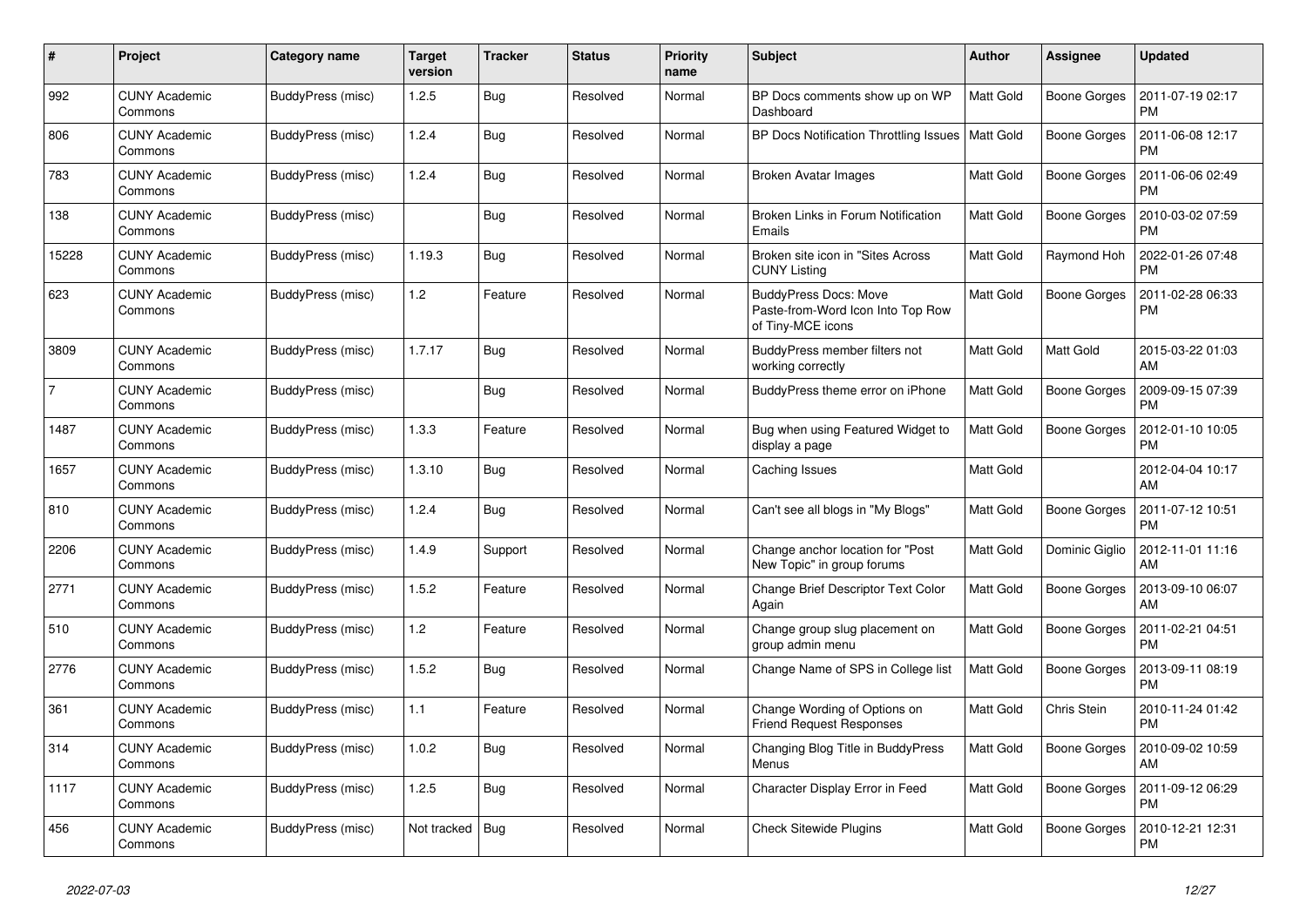| #    | Project                         | <b>Category name</b> | <b>Target</b><br>version | <b>Tracker</b> | <b>Status</b> | <b>Priority</b><br>name | <b>Subject</b>                                                                     | Author           | Assignee            | <b>Updated</b>                |
|------|---------------------------------|----------------------|--------------------------|----------------|---------------|-------------------------|------------------------------------------------------------------------------------|------------------|---------------------|-------------------------------|
| 174  | <b>CUNY Academic</b><br>Commons | BuddyPress (misc)    |                          | Bug            | Resolved      | Normal                  | College names no longer active links<br>on profiles                                | <b>Matt Gold</b> | <b>Boone Gorges</b> | 2010-05-11 05:00<br><b>PM</b> |
| 157  | <b>CUNY Academic</b><br>Commons | BuddyPress (misc)    | Not tracked              | Feature        | Rejected      | Normal                  | Conduct a review of BuddyPress<br>plugins                                          | <b>Matt Gold</b> | <b>Boone Gorges</b> | 2016-01-26 12:16<br>AM        |
| 1345 | <b>CUNY Academic</b><br>Commons | BuddyPress (misc)    | 1.3                      | Bug            | Resolved      | Normal                  | <b>Consider Adding BuddyPress Group</b><br>for Community Admins and Mods<br>Plugin | <b>Matt Gold</b> | Boone Gorges        | 2011-11-28 03:17<br><b>PM</b> |
| 428  | <b>CUNY Academic</b><br>Commons | BuddyPress (misc)    | 1.2                      | Feature        | Resolved      | Normal                  | Consider adding Log Out button to<br><b>BP Admin Bar</b>                           | <b>Matt Gold</b> | Boone Gorges        | 2010-12-22 12:12<br><b>PM</b> |
| 120  | <b>CUNY Academic</b><br>Commons | BuddyPress (misc)    | 1.4                      | Feature        | Resolved      | Normal                  | <b>Consider Adding Privacy Options</b><br><b>Plugin for Profiles</b>               | <b>Matt Gold</b> | Boone Gorges        | 2015-11-12 01:02<br>AM        |
| 599  | <b>CUNY Academic</b><br>Commons | BuddyPress (misc)    | Future<br>release        | Feature        | Assigned      | Normal                  | Consider adding rating plugins for<br><b>BuddyPress/BBPress</b>                    | <b>Matt Gold</b> | Boone Gorges        | 2011-08-22 06:50<br><b>PM</b> |
| 774  | <b>CUNY Academic</b><br>Commons | BuddyPress (misc)    | 1.3                      | Feature        | Resolved      | Normal                  | Consider Allowing Email to Be Sent<br><b>Between Unfriended Members</b>            | <b>Matt Gold</b> | <b>Boone Gorges</b> | 2011-06-16 04:06<br><b>PM</b> |
| 561  | <b>CUNY Academic</b><br>Commons | BuddyPress (misc)    |                          | <b>Bug</b>     | Resolved      | Normal                  | Copyright Violation                                                                | <b>Matt Gold</b> | Matt Gold           | 2011-02-05 03:10<br><b>PM</b> |
| 498  | <b>CUNY Academic</b><br>Commons | BuddyPress (misc)    |                          | Feature        | Duplicate     | Normal                  | Create ability to respond to forum<br>posts by email                               | <b>Matt Gold</b> | Boone Gorges        | 2010-12-20 11:34<br>AM        |
| 909  | <b>CUNY Academic</b><br>Commons | BuddyPress (misc)    |                          | Feature        | Duplicate     | Normal                  | Create Calendar Feature for Groups                                                 | <b>Matt Gold</b> | Boone Gorges        | 2012-07-16 12:38<br><b>PM</b> |
| 649  | <b>CUNY Academic</b><br>Commons | BuddyPress (misc)    | $1.3$                    | Feature        | Resolved      | Normal                  | Create Copy All button for<br><b>BuddyPress Docs</b>                               | Matt Gold        | <b>Boone Gorges</b> | 2011-09-13 11:59<br>AM        |
| 2090 | CUNY Academic<br>Commons        | BuddyPress (misc)    |                          | Feature        | Rejected      | Normal                  | Create Course Group Template that<br>includes notifications of new blog<br>posts   | <b>Matt Gold</b> | Boone Gorges        | 2012-12-18 10:59<br>AM        |
| 2039 | <b>CUNY Academic</b><br>Commons | BuddyPress (misc)    | 1.4.3                    | Support        | Resolved      | Normal                  | Create Failure function for RBE                                                    | <b>Matt Gold</b> | Raymond Hoh         | 2012-08-27 09:44<br>AM        |
| 64   | CUNY Academic<br>Commons        | BuddyPress (misc)    |                          | Feature        | Resolved      | Normal                  | Create links to file attachments in BP<br>Forum Subscription Plugin                | <b>Matt Gold</b> | Boone Gorges        | 2009-12-10 01:29<br><b>PM</b> |
| 643  | <b>CUNY Academic</b><br>Commons | BuddyPress (misc)    | 1.3                      | Feature        | Resolved      | Normal                  | Create Mechanism to Require People<br>to Fill Out New Identity Profile Field       | <b>Matt Gold</b> | Boone Gorges        | 2011-10-19 01:50<br><b>PM</b> |
| 1220 | <b>CUNY Academic</b><br>Commons | BuddyPress (misc)    |                          | Feature        | Duplicate     | Normal                  | Create native WordPress version of<br>UserVoice integrated into the<br>Commons     | <b>Matt Gold</b> | Boone Gorges        | 2012-08-15 01:15<br>PM        |
| 642  | <b>CUNY Academic</b><br>Commons | BuddyPress (misc)    | Not tracked              | Feature        | Resolved      | Normal                  | Create new BuddyPress Profile Field<br>to Designate Role                           | <b>Matt Gold</b> | Matt Gold           | 2011-09-24 03:22<br><b>PM</b> |
| 746  | <b>CUNY Academic</b><br>Commons | BuddyPress (misc)    | 1.3                      | Bug            | Resolved      | Normal                  | Create Pop-Up Login Overlay                                                        | <b>Matt Gold</b> | Raymond Hoh         | 2011-05-16 06:32<br><b>PM</b> |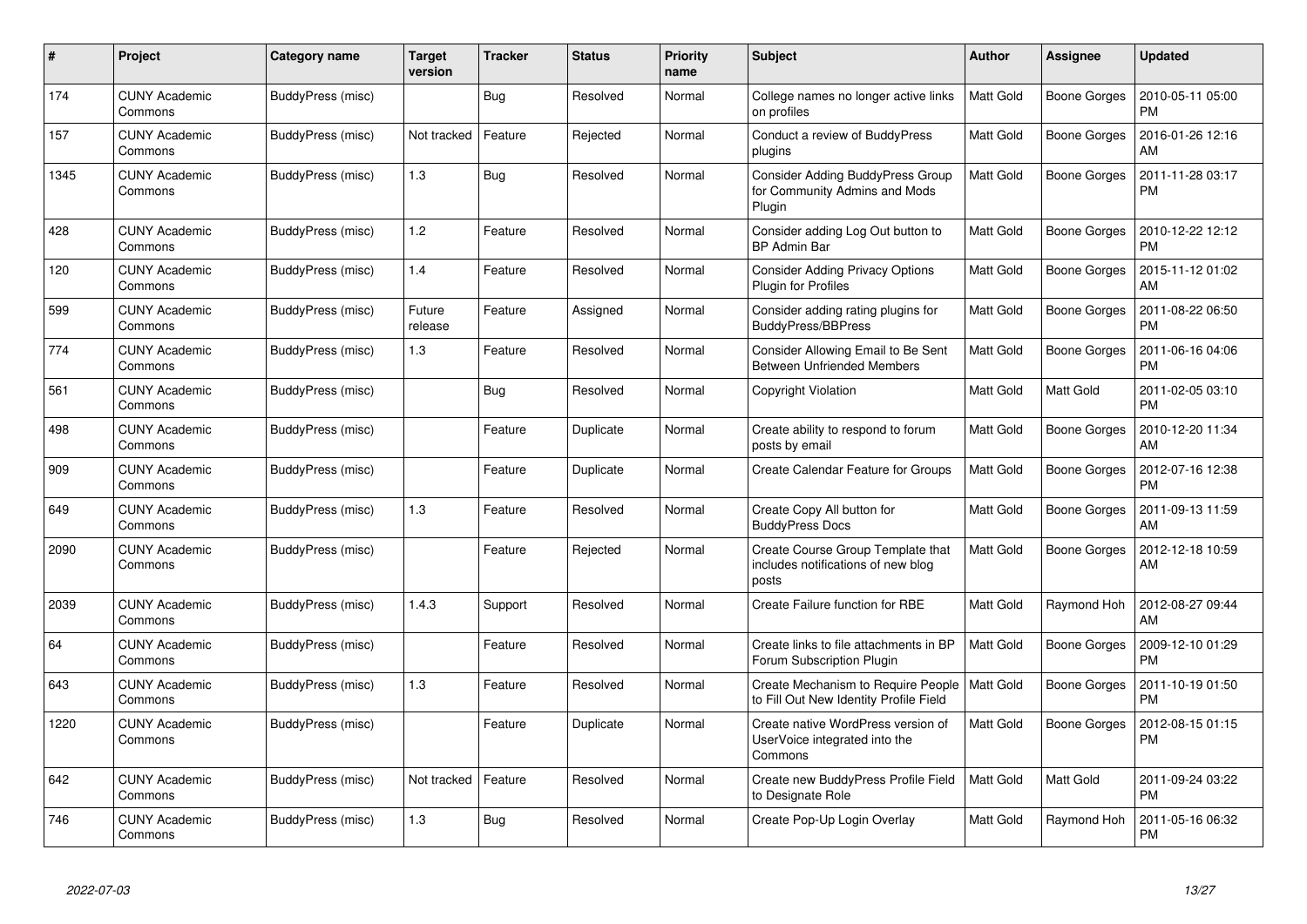| #    | Project                         | Category name     | Target<br>version | <b>Tracker</b> | <b>Status</b> | <b>Priority</b><br>name | <b>Subject</b>                                                                                     | <b>Author</b>    | <b>Assignee</b>     | <b>Updated</b>                |
|------|---------------------------------|-------------------|-------------------|----------------|---------------|-------------------------|----------------------------------------------------------------------------------------------------|------------------|---------------------|-------------------------------|
| 648  | <b>CUNY Academic</b><br>Commons | BuddyPress (misc) | 1.3               | Feature        | Resolved      | Normal                  | Create Print functionality for<br><b>BuddyPress Docs</b>                                           | <b>Matt Gold</b> | Boone Gorges        | 2011-07-19 11:46<br>AM        |
| 629  | <b>CUNY Academic</b><br>Commons | BuddyPress (misc) | 1.2               | Feature        | Resolved      | Normal                  | Create Required Profile Field to<br>Define User Status                                             | <b>Matt Gold</b> | <b>Matt Gold</b>    | 2011-03-17 06:34<br><b>PM</b> |
| 348  | CUNY Academic<br>Commons        | BuddyPress (misc) | 1.2               | Feature        | Resolved      | Normal                  | Create status marker to show which<br>invited group members have already<br>received group invites | Matt Gold        | Boone Gorges        | 2011-03-08 09:08<br><b>PM</b> |
| 6365 | <b>CUNY Academic</b><br>Commons | BuddyPress (misc) | Not tracked       | Feature        | Duplicate     | Normal                  | Create Undergraduate Student<br>status/role on the CAC                                             | <b>Matt Gold</b> | Boone Gorges        | 2016-10-20 11:38<br>AM        |
| 1559 | <b>CUNY Academic</b><br>Commons | BuddyPress (misc) |                   | Feature        | Rejected      | Normal                  | Crop Text Length Field on Featured<br>Homepage Widget Doesn't Work                                 | <b>Matt Gold</b> | Dominic Giglio      | 2012-07-02 12:10<br><b>PM</b> |
| 2469 | <b>CUNY Academic</b><br>Commons | BuddyPress (misc) | Not tracked       | Feature        | Resolved      | Normal                  | cuny.is shortlink request                                                                          | Matt Gold        | Sarah<br>Morgano    | 2013-02-21 07:56<br><b>PM</b> |
| 1784 | <b>CUNY Academic</b><br>Commons | BuddyPress (misc) | 1.3.11            | Bug            | Resolved      | Normal                  | Date/Content Problems on Forum<br>digest emails                                                    | <b>Matt Gold</b> | <b>Boone Gorges</b> | 2012-04-03 08:28<br><b>PM</b> |
| 1629 | <b>CUNY Academic</b><br>Commons | BuddyPress (misc) | 1.4               | Support        | Resolved      | Normal                  | Deleting Group Announcements                                                                       | <b>Matt Gold</b> | Dominic Giglio      | 2012-07-16 12:26<br><b>PM</b> |
| 557  | <b>CUNY Academic</b><br>Commons | BuddyPress (misc) | 1.3               | Feature        | Rejected      | Normal                  | Denied Size and Extension Alerts on<br>Forum posts                                                 | Matt Gold        | <b>Boone Gorges</b> | 2011-06-17 02:58<br><b>PM</b> |
| 36   | <b>CUNY Academic</b><br>Commons | BuddyPress (misc) | 1.1               | Feature        | Resolved      | Normal                  | Digest Version of Group Forums<br><b>Notification Plugin</b>                                       | <b>Matt Gold</b> | <b>Boone Gorges</b> | 2010-09-26 11:10<br>AM        |
| 387  | <b>CUNY Academic</b><br>Commons | BuddyPress (misc) | 1.1               | <b>Bug</b>     | Resolved      | Normal                  | Disable activity replies for group<br>announcements                                                | <b>Matt Gold</b> | Boone Gorges        | 2010-11-16 04:20<br><b>PM</b> |
| 2785 | <b>CUNY Academic</b><br>Commons | BuddyPress (misc) | Not tracked       | Bug            | Resolved      | Normal                  | Don't see cuny is shortlink for myself                                                             | <b>Matt Gold</b> | Boone Gorges        | 2013-09-12 10:56<br>AM        |
| 2827 | <b>CUNY Academic</b><br>Commons | BuddyPress (misc) |                   | Bug            | Duplicate     | Normal                  | Double email notification                                                                          | Matt Gold        | Raymond Hoh         | 2013-10-11 01:53<br><b>PM</b> |
| 2045 | <b>CUNY Academic</b><br>Commons | BuddyPress (misc) |                   | Bug            | Duplicate     | Normal                  | Double Post/RBE Notification                                                                       | <b>Matt Gold</b> | Boone Gorges        | 2012-08-15 08:53<br>AM        |
| 2857 | <b>CUNY Academic</b><br>Commons | BuddyPress (misc) | Not tracked       | Bug            | Resolved      | Normal                  | Double posting via RBE                                                                             | <b>Matt Gold</b> | Boone Gorges        | 2013-11-01 02:55<br><b>PM</b> |
| 2816 | <b>CUNY Academic</b><br>Commons | BuddyPress (misc) | Future<br>release | Bug            | Resolved      | Normal                  | Double posting/email notification                                                                  | Matt Gold        | Raymond Hoh         | 2013-11-01 08:04<br><b>PM</b> |
| 626  | <b>CUNY Academic</b><br>Commons | BuddyPress (misc) | Not tracked       | Bug            | Resolved      | Normal                  | Edit Help Blog Post on Syncing<br>Group/Blog Authorship                                            | <b>Matt Gold</b> | Sarah<br>Morgano    | 2011-10-13 11:29<br>AM        |
| 1953 | <b>CUNY Academic</b><br>Commons | BuddyPress (misc) | 1.3.15            | Bug            | Resolved      | Normal                  | Email forum notification formatting<br>issue                                                       | <b>Matt Gold</b> | Boone Gorges        | 2012-06-21 03:32<br><b>PM</b> |
| 149  | <b>CUNY Academic</b><br>Commons | BuddyPress (misc) |                   | Bug            | Resolved      | Normal                  | <b>Email Notifications and TinyMCE</b>                                                             | <b>Matt Gold</b> | Boone Gorges        | 2010-01-08 09:33<br><b>PM</b> |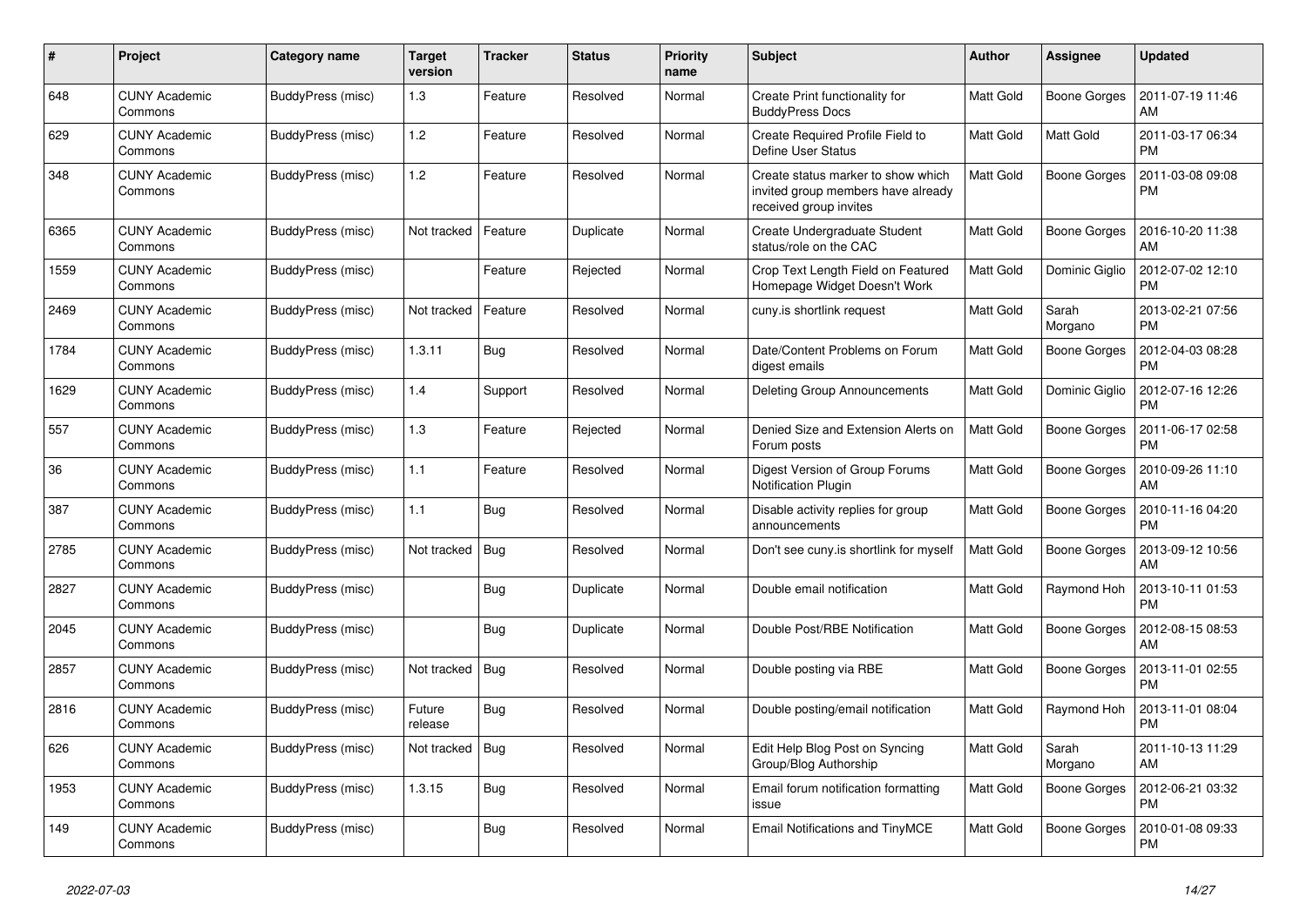| #     | Project                         | Category name     | Target<br>version | <b>Tracker</b> | <b>Status</b> | <b>Priority</b><br>name | <b>Subject</b>                                                            | <b>Author</b>    | Assignee            | <b>Updated</b>                |
|-------|---------------------------------|-------------------|-------------------|----------------|---------------|-------------------------|---------------------------------------------------------------------------|------------------|---------------------|-------------------------------|
| 638   | <b>CUNY Academic</b><br>Commons | BuddyPress (misc) | 1.1.11            | <b>Bug</b>     | Resolved      | Normal                  | Email Notifications Include Odd<br>Characters                             | <b>Matt Gold</b> | <b>Boone Gorges</b> | 2011-03-16 11:06<br>AM        |
| 450   | <b>CUNY Academic</b><br>Commons | BuddyPress (misc) |                   | Bug            | Duplicate     | Normal                  | Email Notifications Summary vs. Full<br>Posts                             | <b>Matt Gold</b> | Boone Gorges        | 2010-12-08 07:30<br>AM        |
| 247   | <b>CUNY Academic</b><br>Commons | BuddyPress (misc) |                   | Bug            | Resolved      | Normal                  | Email problem on signup                                                   | <b>Matt Gold</b> | Boone Gorges        | 2010-05-18 03:09<br><b>PM</b> |
| 241   | CUNY Academic<br>Commons        | BuddyPress (misc) |                   | <b>Bug</b>     | Resolved      | Normal                  | <b>Emailed Group Activity Updates</b><br><b>Contain Escape Characters</b> | <b>Matt Gold</b> | Boone Gorges        | 2010-08-25 01:30<br><b>PM</b> |
| 204   | <b>CUNY Academic</b><br>Commons | BuddyPress (misc) |                   | Bug            | Resolved      | Normal                  | Embiggen list of my groups                                                | <b>Matt Gold</b> | Boone Gorges        | 2010-05-11 05:13<br><b>PM</b> |
| 1256  | <b>CUNY Academic</b><br>Commons | BuddyPress (misc) | 1.3               | Feature        | Resolved      | Normal                  | Enable BP Docs by default on<br>Commons groups                            | <b>Matt Gold</b> | Boone Gorges        | 2011-11-15 02:27<br><b>PM</b> |
| 1455  | <b>CUNY Academic</b><br>Commons | BuddyPress (misc) | 1.3.1             | Bug            | Resolved      | Normal                  | Errant error message on Groups<br>page                                    | <b>Matt Gold</b> | Boone Gorges        | 2011-12-16 02:05<br><b>PM</b> |
| 674   | <b>CUNY Academic</b><br>Commons | BuddyPress (misc) | Not tracked       | Bug            | Rejected      | Normal                  | <b>Errant Friend Request?</b>                                             | Matt Gold        | Boone Gorges        | 2011-04-06 11:28<br><b>PM</b> |
| 12957 | <b>CUNY Academic</b><br>Commons | BuddyPress (misc) | 1.16.14           | Support        | Resolved      | Normal                  | Export data question                                                      | <b>Matt Gold</b> | Raymond Hoh         | 2020-06-23 10:53<br>AM        |
| 500   | <b>CUNY Academic</b><br>Commons | BuddyPress (misc) | Future<br>release | Feature        | Assigned      | Normal                  | <b>Export Group Data</b>                                                  | <b>Matt Gold</b> | Boone Gorges        | 2010-12-19 12:09<br><b>PM</b> |
| 1503  | <b>CUNY Academic</b><br>Commons | BuddyPress (misc) | 1.3.3             | <b>Bug</b>     | Resolved      | Normal                  | File list not showing file descriptions                                   | Matt Gold        | Boone Gorges        | 2012-01-10 07:28<br><b>PM</b> |
| 2105  | <b>CUNY Academic</b><br>Commons | BuddyPress (misc) | 1.4.9             | <b>Bug</b>     | Resolved      | Normal                  | File name in a file uploaded to group<br>contains escape characters       | <b>Matt Gold</b> | Dominic Giglio      | 2012-11-01 12:02<br><b>PM</b> |
| 1400  | <b>CUNY Academic</b><br>Commons | BuddyPress (misc) | 1.2.7             | Bug            | Resolved      | Normal                  | Firefox Login Caching Issue                                               | <b>Matt Gold</b> | Boone Gorges        | 2011-12-06 05:53<br>PM        |
| 2714  | <b>CUNY Academic</b><br>Commons | BuddyPress (misc) | 1.5.0.1           | Bug            | Resolved      | Normal                  | Font and Font Size Inconsistent in<br><b>Commons Profile</b>              | Matt Gold        | Boone Gorges        | 2013-08-23 04:17<br><b>PM</b> |
| 2712  | <b>CUNY Academic</b><br>Commons | BuddyPress (misc) | 1.5.0.1           | <b>Bug</b>     | Resolved      | Normal                  | Font Size in BP Profile Menu Should<br>be Larger                          | <b>Matt Gold</b> | Boone Gorges        | 2013-08-23 04:36<br><b>PM</b> |
| 172   | <b>CUNY Academic</b><br>Commons | BuddyPress (misc) |                   | Bug            | Resolved      | Normal                  | Forum Notifications not working                                           | <b>Matt Gold</b> |                     | 2010-03-04 07:28<br>AM        |
| 239   | <b>CUNY Academic</b><br>Commons | BuddyPress (misc) |                   | Bug            | Resolved      | Normal                  | Forum Post Error                                                          | Matt Gold        | Boone Gorges        | 2010-05-12 11:48<br>AM        |
| 1997  | <b>CUNY Academic</b><br>Commons | BuddyPress (misc) | 1.4.6             | Bug            | Resolved      | Normal                  | Forum post notification didn't indicate<br>image attachments              | <b>Matt Gold</b> | Boone Gorges        | 2012-09-23 05:03<br><b>PM</b> |
| 2979  | CUNY Academic<br>Commons        | BuddyPress (misc) |                   | <b>Bug</b>     | Resolved      | Normal                  | Frame error in Invite Anyone                                              | <b>Matt Gold</b> | Boone Gorges        | 2014-01-29 03:53<br>PM        |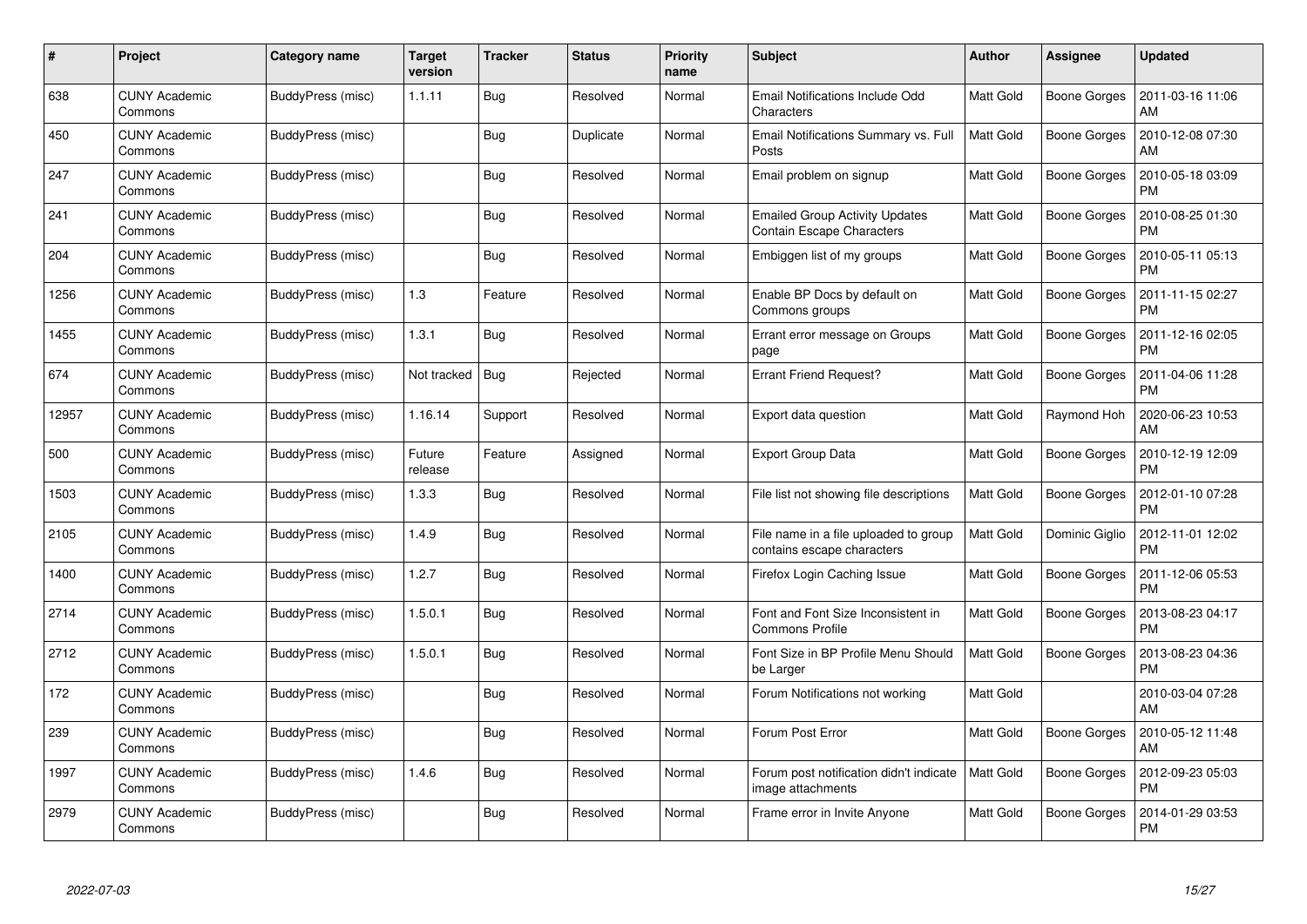| #    | Project                         | <b>Category name</b> | <b>Target</b><br>version | <b>Tracker</b> | <b>Status</b> | <b>Priority</b><br>name | <b>Subject</b>                                                     | <b>Author</b>    | <b>Assignee</b>     | <b>Updated</b>                |
|------|---------------------------------|----------------------|--------------------------|----------------|---------------|-------------------------|--------------------------------------------------------------------|------------------|---------------------|-------------------------------|
| 908  | <b>CUNY Academic</b><br>Commons | BuddyPress (misc)    | 1.2.4                    | Bug            | Resolved      | Normal                  | Free a BP Doc from Locked Status                                   | <b>Matt Gold</b> | Boone Gorges        | 2011-07-02 11:15<br><b>PM</b> |
| 143  | <b>CUNY Academic</b><br>Commons | BuddyPress (misc)    |                          | Bug            | Resolved      | Normal                  | Friendship Acceptance Error<br>Message                             | Matt Gold        | Boone Gorges        | 2010-05-11 04:44<br><b>PM</b> |
| 2795 | <b>CUNY Academic</b><br>Commons | BuddyPress (misc)    | 1.6                      | Bug            | Resolved      | Normal                  | Friendship Request Acceptance<br>interface                         | <b>Matt Gold</b> | Chris Stein         | 2014-03-27 03:07<br><b>PM</b> |
| 466  | <b>CUNY Academic</b><br>Commons | BuddyPress (misc)    | Not tracked              | Bug            | Rejected      | Normal                  | Friendship Requests coming out of<br>nowhere                       | <b>Matt Gold</b> | Boone Gorges        | 2011-08-22 06:52<br><b>PM</b> |
| 278  | <b>CUNY Academic</b><br>Commons | BuddyPress (misc)    | 1.0.1                    | <b>Bug</b>     | Resolved      | Normal                  | Group Blog plugin creates<br>subdirectory, not subdomain blogs     | Matt Gold        | <b>Boone Gorges</b> | 2010-08-29 01:52<br><b>PM</b> |
| 2468 | <b>CUNY Academic</b><br>Commons | BuddyPress (misc)    | Not tracked              | Support        | Resolved      | Normal                  | Group files total and individual size<br>limit?                    | Matt Gold        | Boone Gorges        | 2013-02-20 10:31<br><b>PM</b> |
| 187  | <b>CUNY Academic</b><br>Commons | BuddyPress (misc)    |                          | Bug            | Resolved      | Normal                  | Group Member unable to be<br>promoted to admin status              | <b>Matt Gold</b> | Boone Gorges        | 2010-04-02 09:26<br><b>PM</b> |
| 30   | <b>CUNY Academic</b><br>Commons | BuddyPress (misc)    |                          | Bug            | Resolved      | Normal                  | Hidden Forum Activity Showing up in<br>News Feed                   | <b>Matt Gold</b> | Boone Gorges        | 2009-09-30 02:51<br><b>PM</b> |
| 1441 | <b>CUNY Academic</b><br>Commons | BuddyPress (misc)    | Not tracked              | Support        | Rejected      | Normal                  | Hiding BP Admin bar on a subdomain<br>blog                         | Matt Gold        | Boone Gorges        | 2011-12-14 04:01<br><b>PM</b> |
| 2596 | <b>CUNY Academic</b><br>Commons | BuddyPress (misc)    |                          | Bug            | Rejected      | Normal                  | Homepage Recent blog posts widget<br>display                       | <b>Matt Gold</b> | Boone Gorges        | 2013-05-23 10:50<br><b>PM</b> |
| 152  | <b>CUNY Academic</b><br>Commons | BuddyPress (misc)    |                          | Bug            | Resolved      | Normal                  | HTML Tags Added to Email<br><b>Notifications</b>                   | <b>Matt Gold</b> | <b>Boone Gorges</b> | 2010-05-11 04:52<br><b>PM</b> |
| 2798 | <b>CUNY Academic</b><br>Commons | BuddyPress (misc)    | 1.5.4                    | Bug            | Resolved      | Normal                  | IE10 Profile Display Errors                                        | Matt Gold        | Raymond Hoh         | 2013-09-25 03:33<br><b>PM</b> |
| 2014 | <b>CUNY Academic</b><br>Commons | BuddyPress (misc)    | 1.5                      | Bug            | Resolved      | Normal                  | Improper margins on Members<br>Directory                           | <b>Matt Gold</b> | Dominic Giglio      | 2012-12-18 10:37<br>AM        |
| 435  | <b>CUNY Academic</b><br>Commons | BuddyPress (misc)    | Future<br>release        | Feature        | Assigned      | Normal                  | Include Avatar Images in Forum Post<br><b>Notification Emails</b>  | <b>Matt Gold</b> | Boone Gorges        | 2010-12-08 12:40<br><b>PM</b> |
| 2116 | <b>CUNY Academic</b><br>Commons | BuddyPress (misc)    | 1.4.31                   | <b>Bug</b>     | Resolved      | Normal                  | Include failed message in RBE<br><b>Failure Notification</b>       | <b>Matt Gold</b> | Raymond Hoh         | 2013-07-08 11:01<br><b>PM</b> |
| 180  | <b>CUNY Academic</b><br>Commons | BuddyPress (misc)    |                          | <b>Bug</b>     | Resolved      | Normal                  | Incorrect Link on Friendship Request<br><b>Notification Issues</b> | <b>Matt Gold</b> | Boone Gorges        | 2010-03-13 08:47<br>AM        |
| 2169 | <b>CUNY Academic</b><br>Commons | BuddyPress (misc)    | Not tracked              | Feature        | Resolved      | Normal                  | Increase Maximum Number of Invite<br>Anyone Invites                | Matt Gold        | Boone Gorges        | 2012-10-04 07:36<br>AM        |
| 1191 | <b>CUNY Academic</b><br>Commons | BuddyPress (misc)    |                          | Feature        | Rejected      | Normal                  | Integrate Zotero Libraries into<br>Individual and Group Profiles   | <b>Matt Gold</b> | Boone Gorges        | 2015-11-09 05:46<br><b>PM</b> |
| 240  | CUNY Academic<br>Commons        | BuddyPress (misc)    |                          | Bug            | Resolved      | Normal                  | Invite Anyone - CUNY email domain<br>produces error                | <b>Matt Gold</b> | Boone Gorges        | 2010-05-14 12:39<br><b>PM</b> |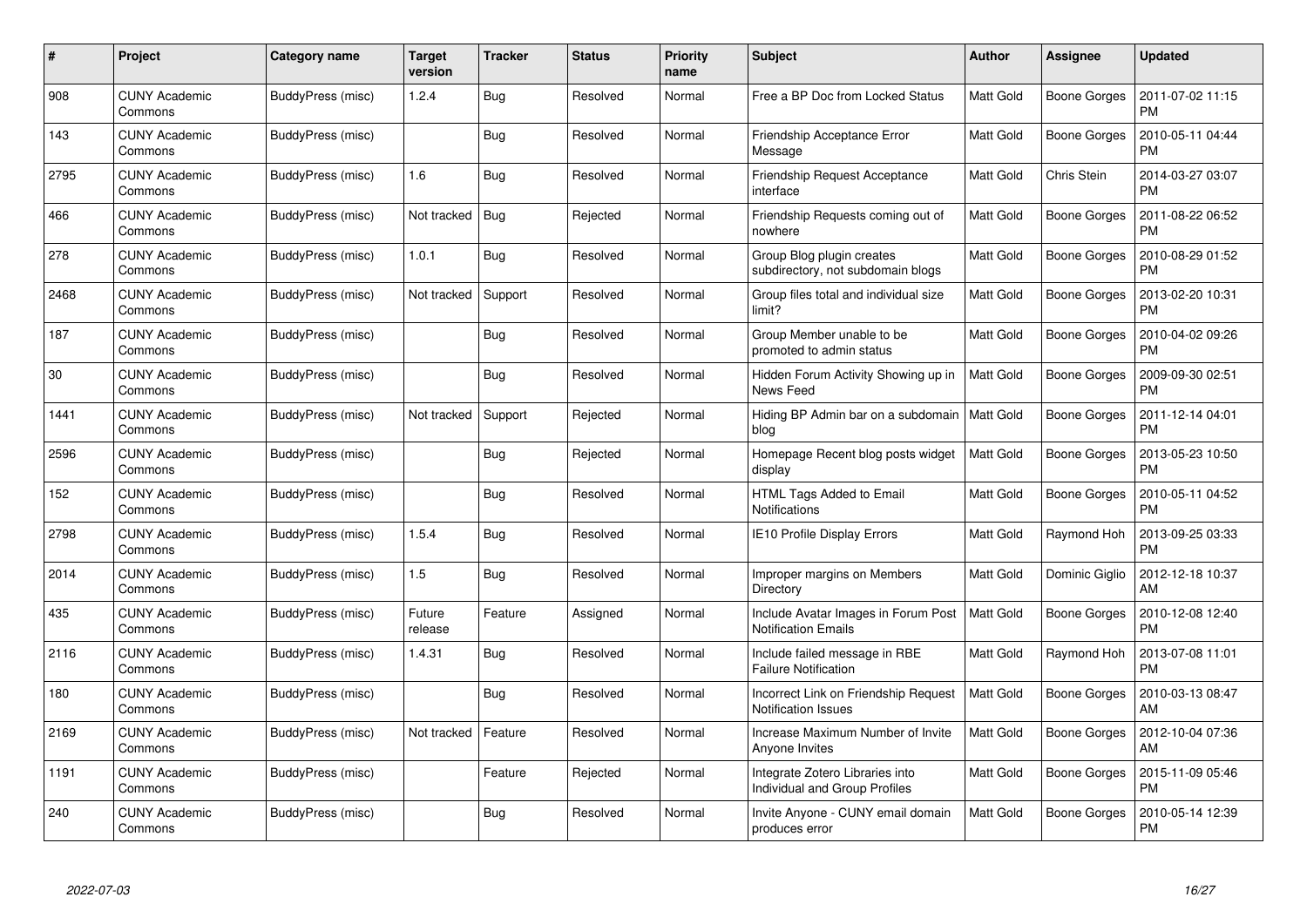| #     | Project                         | Category name     | Target<br>version | <b>Tracker</b> | <b>Status</b> | <b>Priority</b><br>name | <b>Subject</b>                                                       | <b>Author</b>    | <b>Assignee</b>     | <b>Updated</b>                |
|-------|---------------------------------|-------------------|-------------------|----------------|---------------|-------------------------|----------------------------------------------------------------------|------------------|---------------------|-------------------------------|
| 351   | <b>CUNY Academic</b><br>Commons | BuddyPress (misc) | Not tracked       | Bug            | Rejected      | Normal                  | <b>Invited Group Members Aren't</b><br>Automatically Added to Groups | <b>Matt Gold</b> | Boone Gorges        | 2011-08-22 06:54<br><b>PM</b> |
| 2713  | <b>CUNY Academic</b><br>Commons | BuddyPress (misc) | 1.5.1             | Feature        | Resolved      | Normal                  | Lighten Brief Descriptor Text Color                                  | <b>Matt Gold</b> | Boone Gorges        | 2013-08-28 12:58<br><b>PM</b> |
| 377   | <b>CUNY Academic</b><br>Commons | BuddyPress (misc) | Future<br>release | Feature        | Assigned      | Normal                  | Like buttons                                                         | <b>Matt Gold</b> | Boone Gorges        | 2010-11-16 05:13<br><b>PM</b> |
| 2183  | <b>CUNY Academic</b><br>Commons | BuddyPress (misc) | Not tracked       | Support        | Resolved      | Normal                  | Limit on group membership                                            | <b>Matt Gold</b> | Boone Gorges        | 2012-10-12 03:40<br><b>PM</b> |
| 2730  | <b>CUNY Academic</b><br>Commons | BuddyPress (misc) |                   | Bug            | Duplicate     | Normal                  | Limits on Publications Entry Field                                   | <b>Matt Gold</b> | Boone Gorges        | 2013-08-29 09:36<br>AM        |
| 2188  | <b>CUNY Academic</b><br>Commons | BuddyPress (misc) | 1.4.9             | <b>Bug</b>     | Resolved      | Normal                  | Line Spacing/Breaks on BP Docs                                       | Matt Gold        | Chris Stein         | 2012-11-01 03:15<br><b>PM</b> |
| 130   | <b>CUNY Academic</b><br>Commons | BuddyPress (misc) |                   | <b>Bug</b>     | Resolved      | Normal                  | Link to Blog on Group Pages leads<br>back to Group                   | <b>Matt Gold</b> | <b>Boone Gorges</b> | 2009-12-10 01:28<br><b>PM</b> |
| 1558  | <b>CUNY Academic</b><br>Commons | BuddyPress (misc) | 1.3.6             | <b>Bug</b>     | Resolved      | Normal                  | Login Issues                                                         | Matt Gold        | Boone Gorges        | 2012-02-08 06:40<br><b>PM</b> |
| 540   | <b>CUNY Academic</b><br>Commons | BuddyPress (misc) | 1.1.8             | <b>Bug</b>     | Resolved      | Normal                  | Long BP Group Doc Names Hide<br>Edit/Delete Options                  | <b>Matt Gold</b> | <b>Boone Gorges</b> | 2011-02-02 10:58<br>AM        |
| 2944  | <b>CUNY Academic</b><br>Commons | BuddyPress (misc) | 1.5.13            | Bug            | Resolved      | Normal                  | Long load time on send invites group<br>pages                        | <b>Matt Gold</b> | Boone Gorges        | 2014-01-02 02:50<br><b>PM</b> |
| 328   | <b>CUNY Academic</b><br>Commons | BuddyPress (misc) | Future<br>release | Feature        | Duplicate     | Normal                  | Make Group Invitation Status Clearer                                 | <b>Matt Gold</b> | Boone Gorges        | 2010-12-20 11:08<br>AM        |
| 12353 | <b>CUNY Academic</b><br>Commons | BuddyPress (misc) | Not tracked       | Bug            | Abandoned     | Normal                  | Member filtering not working                                         | <b>Matt Gold</b> | Boone Gorges        | 2020-03-10 11:14<br>AM        |
| 363   | <b>CUNY Academic</b><br>Commons | BuddyPress (misc) | Not tracked       | Bug            | Resolved      | Normal                  | Member listed twice in group                                         | <b>Matt Gold</b> | <b>Boone Gorges</b> | 2010-10-06 10:35<br>AM        |
| 731   | <b>CUNY Academic</b><br>Commons | BuddyPress (misc) | 1.2.1             | Bug            | Resolved      | Normal                  | Member reports a problem posting to<br>a private group               | Matt Gold        | Boone Gorges        | 2011-05-03 07:10<br><b>PM</b> |
| 613   | <b>CUNY Academic</b><br>Commons | BuddyPress (misc) | 1.1.10            | Bug            | Resolved      | Normal                  | Member reports group blog / group<br>member syncing                  | <b>Matt Gold</b> | Boone Gorges        | 2011-03-03 09:26<br>AM        |
| 1568  | <b>CUNY Academic</b><br>Commons | BuddyPress (misc) | Not tracked       | Bug            | Resolved      | Normal                  | Member reports problem with email<br>notifications                   | <b>Matt Gold</b> |                     | 2012-02-28 10:51<br>AM        |
| 352   | <b>CUNY Academic</b><br>Commons | BuddyPress (misc) | 1.1               | <b>Bug</b>     | Resolved      | Normal                  | Member reports problems with avatar<br>cropping                      | Matt Gold        | <b>Boone Gorges</b> | 2010-11-16 05:07<br><b>PM</b> |
| 612   | <b>CUNY Academic</b><br>Commons | BuddyPress (misc) | 1.1.10            | Bug            | Resolved      | Normal                  | Member reports trouble uploading<br>documents to groups              | Matt Gold        | Boone Gorges        | 2011-03-07 10:12<br><b>PM</b> |
| 159   | CUNY Academic<br>Commons        | BuddyPress (misc) |                   | Bug            | Resolved      | Normal                  | Member reports trouble with<br><b>Notification Settings</b>          | <b>Matt Gold</b> | Boone Gorges        | 2010-05-11 04:50<br>PM        |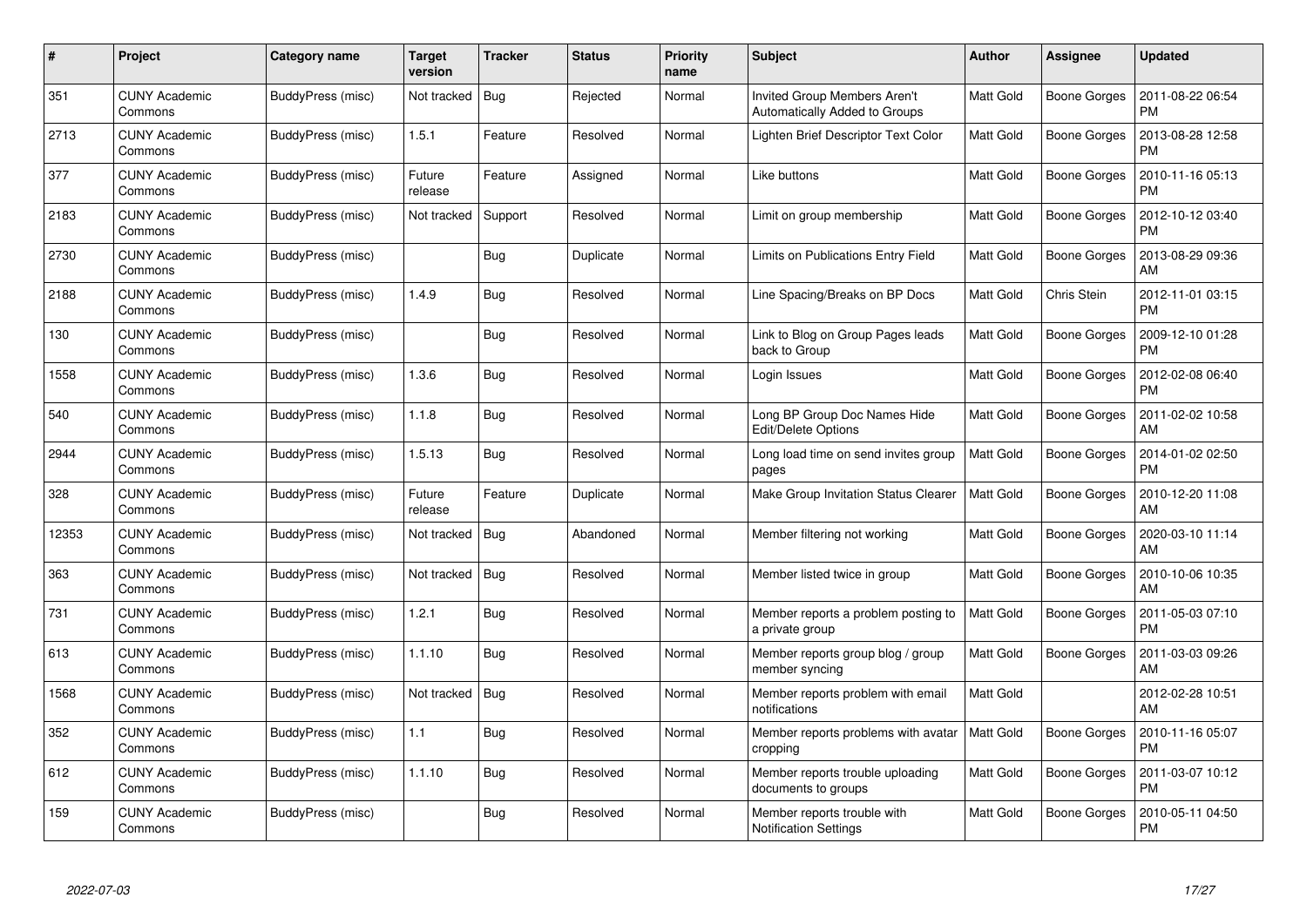| #    | Project                         | Category name     | Target<br>version | <b>Tracker</b> | <b>Status</b> | <b>Priority</b><br>name | <b>Subject</b>                                                                      | <b>Author</b>    | Assignee            | <b>Updated</b>                |
|------|---------------------------------|-------------------|-------------------|----------------|---------------|-------------------------|-------------------------------------------------------------------------------------|------------------|---------------------|-------------------------------|
| 697  | <b>CUNY Academic</b><br>Commons | BuddyPress (misc) | 1.3               | Feature        | Resolved      | Normal                  | Member request: Indented text in<br>Forum Posts                                     | <b>Matt Gold</b> | <b>Boone Gorges</b> | 2011-09-13 03:29<br><b>PM</b> |
| 605  | <b>CUNY Academic</b><br>Commons | BuddyPress (misc) | 1.1.10            | Bug            | Rejected      | Normal                  | Member search on Group Invite Page<br>Not Working                                   | <b>Matt Gold</b> | Boone Gorges        | 2011-02-24 11:41<br><b>PM</b> |
| 279  | <b>CUNY Academic</b><br>Commons | BuddyPress (misc) | 1.1               | Bug            | Rejected      | Normal                  | Members Report Problems with<br><b>Notifications</b>                                | <b>Matt Gold</b> | Boone Gorges        | 2010-11-16 04:37<br><b>PM</b> |
| 3190 | <b>CUNY Academic</b><br>Commons | BuddyPress (misc) | 1.6.3             | Bug            | Resolved      | Normal                  | Mention link on Member Profile<br>Leads to SiteWide activity stream                 | <b>Matt Gold</b> | <b>Boone Gorges</b> | 2014-05-12 02:53<br><b>PM</b> |
| 533  | <b>CUNY Academic</b><br>Commons | BuddyPress (misc) | 1.1.8             | Bug            | Resolved      | Normal                  | Minor CSS issue on group page                                                       | Matt Gold        | Boone Gorges        | 2011-02-02 09:44<br>AM        |
| 2791 | <b>CUNY Academic</b><br>Commons | BuddyPress (misc) | 1.5.19            | <b>Bug</b>     | Rejected      | Normal                  | Modify yellow profile bar alert                                                     | <b>Matt Gold</b> | Chris Stein         | 2014-02-21 03:52<br><b>PM</b> |
| 350  | <b>CUNY Academic</b><br>Commons | BuddyPress (misc) | 1.2               | Feature        | Resolved      | Normal                  | Move "Send Invites" Button                                                          | <b>Matt Gold</b> | Boone Gorges        | 2010-12-20 11:29<br>AM        |
| 254  | <b>CUNY Academic</b><br>Commons | BuddyPress (misc) |                   | Feature        | Resolved      | Normal                  | Move "Upload a New Document" link                                                   | <b>Matt Gold</b> | Boone Gorges        | 2010-06-22 06:53<br><b>PM</b> |
| 2786 | CUNY Academic<br>Commons        | BuddyPress (misc) | 1.5.3             | Bug            | Resolved      | Normal                  | Move position of close window<br>checkbox on overlay                                | <b>Matt Gold</b> | Boone Gorges        | 2013-09-19 12:07<br><b>PM</b> |
| 320  | <b>CUNY Academic</b><br>Commons | BuddyPress (misc) | Not tracked       | Bug            | Resolved      | Normal                  | Multiple listings of account in BP<br>group                                         | <b>Matt Gold</b> | Boone Gorges        | 2010-09-01 07:37<br>AM        |
| 323  | <b>CUNY Academic</b><br>Commons | BuddyPress (misc) | 1.0.3             | Bug            | Resolved      | Normal                  | Multiple listings of member account in<br>BP group                                  | <b>Matt Gold</b> | Boone Gorges        | 2010-09-08 02:40<br><b>PM</b> |
| 402  | <b>CUNY Academic</b><br>Commons | BuddyPress (misc) | Not tracked       | Support        | Resolved      | Normal                  | Name Change Request                                                                 | <b>Matt Gold</b> | Boone Gorges        | 2016-01-26 12:15<br>AM        |
| 249  | <b>CUNY Academic</b><br>Commons | BuddyPress (misc) |                   | Bug            | Resolved      | Normal                  | New group contains activity stream<br>post from older group                         | <b>Matt Gold</b> | Boone Gorges        | 2010-05-20 03:00<br><b>PM</b> |
| 1556 | CUNY Academic<br>Commons        | BuddyPress (misc) | 1.3.6             | Feature        | Rejected      | Normal                  | New option for College profile field                                                | <b>Matt Gold</b> | Boone Gorges        | 2012-01-19 08:12<br>AM        |
| 3219 | <b>CUNY Academic</b><br>Commons | BuddyPress (misc) | 1.6.7             | Bug            | Resolved      | Normal                  | new_groupblog_post emails not<br>being sent as HTML                                 | <b>Matt Gold</b> | Raymond Hoh         | 2014-06-23 08:36<br>AM        |
| 2057 | <b>CUNY Academic</b><br>Commons | BuddyPress (misc) | 1.4.3             | Bug            | Resolved      | Normal                  | Newest/Active/Popular Filters Not<br>working on Homepage List of<br>Groups, Members | <b>Matt Gold</b> | Boone Gorges        | 2012-08-23 03:18<br>PM        |
| 538  | <b>CUNY Academic</b><br>Commons | BuddyPress (misc) | 1.1.8             | Bug            | Resolved      | Normal                  | News feed assigns incorrect<br>trackback origins                                    | <b>Matt Gold</b> | Boone Gorges        | 2011-02-02 11:22<br>AM        |
| 1614 | <b>CUNY Academic</b><br>Commons | BuddyPress (misc) | 1.3.11            | Bug            | Resolved      | Normal                  | Non-CUNY Sign-Up Code<br><b>Disappears After Creation</b>                           | <b>Matt Gold</b> | Boone Gorges        | 2012-04-05 01:50<br>AM        |
| 1498 | <b>CUNY Academic</b><br>Commons | BuddyPress (misc) | 1.3.3             | Bug            | Resolved      | Normal                  | Non-Logged in User Redirect Feature<br>not working                                  | <b>Matt Gold</b> | Boone Gorges        | 2012-01-11 04:57<br><b>PM</b> |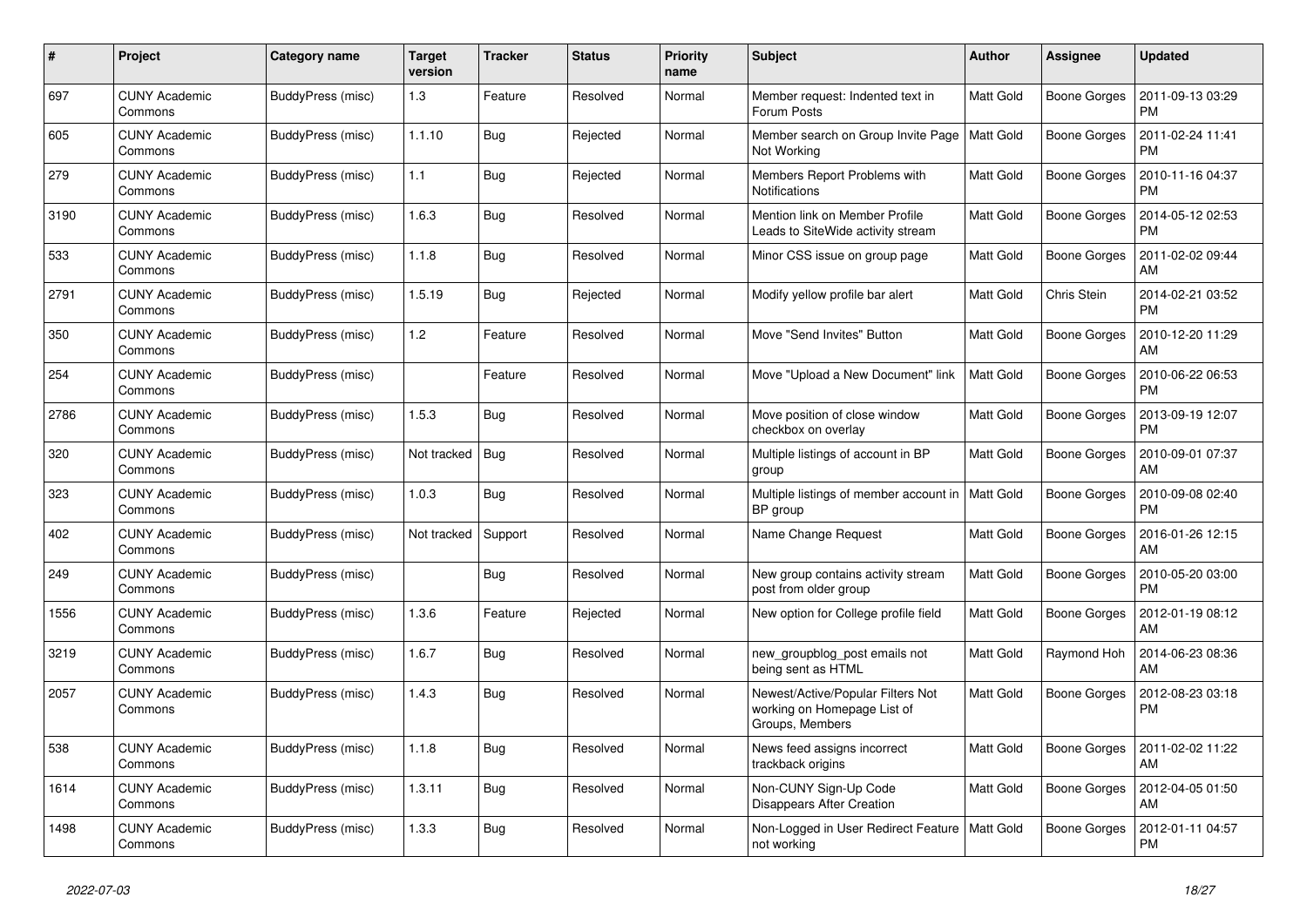| #    | Project                         | <b>Category name</b> | <b>Target</b><br>version | <b>Tracker</b> | <b>Status</b> | <b>Priority</b><br>name | <b>Subject</b>                                                                        | <b>Author</b>    | <b>Assignee</b>     | <b>Updated</b>                |
|------|---------------------------------|----------------------|--------------------------|----------------|---------------|-------------------------|---------------------------------------------------------------------------------------|------------------|---------------------|-------------------------------|
| 3346 | <b>CUNY Academic</b><br>Commons | BuddyPress (misc)    | 1.8                      | Design/UX      | Resolved      | Normal                  | Notification page option ordering                                                     | <b>Matt Gold</b> | Daniel Jones        | 2015-03-13 05:25<br><b>PM</b> |
| 458  | <b>CUNY Academic</b><br>Commons | BuddyPress (misc)    | 1.1.3                    | Bug            | Resolved      | Normal                  | Notifications Not Received for Own<br>Messages                                        | <b>Matt Gold</b> | <b>Boone Gorges</b> | 2010-12-13 08:28<br><b>PM</b> |
| 1143 | <b>CUNY Academic</b><br>Commons | BuddyPress (misc)    | 1.2.5                    | Bug            | Resolved      | Normal                  | Notifications of Old Posts                                                            | Matt Gold        |                     | 2011-08-30 09:56<br><b>PM</b> |
| 1162 | <b>CUNY Academic</b><br>Commons | BuddyPress (misc)    | 1.2.5                    | Feature        | Resolved      | Normal                  | Organization of "My Blogs" Dropdown<br>on Nav Bar                                     | <b>Matt Gold</b> | <b>Boone Gorges</b> | 2011-09-14 01:24<br>AM        |
| 2176 | <b>CUNY Academic</b><br>Commons | BuddyPress (misc)    | 1.4.9                    | Bug            | Rejected      | Normal                  | Page error upon accepting group<br>membership request                                 | <b>Matt Gold</b> | Dominic Giglio      | 2012-11-01 09:48<br>PM        |
| 2159 | <b>CUNY Academic</b><br>Commons | BuddyPress (misc)    | 1.4.24                   | Bug            | Resolved      | Normal                  | Page redirection after accepting<br>group invite                                      | Matt Gold        | Dominic Giglio      | 2013-04-11 08:00<br><b>PM</b> |
| 1663 | <b>CUNY Academic</b><br>Commons | BuddyPress (misc)    | 1.3.9                    | Support        | Resolved      | Normal                  | Please add info on Private --> Public<br>Group Announcement Functionality<br>to Codex | Matt Gold        | Sarah<br>Morgano    | 2012-03-01 10:26<br>AM        |
| 3995 | <b>CUNY Academic</b><br>Commons | BuddyPress (misc)    | Not tracked              | Bug            | Resolved      | Normal                  | Possible People Page filter error                                                     | <b>Matt Gold</b> | Boone Gorges        | 2015-04-16 07:51<br>AM        |
| 778  | <b>CUNY Academic</b><br>Commons | BuddyPress (misc)    | 1.2.2                    | Bug            | Resolved      | Normal                  | Private BP Docs Comment<br>Notification in RSS Feed                                   | <b>Matt Gold</b> | <b>Boone Gorges</b> | 2011-06-02 09:29<br>AM        |
| 2706 | <b>CUNY Academic</b><br>Commons | BuddyPress (misc)    | 1.6.4                    | Bug            | Resolved      | Normal                  | Problem sending group invitations                                                     | <b>Matt Gold</b> | <b>Boone Gorges</b> | 2014-05-18 11:36<br>AM        |
| 1545 | <b>CUNY Academic</b><br>Commons | BuddyPress (misc)    | 1.3.5                    | Bug            | Resolved      | Normal                  | Problem with BP Doc Comment Edit<br>Icon in Forums                                    | Matt Gold        | Boone Gorges        | 2012-01-16 06:14<br><b>PM</b> |
| 155  | <b>CUNY Academic</b><br>Commons | BuddyPress (misc)    |                          | Bug            | Resolved      | Normal                  | Problem with Group Blog<br><b>BuddyPress Plugin</b>                                   | <b>Matt Gold</b> | <b>Boone Gorges</b> | 2010-01-23 07:19<br>AM        |
| 2691 | <b>CUNY Academic</b><br>Commons | BuddyPress (misc)    |                          | Bug            | Rejected      | Normal                  | Problems inviting members to a<br>group                                               | Matt Gold        | Dominic Giglio      | 2015-01-02 03:12<br><b>PM</b> |
| 1294 | <b>CUNY Academic</b><br>Commons | BuddyPress (misc)    | Not tracked              | Bug            | Resolved      | Normal                  | Profile Field Search by College Not<br><b>Working Correctly</b>                       | <b>Matt Gold</b> | <b>Boone Gorges</b> | 2011-12-09 07:11<br>AM        |
| 2735 | <b>CUNY Academic</b><br>Commons | BuddyPress (misc)    | 1.5.1                    | <b>Bug</b>     | Resolved      | Normal                  | Profile Incorrectly Shortens About<br>You Field                                       | <b>Matt Gold</b> | Boone Gorges        | 2013-08-28 11:36<br>AM        |
| 2731 | <b>CUNY Academic</b><br>Commons | BuddyPress (misc)    | Not tracked              | Support        | Resolved      | Normal                  | <b>Profile Positions Question</b>                                                     | <b>Matt Gold</b> | <b>Boone Gorges</b> | 2013-08-26 08:41<br>AM        |
| 280  | <b>CUNY Academic</b><br>Commons | BuddyPress (misc)    |                          | Support        | Resolved      | Normal                  | Prospective Member has trouble<br>signing up                                          | Matt Gold        | Boone Gorges        | 2010-07-27 09:41<br><b>AM</b> |
| 6467 | <b>CUNY Academic</b><br>Commons | BuddyPress (misc)    | Not tracked Support      |                | Resolved      | Normal                  | Question about what happens when<br>people leave/are removed from<br>groups           | Matt Gold        | Boone Gorges        | 2017-11-15 01:24<br>PM        |
| 2821 | <b>CUNY Academic</b><br>Commons | BuddyPress (misc)    |                          | <b>Bug</b>     | Duplicate     | Normal                  | RBE attempted double posts                                                            | Matt Gold        | Raymond Hoh         | 2013-10-11 01:53<br>PM        |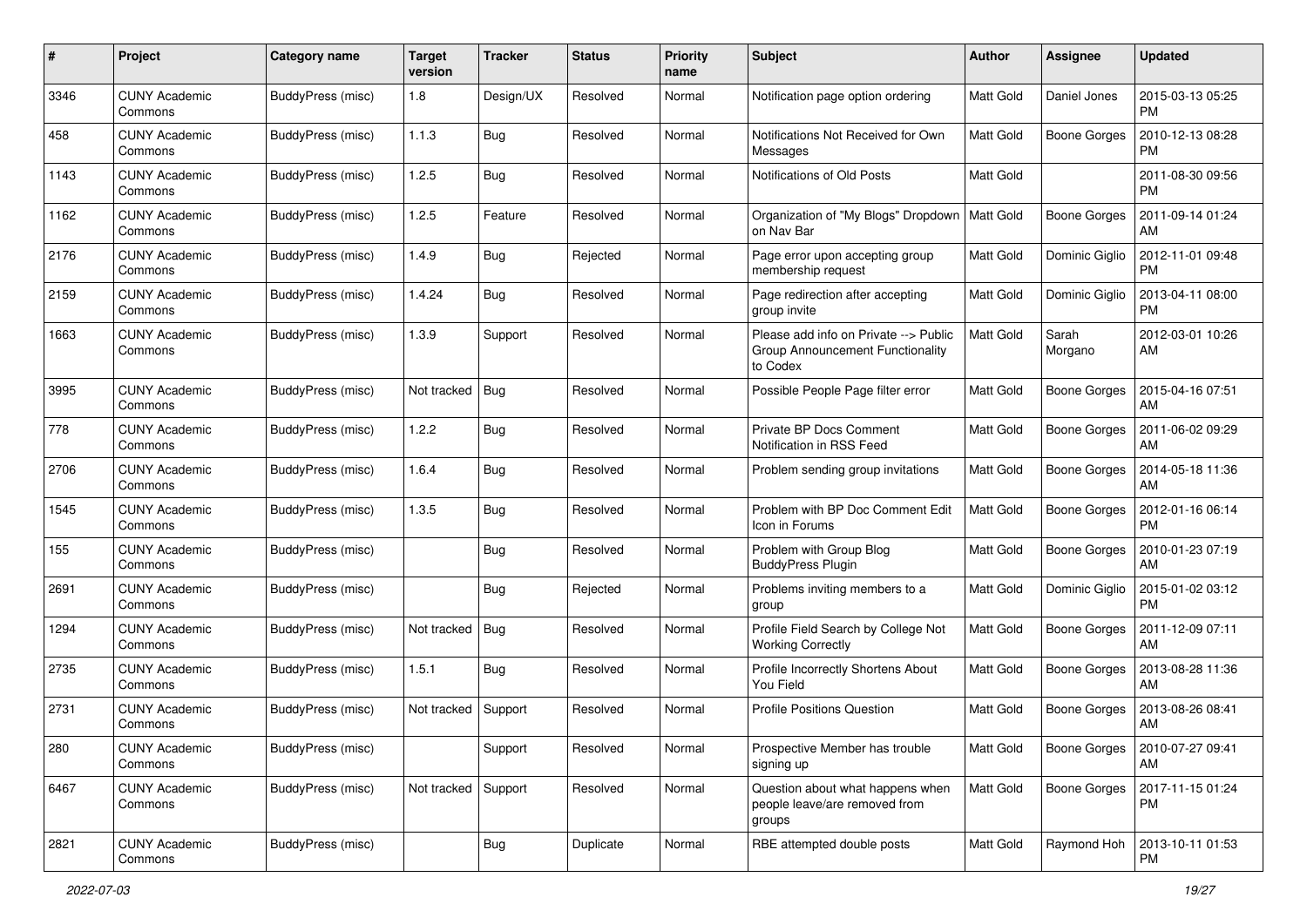| #    | Project                         | Category name     | <b>Target</b><br>version | <b>Tracker</b> | <b>Status</b> | <b>Priority</b><br>name | <b>Subject</b>                                                      | Author           | <b>Assignee</b>     | <b>Updated</b>                |
|------|---------------------------------|-------------------|--------------------------|----------------|---------------|-------------------------|---------------------------------------------------------------------|------------------|---------------------|-------------------------------|
| 2091 | <b>CUNY Academic</b><br>Commons | BuddyPress (misc) | Not tracked              | Bug            | Resolved      | Normal                  | <b>RBE Down</b>                                                     | <b>Matt Gold</b> | Raymond Hoh         | 2012-09-02 06:00<br><b>PM</b> |
| 2880 | <b>CUNY Academic</b><br>Commons | BuddyPress (misc) | 1.11                     | Feature        | Resolved      | Normal                  | RBE Group Post New Topic Shortlink<br>Addresses                     | <b>Matt Gold</b> | Raymond Hoh         | 2017-05-18 01:04<br><b>PM</b> |
| 2052 | <b>CUNY Academic</b><br>Commons | BuddyPress (misc) |                          | <b>Bug</b>     | Rejected      | Normal                  | <b>RBE Not Enabled?</b>                                             | <b>Matt Gold</b> | Boone Gorges        | 2012-08-18 09:16<br><b>PM</b> |
| 2053 | <b>CUNY Academic</b><br>Commons | BuddyPress (misc) | 1.4.6                    | Feature        | Resolved      | Normal                  | RBE on BP Docs                                                      | <b>Matt Gold</b> | Boone Gorges        | 2012-10-01 04:14<br><b>PM</b> |
| 2040 | <b>CUNY Academic</b><br>Commons | BuddyPress (misc) | 1.4.2                    | Bug            | Resolved      | Normal                  | RBE on BP Docs Edits?                                               | <b>Matt Gold</b> | <b>Boone Gorges</b> | 2012-08-14 08:13<br>AM        |
| 1979 | <b>CUNY Academic</b><br>Commons | BuddyPress (misc) | 1.4                      | Bug            | Rejected      | Normal                  | Received two notifications of an<br>activity update                 | <b>Matt Gold</b> | Boone Gorges        | 2012-07-12 10:43<br>AM        |
| 2195 | <b>CUNY Academic</b><br>Commons | BuddyPress (misc) |                          | Feature        | Rejected      | Normal                  | Reconfigure Files Page Layout                                       | Matt Gold        | Chris Stein         | 2013-06-28 03:57<br><b>PM</b> |
| 1794 | <b>CUNY Academic</b><br>Commons | BuddyPress (misc) | 1.3.10                   | Bug            | Resolved      | Normal                  | Remove "Notice anything new"<br>notification                        | <b>Matt Gold</b> | <b>Boone Gorges</b> | 2012-03-29 09:45<br><b>PM</b> |
| 2415 | <b>CUNY Academic</b><br>Commons | BuddyPress (misc) | 1.4.19                   | Bug            | Resolved      | Normal                  | Remove "Popular" link on homepage<br>members widget                 | <b>Matt Gold</b> | Boone Gorges        | 2013-02-12 10:05<br><b>PM</b> |
| 66   | <b>CUNY Academic</b><br>Commons | BuddyPress (misc) |                          | Feature        | Resolved      | Normal                  | Remove "Popular" listing from<br><b>Members Widget</b>              | <b>Matt Gold</b> | <b>Boone Gorges</b> | 2009-11-18 09:20<br>AM        |
| 258  | CUNY Academic<br>Commons        | BuddyPress (misc) | 1.0                      | Feature        | Resolved      | Normal                  | Remove posting text box on group<br>homepages                       | <b>Matt Gold</b> | Boone Gorges        | 2010-08-23 04:09<br><b>PM</b> |
| 47   | <b>CUNY Academic</b><br>Commons | BuddyPress (misc) |                          | <b>Bug</b>     | Resolved      | Normal                  | Request to Join Group Lost                                          | Matt Gold        |                     | 2009-10-19 04:08<br><b>PM</b> |
| 929  | <b>CUNY Academic</b><br>Commons | BuddyPress (misc) | Not tracked              | Support        | Resolved      | Normal                  | Request: Change Member ID                                           | <b>Matt Gold</b> | <b>Boone Gorges</b> | 2011-07-08 02:25<br><b>PM</b> |
| 762  | <b>CUNY Academic</b><br>Commons | BuddyPress (misc) |                          | Bug            | Resolved      | Normal                  | <b>Resolve Email Notification Problems</b><br>with Lehman addresses | <b>Matt Gold</b> |                     | 2012-02-28 10:52<br>AM        |
| 2732 | <b>CUNY Academic</b><br>Commons | BuddyPress (misc) | 1.5.1                    | Feature        | Resolved      | Normal                  | Return users to profile public view<br>after editing save           | <b>Matt Gold</b> | Boone Gorges        | 2013-08-28 12:53<br><b>PM</b> |
| 2978 | <b>CUNY Academic</b><br>Commons | BuddyPress (misc) |                          | Feature        | Deferred      | Normal                  | Revise Invite Anyone Workflow                                       | <b>Matt Gold</b> | Chris Stein         | 2015-04-01 08:54<br><b>PM</b> |
| 590  | CUNY Academic<br>Commons        | BuddyPress (misc) | Not tracked              | Bug            | Resolved      | Normal                  | Roadmap Discussion                                                  | <b>Matt Gold</b> | Boone Gorges        | 2011-08-22 06:51<br><b>PM</b> |
| 53   | <b>CUNY Academic</b><br>Commons | BuddyPress (misc) |                          | Bug            | Resolved      | Normal                  | Search on Group Page Not Working,<br>Leads to Home Page             | Matt Gold        | Boone Gorges        | 2009-10-22 10:51<br>AM        |
| 231  | CUNY Academic<br>Commons        | BuddyPress (misc) |                          | Feature        | Resolved      | Normal                  | Select from all groups on email<br>invites                          | <b>Matt Gold</b> | Boone Gorges        | 2010-05-12 10:08<br>AM        |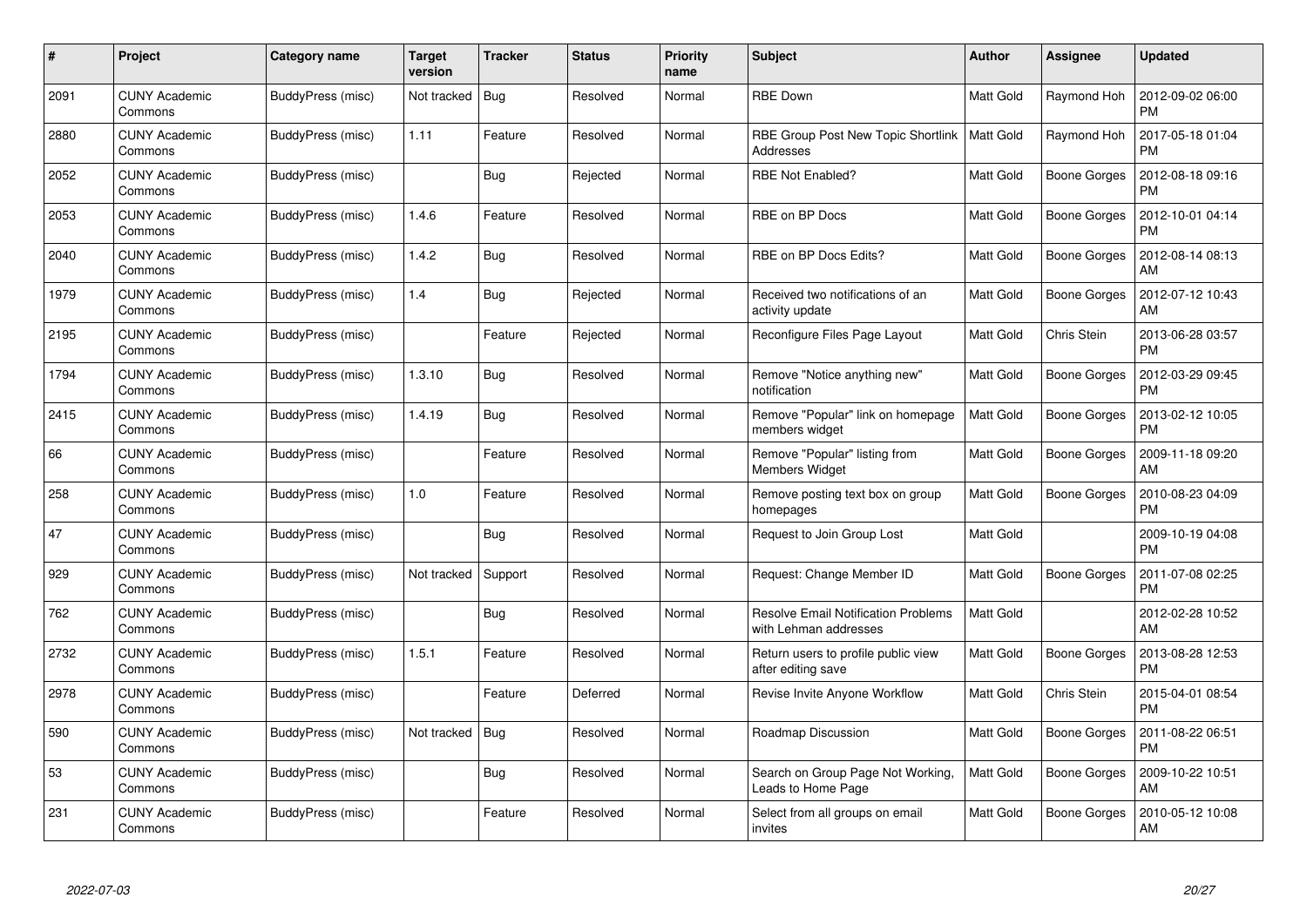| #    | Project                         | <b>Category name</b> | <b>Target</b><br>version | <b>Tracker</b> | <b>Status</b> | <b>Priority</b><br>name | <b>Subject</b>                                                        | <b>Author</b>    | <b>Assignee</b>     | <b>Updated</b>                |
|------|---------------------------------|----------------------|--------------------------|----------------|---------------|-------------------------|-----------------------------------------------------------------------|------------------|---------------------|-------------------------------|
| 259  | <b>CUNY Academic</b><br>Commons | BuddyPress (misc)    |                          | Feature        | Resolved      | Normal                  | Send group document description<br>with email notification            | <b>Matt Gold</b> | <b>Boone Gorges</b> | 2010-06-24 03:46<br><b>PM</b> |
| 2763 | <b>CUNY Academic</b><br>Commons | BuddyPress (misc)    |                          | Bug            | Rejected      | Normal                  | Send Invites Page Hang                                                | <b>Matt Gold</b> | Boone Gorges        | 2013-08-29 09:33<br>AM        |
| 1390 | <b>CUNY Academic</b><br>Commons | BuddyPress (misc)    | 1.4                      | Feature        | Resolved      | Normal                  | Show "Kitchen Sink" by Default in<br><b>TinyMCE</b>                   | <b>Matt Gold</b> | Dominic Giglio      | 2012-02-28 10:37<br>AM        |
| 2008 | <b>CUNY Academic</b><br>Commons | BuddyPress (misc)    | 1.4                      | Feature        | Resolved      | Normal                  | Show Recently Active Users on<br>Commons Homepage                     | <b>Matt Gold</b> | Raymond Hoh         | 2012-08-01 05:23<br><b>PM</b> |
| 2385 | <b>CUNY Academic</b><br>Commons | BuddyPress (misc)    | 1.4.18                   | <b>Bug</b>     | Resolved      | Normal                  | Sitewide nav bar not appearing                                        | <b>Matt Gold</b> | Boone Gorges        | 2013-01-24 10:21<br>AM        |
| 1451 | <b>CUNY Academic</b><br>Commons | BuddyPress (misc)    | 1.3.1                    | Bug            | Resolved      | Normal                  | Social Media Profile Icons Not<br>Showing Up Automatically?           | Matt Gold        | Boone Gorges        | 2011-12-15 07:06<br><b>PM</b> |
| 950  | <b>CUNY Academic</b><br>Commons | BuddyPress (misc)    | 1.2.4                    | Bug            | Rejected      | Normal                  | Spam/Moderation Issue                                                 | <b>Matt Gold</b> | Boone Gorges        | 2011-07-11 09:15<br>AM        |
| 2037 | <b>CUNY Academic</b><br>Commons | BuddyPress (misc)    | 1.4.5                    | Bug            | Resolved      | Normal                  | Special Character shows up in RBE<br>post                             | <b>Matt Gold</b> | Raymond Hoh         | 2012-09-17 07:12<br><b>PM</b> |
| 148  | <b>CUNY Academic</b><br>Commons | BuddyPress (misc)    |                          | <b>Bug</b>     | Resolved      | Normal                  | TinyMCE Problem with URLs in<br>Posts                                 | Matt Gold        | Boone Gorges        | 2010-02-25 12:22<br><b>PM</b> |
| 145  | <b>CUNY Academic</b><br>Commons | BuddyPress (misc)    |                          | <b>Bug</b>     | Resolved      | Normal                  | Trackbacks are being attributed to<br>'ungooglable'                   | <b>Matt Gold</b> | Boone Gorges        | 2010-05-20 03:07<br><b>PM</b> |
| 189  | <b>CUNY Academic</b><br>Commons | BuddyPress (misc)    |                          | Bug            | Resolved      | Normal                  | <b>Trouble Uploading Document</b>                                     | Matt Gold        | Boone Gorges        | 2010-05-11 04:31<br><b>PM</b> |
| 2906 | <b>CUNY Academic</b><br>Commons | BuddyPress (misc)    | 1.5.10                   | <b>Bug</b>     | Resolved      | Normal                  | Unable to delete file attachment from<br>forum post                   | Matt Gold        | Boone Gorges        | 2013-12-01 09:35<br><b>PM</b> |
| 1488 | <b>CUNY Academic</b><br>Commons | BuddyPress (misc)    | 1.3.3                    | <b>Bug</b>     | Resolved      | Normal                  | Unable to edit forum post                                             | <b>Matt Gold</b> | Boone Gorges        | 2012-01-10 07:20<br><b>PM</b> |
| 2922 | <b>CUNY Academic</b><br>Commons | BuddyPress (misc)    |                          | Bug            | Rejected      | Normal                  | Unconfirmed Plugin error - user could<br>not be activated             | <b>Matt Gold</b> | Boone Gorges        | 2013-12-10 04:47<br><b>PM</b> |
| 1394 | <b>CUNY Academic</b><br>Commons | BuddyPress (misc)    | 1.3                      | Feature        | Rejected      | Normal                  | Update Filters to include new BP<br>Profile roles                     | Matt Gold        | Boone Gorges        | 2011-12-09 07:11<br>AM        |
| 651  | <b>CUNY Academic</b><br>Commons | BuddyPress (misc)    | Not tracked              | Feature        | Resolved      | Normal                  | Update Roadmap                                                        | <b>Matt Gold</b> | Boone Gorges        | 2011-03-26 07:20<br><b>PM</b> |
| 223  | <b>CUNY Academic</b><br>Commons | BuddyPress (misc)    |                          | Bug            | Resolved      | Normal                  | Uploaded Group Document Failed to<br><b>Create Email Notification</b> | <b>Matt Gold</b> | Boone Gorges        | 2010-05-11 10:12<br><b>PM</b> |
| 153  | <b>CUNY Academic</b><br>Commons | BuddyPress (misc)    |                          | Bug            | Resolved      | Normal                  | User Asked to login again while trying<br>to submit wire post         | <b>Matt Gold</b> | Boone Gorges        | 2010-05-11 04:48<br><b>PM</b> |
| 654  | <b>CUNY Academic</b><br>Commons | BuddyPress (misc)    | Not tracked              | Feature        | Rejected      | Normal                  | User Interface Issues                                                 | <b>Matt Gold</b> | Chris Stein         | 2016-01-26 10:53<br>AM        |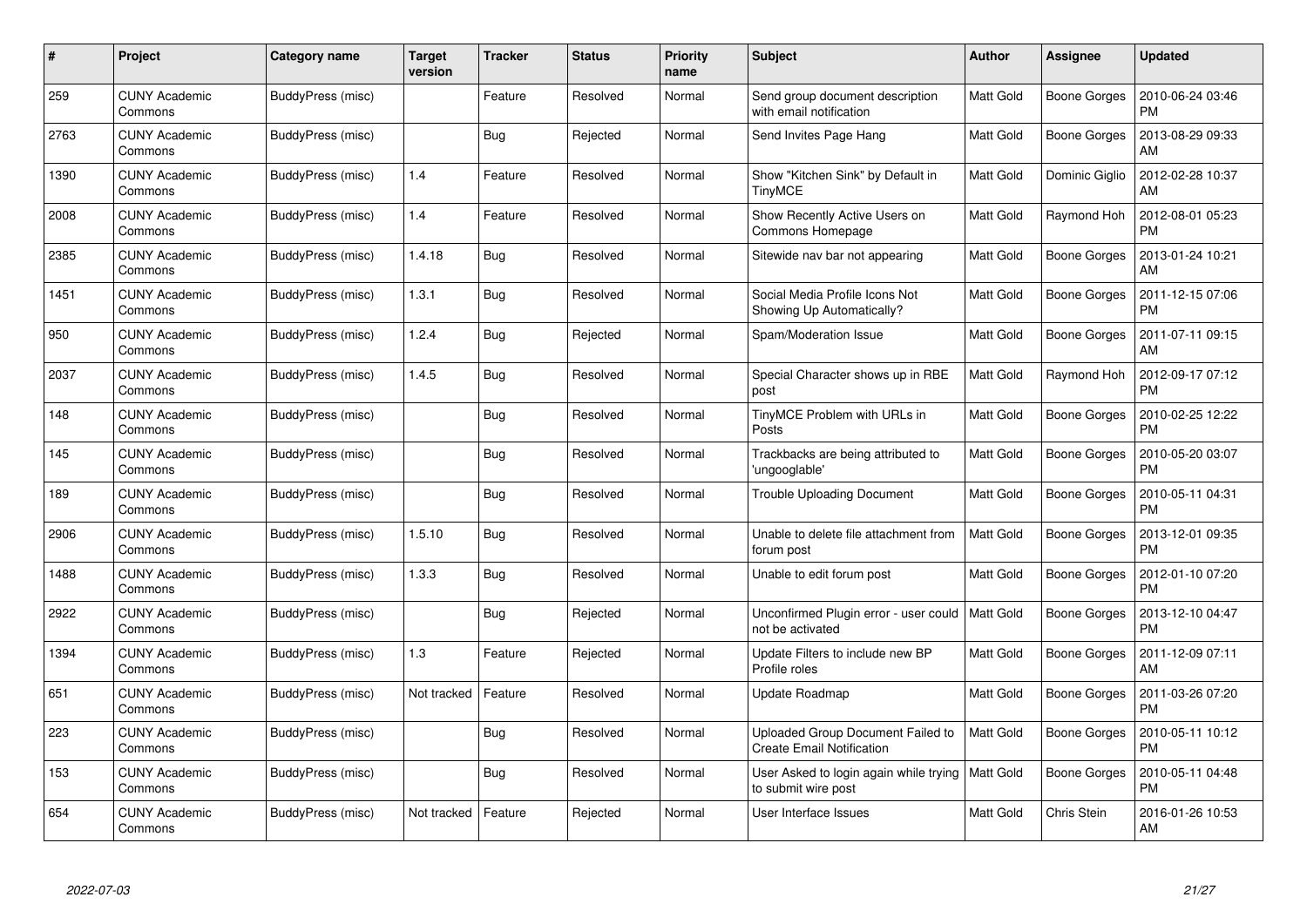| #     | Project                         | <b>Category name</b> | <b>Target</b><br>version | <b>Tracker</b> | <b>Status</b> | <b>Priority</b><br>name | <b>Subject</b>                                                                          | <b>Author</b>    | <b>Assignee</b>     | <b>Updated</b>                |
|-------|---------------------------------|----------------------|--------------------------|----------------|---------------|-------------------------|-----------------------------------------------------------------------------------------|------------------|---------------------|-------------------------------|
| 41    | <b>CUNY Academic</b><br>Commons | BuddyPress (misc)    |                          | Bug            | Resolved      | Normal                  | User listed twice in group                                                              | Matt Gold        | Matt Gold           | 2009-12-08 07:35<br><b>PM</b> |
| 2830  | <b>CUNY Academic</b><br>Commons | BuddyPress (misc)    | Not tracked              | Support        | Resolved      | Normal                  | User question: "How do I stop the<br>automatic underlining of things in my<br>profile?" | Matt Gold        | <b>Boone Gorges</b> | 2013-10-15 03:32<br>PM        |
| 2117  | <b>CUNY Academic</b><br>Commons | BuddyPress (misc)    | 1.4.8                    | Bug            | Resolved      | Normal                  | User reports double notification of<br>announcements                                    | <b>Matt Gold</b> | Dominic Giglio      | 2012-10-22 09:37<br>AM        |
| 264   | CUNY Academic<br>Commons        | BuddyPress (misc)    |                          | Bug            | Resolved      | Normal                  | user reports receiving two<br>notifications for each new group<br>forum post            | <b>Matt Gold</b> | <b>Boone Gorges</b> | 2010-08-26 02:57<br><b>PM</b> |
| 69    | <b>CUNY Academic</b><br>Commons | BuddyPress (misc)    |                          | Bug            | Resolved      | Normal                  | UserName doesn't appear in News<br>Feed Wiki Edit                                       | <b>Matt Gold</b> | <b>Boone Gorges</b> | 2009-12-03 09:33<br>AM        |
| 218   | CUNY Academic<br>Commons        | BuddyPress (misc)    |                          | Feature        | Resolved      | Normal                  | Who's Online listing on homepage                                                        | <b>Matt Gold</b> | <b>Boone Gorges</b> | 2010-05-20 05:49<br><b>PM</b> |
| 436   | CUNY Academic<br>Commons        | BuddyPress (misc)    | 1.1.1                    | Bug            | Resolved      | Normal                  | Who's Online Widget                                                                     | <b>Matt Gold</b> | <b>Boone Gorges</b> | 2010-12-07 08:14<br>AM        |
| 724   | CUNY Academic<br>Commons        | BuddyPress (misc)    | 1.2.1                    | Bug            | Rejected      | Normal                  | Word Limit on Email Notifications of<br>Forum Posts?                                    | <b>Matt Gold</b> | <b>Boone Gorges</b> | 2011-05-11 12:04<br><b>PM</b> |
| 615   | CUNY Academic<br>Commons        | BuddyPress (misc)    |                          | Feature        | Rejected      | Low                     | "Enter" should trigger autocomplete<br>event                                            | Matt Gold        | <b>Boone Gorges</b> | 2016-10-24 11:49<br>AM        |
| 2129  | <b>CUNY Academic</b><br>Commons | BuddyPress (misc)    | 1.4.6                    | Bug            | Resolved      | Low                     | […]                                                                                     | Matt Gold        | <b>Boone Gorges</b> | 2012-09-30 09:53<br>AM        |
| 15123 | <b>CUNY Academic</b><br>Commons | BuddyPress (misc)    | 1.19.1                   | Feature        | Resolved      | Low                     | Actions in notification list unclear?                                                   | Matt Gold        | <b>Boone Gorges</b> | 2022-01-11 04:41<br><b>PM</b> |
| 32    | <b>CUNY Academic</b><br>Commons | BuddyPress (misc)    | 1.1                      | Feature        | Resolved      | Low                     | Add BP External Group Blogs Plugin                                                      | <b>Matt Gold</b> | <b>Boone Gorges</b> | 2010-10-06 05:12<br><b>PM</b> |
| 233   | <b>CUNY Academic</b><br>Commons | BuddyPress (misc)    | 1.0                      | Feature        | Resolved      | Low                     | Add time limit to forum post editing<br>capabilities                                    | <b>Matt Gold</b> | <b>Boone Gorges</b> | 2010-08-29 02:09<br><b>PM</b> |
| 1145  | <b>CUNY Academic</b><br>Commons | BuddyPress (misc)    | 1.2.5                    | Bug            | Resolved      | Low                     | Alert Box on Group Join                                                                 | Matt Gold        | <b>Boone Gorges</b> | 2011-09-12 05:56<br><b>PM</b> |
| 188   | <b>CUNY Academic</b><br>Commons | BuddyPress (misc)    |                          | Feature        | Resolved      | Low                     | Allow Group Documents to be Sorted<br>by Date                                           | <b>Matt Gold</b> | <b>Boone Gorges</b> | 2010-05-11 10:14<br><b>PM</b> |
| 1457  | CUNY Academic<br>Commons        | BuddyPress (misc)    | 1.4                      | Feature        | Resolved      | Low                     | Allow people to clear old status<br>updates                                             | Matt Gold        | Dominic Giglio      | 2012-04-24 10:35<br>AM        |
| 906   | <b>CUNY Academic</b><br>Commons | BuddyPress (misc)    | 1.3                      | Feature        | Resolved      | Low                     | Allow users to edit BP Doc comments                                                     | Matt Gold        | <b>Boone Gorges</b> | 2011-09-14 01:27<br>AM        |
| 606   | <b>CUNY Academic</b><br>Commons | BuddyPress (misc)    | 1.1.10                   | <b>Bug</b>     | Rejected      | Low                     | Avatars don't show up in list of<br>members on group invite tool                        | <b>Matt Gold</b> | <b>Boone Gorges</b> | 2011-02-24 11:47<br>PM        |
| 1401  | <b>CUNY Academic</b><br>Commons | BuddyPress (misc)    | 1.4                      | Bug            | Resolved      | Low                     | Avoiding really long blog names                                                         | Matt Gold        | Dominic Giglio      | 2012-07-16 01:02<br>PM        |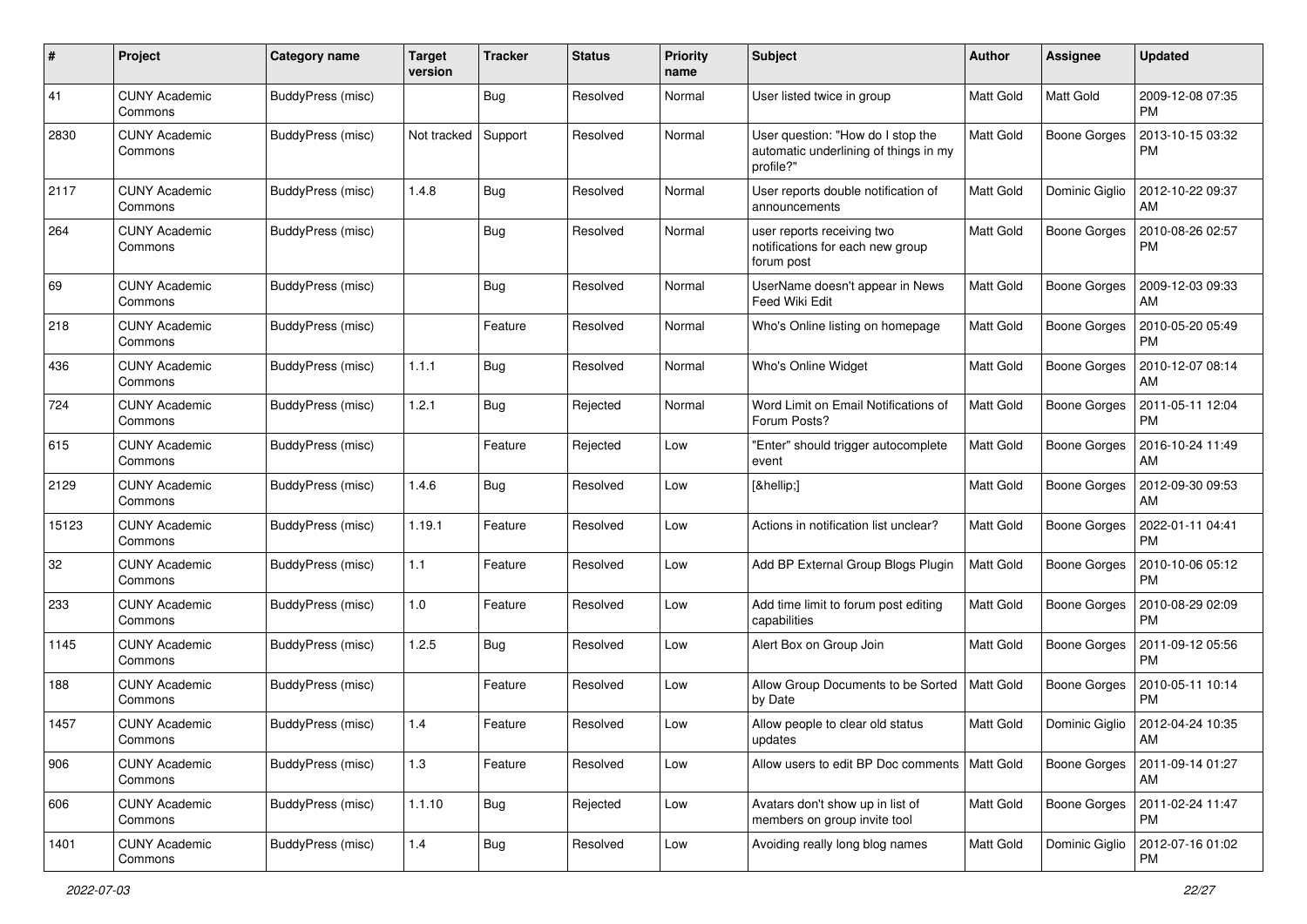| #    | Project                         | Category name     | <b>Target</b><br>version | <b>Tracker</b> | <b>Status</b> | <b>Priority</b><br>name | <b>Subject</b>                                                                                        | Author           | <b>Assignee</b>     | <b>Updated</b>                |
|------|---------------------------------|-------------------|--------------------------|----------------|---------------|-------------------------|-------------------------------------------------------------------------------------------------------|------------------|---------------------|-------------------------------|
| 527  | <b>CUNY Academic</b><br>Commons | BuddyPress (misc) | 1.1.7                    | Bug            | Resolved      | Low                     | BP Admin Bar Doesn't Show up on<br>Cityscape Theme                                                    | Matt Gold        | <b>Boone Gorges</b> | 2011-01-04 03:39<br><b>PM</b> |
| 905  | <b>CUNY Academic</b><br>Commons | BuddyPress (misc) | 1.2.4                    | Bug            | Resolved      | Low                     | <b>BP Docs Authentication Issue</b>                                                                   | Matt Gold        | <b>Boone Gorges</b> | 2011-07-12 01:39<br><b>PM</b> |
| 993  | CUNY Academic<br>Commons        | BuddyPress (misc) | 1.2.5                    | Bug            | Resolved      | Low                     | <b>BP Docs Notification Issue</b>                                                                     | <b>Matt Gold</b> | Boone Gorges        | 2011-07-20 12:10<br>AM        |
| 1616 | <b>CUNY Academic</b><br>Commons | BuddyPress (misc) | 1.3.7                    | Bug            | Resolved      | Low                     | BP Docs timeout issue                                                                                 | <b>Matt Gold</b> | <b>Boone Gorges</b> | 2012-02-21 03:23<br>PM        |
| 2528 | <b>CUNY Academic</b><br>Commons | BuddyPress (misc) | 1.4.31                   | Feature        | Resolved      | Low                     | BP emails sent from secondary sites<br>should use main site headers                                   | <b>Matt Gold</b> | Raymond Hoh         | 2013-07-11 11:14<br>AM        |
| 467  | <b>CUNY Academic</b><br>Commons | BuddyPress (misc) | Not tracked              | Bug            | Resolved      | Low                     | CAC Blog no longer listed on<br>BP-Admin Bar "My Blogs" list                                          | <b>Matt Gold</b> | Boone Gorges        | 2010-12-21 12:38<br><b>PM</b> |
| 281  | <b>CUNY Academic</b><br>Commons | BuddyPress (misc) | 1.1                      | Feature        | Resolved      | Low                     | Change "Kick and Ban" terminology<br>in Group Interface                                               | <b>Matt Gold</b> | Boone Gorges        | 2010-09-08 06:14<br><b>PM</b> |
| 646  | <b>CUNY Academic</b><br>Commons | BuddyPress (misc) | 1.2                      | Bug            | Resolved      | Low                     | Change Error Message Non<br>Logged-In Users See When<br>Authorized Page is Requested<br>Without Login | Matt Gold        | <b>Boone Gorges</b> | 2011-03-22 10:28<br>AM        |
| 237  | <b>CUNY Academic</b><br>Commons | BuddyPress (misc) |                          | Feature        | Resolved      | Low                     | Change Subject Line of Emailed<br>Group Updates                                                       | <b>Matt Gold</b> | Boone Gorges        | 2010-05-12 11:24<br>AM        |
| 238  | <b>CUNY Academic</b><br>Commons | BuddyPress (misc) |                          | Feature        | Resolved      | Low                     | Change Subject Line of Group<br><b>Document Emails</b>                                                | <b>Matt Gold</b> | <b>Boone Gorges</b> | 2010-05-12 11:27<br>AM        |
| 2360 | <b>CUNY Academic</b><br>Commons | BuddyPress (misc) | 1.5                      | Feature        | Resolved      | Low                     | Confirmation before File Deletion                                                                     | <b>Matt Gold</b> | <b>Boone Gorges</b> | 2013-08-01 09:08<br><b>PM</b> |
| 656  | <b>CUNY Academic</b><br>Commons | BuddyPress (misc) | 1.2                      | Bug            | Resolved      | Low                     | Conflicting Email Subscription<br>Messages                                                            | <b>Matt Gold</b> | <b>Boone Gorges</b> | 2011-04-10 10:10<br><b>PM</b> |
| 330  | <b>CUNY Academic</b><br>Commons | BuddyPress (misc) | Not tracked              | Feature        | Resolved      | Low                     | Create avatar/gravatar for Commons<br>WP profile page                                                 | <b>Matt Gold</b> | <b>Boone Gorges</b> | 2010-09-10 03:36<br><b>PM</b> |
| 34   | <b>CUNY Academic</b><br>Commons | BuddyPress (misc) |                          | Feature        | Resolved      | Low                     | Create Privacy Settings for Profile<br>Data                                                           | Matt Gold        | <b>Boone Gorges</b> | 2010-05-11 06:52<br><b>PM</b> |
| 2248 | <b>CUNY Academic</b><br>Commons | BuddyPress (misc) | 1.4.11                   | Feature        | Resolved      | Low                     | Create Profile link to academia.edu<br>profile                                                        | <b>Matt Gold</b> | Dominic Giglio      | 2012-11-21 11:55<br><b>PM</b> |
| 1386 | <b>CUNY Academic</b><br>Commons | BuddyPress (misc) | 1.5                      | Feature        | Resolved      | Low                     | Create way to create custom order<br>BP Profile Field checklist items                                 | Matt Gold        | Dominic Giglio      | 2012-12-18 10:38<br>AM        |
| 1411 | <b>CUNY Academic</b><br>Commons | BuddyPress (misc) | 1.3.17                   | Feature        | Resolved      | Low                     | Deleting Docs                                                                                         | Matt Gold        | <b>Boone Gorges</b> | 2012-07-02 12:43<br><b>PM</b> |
| 134  | <b>CUNY Academic</b><br>Commons | BuddyPress (misc) |                          | <b>Bug</b>     | Resolved      | Low                     | Div Overflow Issue on Mail Interface                                                                  | <b>Matt Gold</b> | <b>Boone Gorges</b> | 2009-12-13 06:28<br><b>PM</b> |
| 1881 | <b>CUNY Academic</b><br>Commons | BuddyPress (misc) | 1.3.13                   | <b>Bug</b>     | Resolved      | Low                     | Double forum notification received                                                                    | Matt Gold        | Boone Gorges        | 2012-05-22 02:51<br>PM        |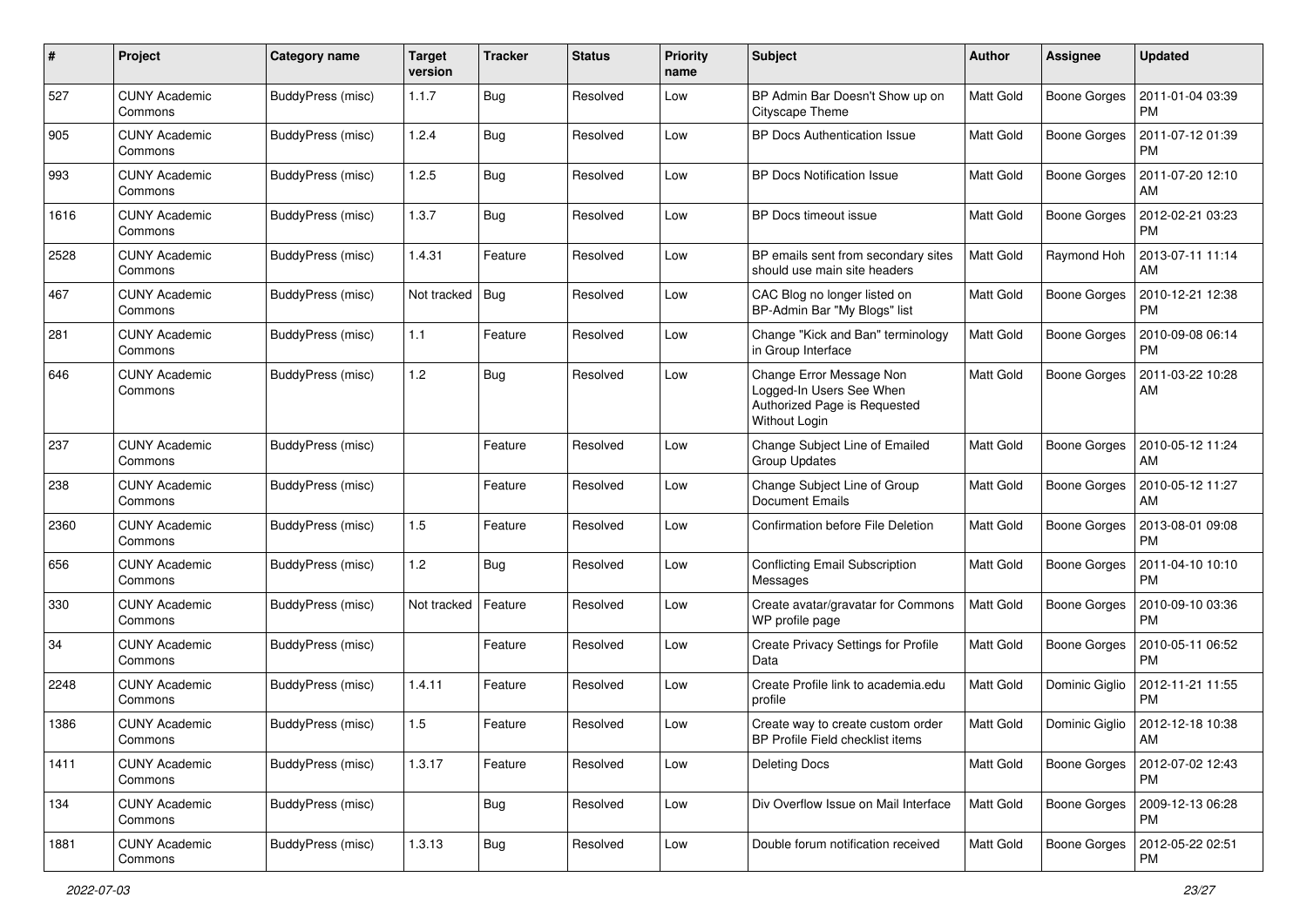| #    | Project                         | Category name     | <b>Target</b><br>version | <b>Tracker</b> | <b>Status</b> | <b>Priority</b><br>name | <b>Subject</b>                                                               | <b>Author</b>    | Assignee            | <b>Updated</b>                |
|------|---------------------------------|-------------------|--------------------------|----------------|---------------|-------------------------|------------------------------------------------------------------------------|------------------|---------------------|-------------------------------|
| 2121 | <b>CUNY Academic</b><br>Commons | BuddyPress (misc) | 1.4.6                    | Bug            | Resolved      | Low                     | Email notification of forum post omits<br>hyperlinked word                   | Matt Gold        | Boone Gorges        | 2012-09-30 09:05<br>AM        |
| 332  | <b>CUNY Academic</b><br>Commons | BuddyPress (misc) | 1.0.3                    | Feature        | Resolved      | Low                     | Embed Links in Forum Notification<br>Posts                                   | <b>Matt Gold</b> | <b>Boone Gorges</b> | 2010-09-14 09:34<br>AM        |
| 2387 | <b>CUNY Academic</b><br>Commons | BuddyPress (misc) | 1.4.19                   | Bug            | Resolved      | Low                     | File upload notifications contain<br>escape characters                       | <b>Matt Gold</b> | Boone Gorges        | 2013-02-11 02:21<br><b>PM</b> |
| 2191 | <b>CUNY Academic</b><br>Commons | BuddyPress (misc) | 1.4.10                   | Bug            | Resolved      | Low                     | File upload to group doesn't register<br>as activity?                        | <b>Matt Gold</b> | Dominic Giglio      | 2012-11-11 09:28<br><b>PM</b> |
| 1615 | <b>CUNY Academic</b><br>Commons | BuddyPress (misc) |                          | Feature        | Duplicate     | Low                     | Forum search                                                                 | Matt Gold        | <b>Boone Gorges</b> | 2012-02-04 10:22<br>AM        |
| 310  | <b>CUNY Academic</b><br>Commons | BuddyPress (misc) | Future<br>release        | Feature        | Assigned      | Low                     | <b>Friend Request Email</b>                                                  | <b>Matt Gold</b> | Samantha<br>Raddatz | 2015-11-09 05:08<br><b>PM</b> |
| 2251 | <b>CUNY Academic</b><br>Commons | BuddyPress (misc) | 1.4.13                   | Bug            | Resolved      | Low                     | From address of forum notifications                                          | <b>Matt Gold</b> | Boone Gorges        | 2013-02-03 01:56<br><b>PM</b> |
| 50   | <b>CUNY Academic</b><br>Commons | BuddyPress (misc) |                          | Feature        | Resolved      | Low                     | Give Group Moderators Additional<br>Privileges                               | Matt Gold        | Boone Gorges        | 2009-12-08 02:23<br><b>PM</b> |
| 2595 | <b>CUNY Academic</b><br>Commons | BuddyPress (misc) | 1.4.29                   | <b>Bug</b>     | Resolved      | Low                     | Group invitation script                                                      | Matt Gold        | <b>Boone Gorges</b> | 2013-06-02 04:06<br><b>PM</b> |
| 1624 | <b>CUNY Academic</b><br>Commons | BuddyPress (misc) | Future<br>release        | Feature        | Rejected      | Low                     | Group's announcements disappear<br>when group privacy changed                | <b>Matt Gold</b> | Boone Gorges        | 2012-02-29 09:31<br>AM        |
| 1249 | <b>CUNY Academic</b><br>Commons | BuddyPress (misc) |                          | Feature        | Rejected      | Low                     | Highlight password-change options<br>for people using automated<br>passwords | <b>Matt Gold</b> | Dominic Giglio      | 2012-07-02 07:50<br>AM        |
| 660  | <b>CUNY Academic</b><br>Commons | BuddyPress (misc) | 1.2                      | <b>Bug</b>     | Resolved      | Low                     | HTML Markup appears in activity<br>comment                                   | <b>Matt Gold</b> | Boone Gorges        | 2011-04-04 02:39<br><b>PM</b> |
| 661  | <b>CUNY Academic</b><br>Commons | BuddyPress (misc) | 1.2                      | Bug            | Resolved      | Low                     | HTML Special Characters Appear in<br><b>Email Notification Text</b>          | <b>Matt Gold</b> | Raymond Hoh         | 2011-05-04 08:55<br>AM        |
| 1990 | <b>CUNY Academic</b><br>Commons | BuddyPress (misc) | 1.3.17                   | Bug            | Resolved      | Low                     | In Forum post list, member avatar<br>partially obscures member name          | <b>Matt Gold</b> | Boone Gorges        | 2012-07-29 08:42<br><b>PM</b> |
| 215  | <b>CUNY Academic</b><br>Commons | BuddyPress (misc) |                          | Bug            | Resolved      | Low                     | Inaccurate dates on group page`                                              | <b>Matt Gold</b> | Boone Gorges        | 2010-05-12 12:11<br><b>PM</b> |
| 55   | <b>CUNY Academic</b><br>Commons | BuddyPress (misc) |                          | Feature        | Resolved      | Low                     | Length of RSS feed on News page                                              | <b>Matt Gold</b> | Boone Gorges        | 2009-10-22 10:32<br>AM        |
| 614  | <b>CUNY Academic</b><br>Commons | BuddyPress (misc) | 1.1.10                   | Bug            | Rejected      | Low                     | Log out button on BP Admin bar<br>covers logo                                | <b>Matt Gold</b> | Boone Gorges        | 2011-03-04 05:58<br><b>PM</b> |
| 531  | <b>CUNY Academic</b><br>Commons | BuddyPress (misc) | 1.1.7                    | Bug            | Resolved      | Low                     | Member reports problems with avatar<br>cropping                              | Matt Gold        | Boone Gorges        | 2011-01-04 05:10<br><b>PM</b> |
| 3343 | <b>CUNY Academic</b><br>Commons | BuddyPress (misc) | 1.6.11                   | Bug            | Resolved      | Low                     | Minor Email display error                                                    | <b>Matt Gold</b> | Boone Gorges        | 2014-08-01 10:01<br>AM        |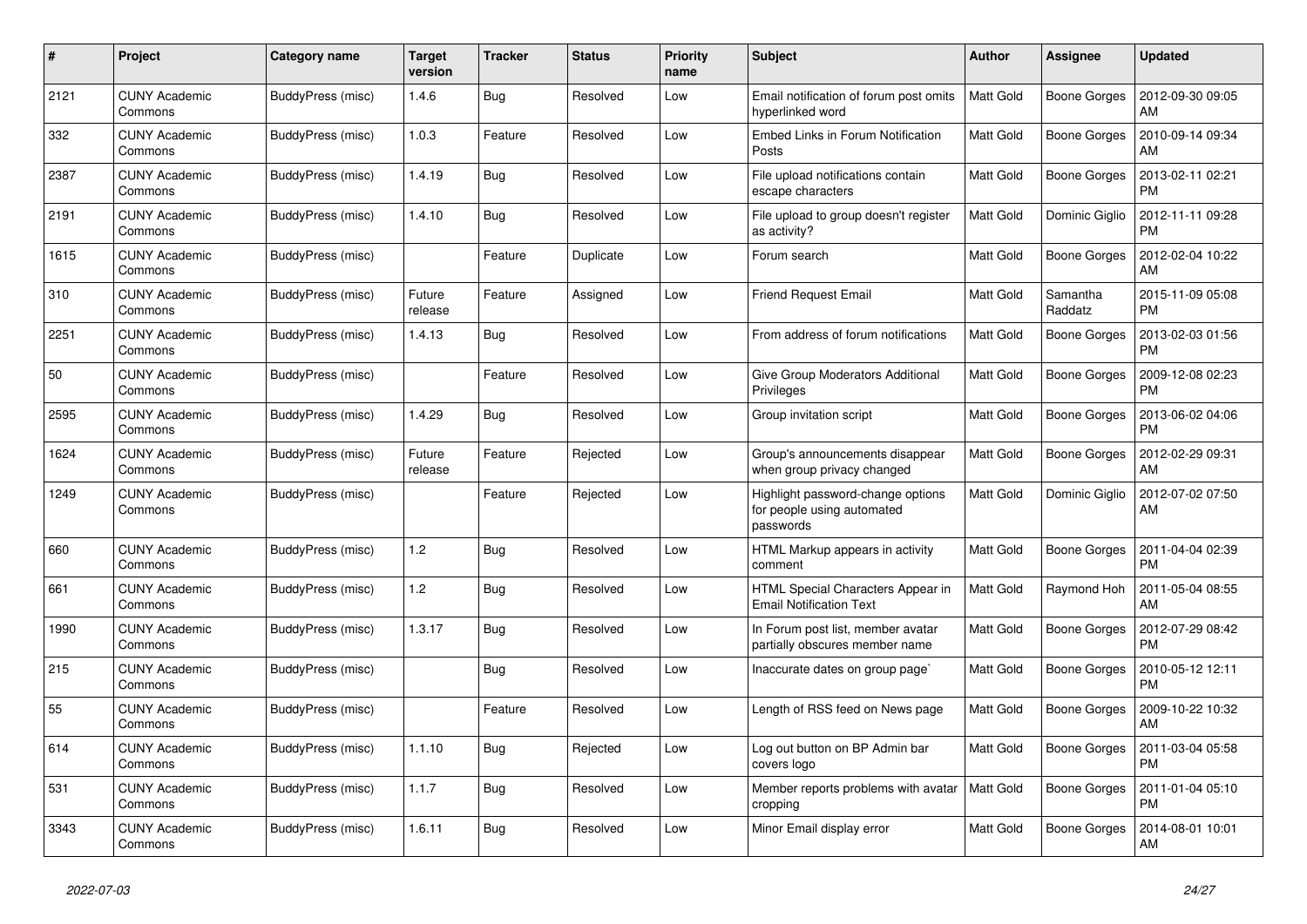| #    | Project                         | <b>Category name</b> | <b>Target</b><br>version | <b>Tracker</b> | <b>Status</b> | <b>Priority</b><br>name | <b>Subject</b>                                                                                    | <b>Author</b>    | Assignee            | <b>Updated</b>                |
|------|---------------------------------|----------------------|--------------------------|----------------|---------------|-------------------------|---------------------------------------------------------------------------------------------------|------------------|---------------------|-------------------------------|
| 37   | <b>CUNY Academic</b><br>Commons | BuddyPress (misc)    |                          | Feature        | Resolved      | Low                     | Move Member Search up on Member<br>page                                                           | <b>Matt Gold</b> | <b>Boone Gorges</b> | 2009-12-07 08:20<br>AM        |
| 1495 | <b>CUNY Academic</b><br>Commons | BuddyPress (misc)    | 1.3.3                    | <b>Bug</b>     | Rejected      | Low                     | Newest Member Filter on homepage<br>not working                                                   | <b>Matt Gold</b> | <b>Boone Gorges</b> | 2011-12-22 11:29<br>AM        |
| 1571 | <b>CUNY Academic</b><br>Commons | BuddyPress (misc)    | 1.3.6                    | <b>Bug</b>     | Resolved      | Low                     | Non-CUNY Sign-Up Code Pages<br>Published                                                          | Matt Gold        | Boone Gorges        | 2012-02-08 04:46<br><b>PM</b> |
| 339  | <b>CUNY Academic</b><br>Commons | BuddyPress (misc)    | Future<br>release        | Feature        | Rejected      | Low                     | Offer Views/Previews of Documents<br>in Group Docs folder                                         | <b>Matt Gold</b> | Boone Gorges        | 2010-09-20 09:03<br><b>PM</b> |
| 154  | <b>CUNY Academic</b><br>Commons | BuddyPress (misc)    |                          | Bug            | Resolved      | Low                     | Order of posts on Forum page                                                                      | Matt Gold        | <b>Boone Gorges</b> | 2010-05-11 04:53<br><b>PM</b> |
| 1859 | <b>CUNY Academic</b><br>Commons | BuddyPress (misc)    | 1.3.13                   | Bug            | Resolved      | Low                     | Orthographical error on page in the<br>sign-up process                                            | <b>Matt Gold</b> | <b>Boone Gorges</b> | 2012-05-02 11:43<br>AM        |
| 307  | <b>CUNY Academic</b><br>Commons | BuddyPress (misc)    | 1.1                      | Feature        | Resolved      | Low                     | Possible to Change in Group Slug?                                                                 | <b>Matt Gold</b> | Boone Gorges        | 2010-11-20 09:12<br>AM        |
| 2101 | <b>CUNY Academic</b><br>Commons | BuddyPress (misc)    | 1.5                      | Feature        | Resolved      | Low                     | Provide Site Admins Access to Send<br><b>Invites Menus</b>                                        | <b>Matt Gold</b> | <b>Boone Gorges</b> | 2013-08-01 09:07<br><b>PM</b> |
| 2066 | <b>CUNY Academic</b><br>Commons | BuddyPress (misc)    | 1.5                      | Feature        | Resolved      | Low                     | Public Blog Posts Associated with<br>Private Groups showing up in<br>Sitewide feed                | <b>Matt Gold</b> | <b>Boone Gorges</b> | 2013-08-09 08:24<br><b>PM</b> |
| 193  | <b>CUNY Academic</b><br>Commons | BuddyPress (misc)    | 1.1                      | Feature        | Rejected      | Low                     | Replace "Kick and Ban" terminology<br>on group member admin page with<br>kinder, gentler language | Matt Gold        | Boone Gorges        | 2010-07-22 02:38<br><b>PM</b> |
| 362  | <b>CUNY Academic</b><br>Commons | BuddyPress (misc)    | 1.2                      | Feature        | Resolved      | Low                     | Require Confirmation on Leaving a<br>Group                                                        | <b>Matt Gold</b> | Boone Gorges        | 2011-02-21 02:51<br><b>PM</b> |
| 763  | <b>CUNY Academic</b><br>Commons | BuddyPress (misc)    | 1.2.3                    | Bug            | Resolved      | Low                     | Resaving BP Docs Preferences on<br>Same Setting Produces Unclear Error<br>Message                 | <b>Matt Gold</b> | Boone Gorges        | 2011-06-02 09:19<br>AM        |
| 244  | <b>CUNY Academic</b><br>Commons | BuddyPress (misc)    |                          | Bug            | Rejected      | Low                     | Some notifications persist after being<br>clicked                                                 | Matt Gold        | <b>Boone Gorges</b> | 2014-05-01 09:20<br>AM        |
| 224  | <b>CUNY Academic</b><br>Commons | BuddyPress (misc)    |                          | Feature        | Resolved      | Low                     | <b>Sort Group Documents</b>                                                                       | <b>Matt Gold</b> | Boone Gorges        | 2010-05-11 07:36<br><b>PM</b> |
| 2220 | <b>CUNY Academic</b><br>Commons | BuddyPress (misc)    | 1.4.11                   | Bug            | Resolved      | Low                     | Spacing error on BP Doc comments                                                                  | <b>Matt Gold</b> | Dominic Giglio      | 2012-11-20 03:47<br><b>PM</b> |
| 2221 | <b>CUNY Academic</b><br>Commons | BuddyPress (misc)    |                          | Bug            | Duplicate     | Low                     | Spacing error on BP Doc comments                                                                  | <b>Matt Gold</b> | Boone Gorges        | 2012-10-30 10:03<br>AM        |
| 181  | <b>CUNY Academic</b><br>Commons | BuddyPress (misc)    |                          | <b>Bug</b>     | Resolved      | Low                     | spam comments showing up in<br>activity stream                                                    | <b>Matt Gold</b> | Boone Gorges        | 2010-06-22 06:53<br><b>PM</b> |
| 1555 | <b>CUNY Academic</b><br>Commons | BuddyPress (misc)    | 1.3.6                    | Bug            | Resolved      | Low                     | Sticky forum post shows up twice in<br>post listings                                              | <b>Matt Gold</b> | Boone Gorges        | 2012-02-08 06:44<br><b>PM</b> |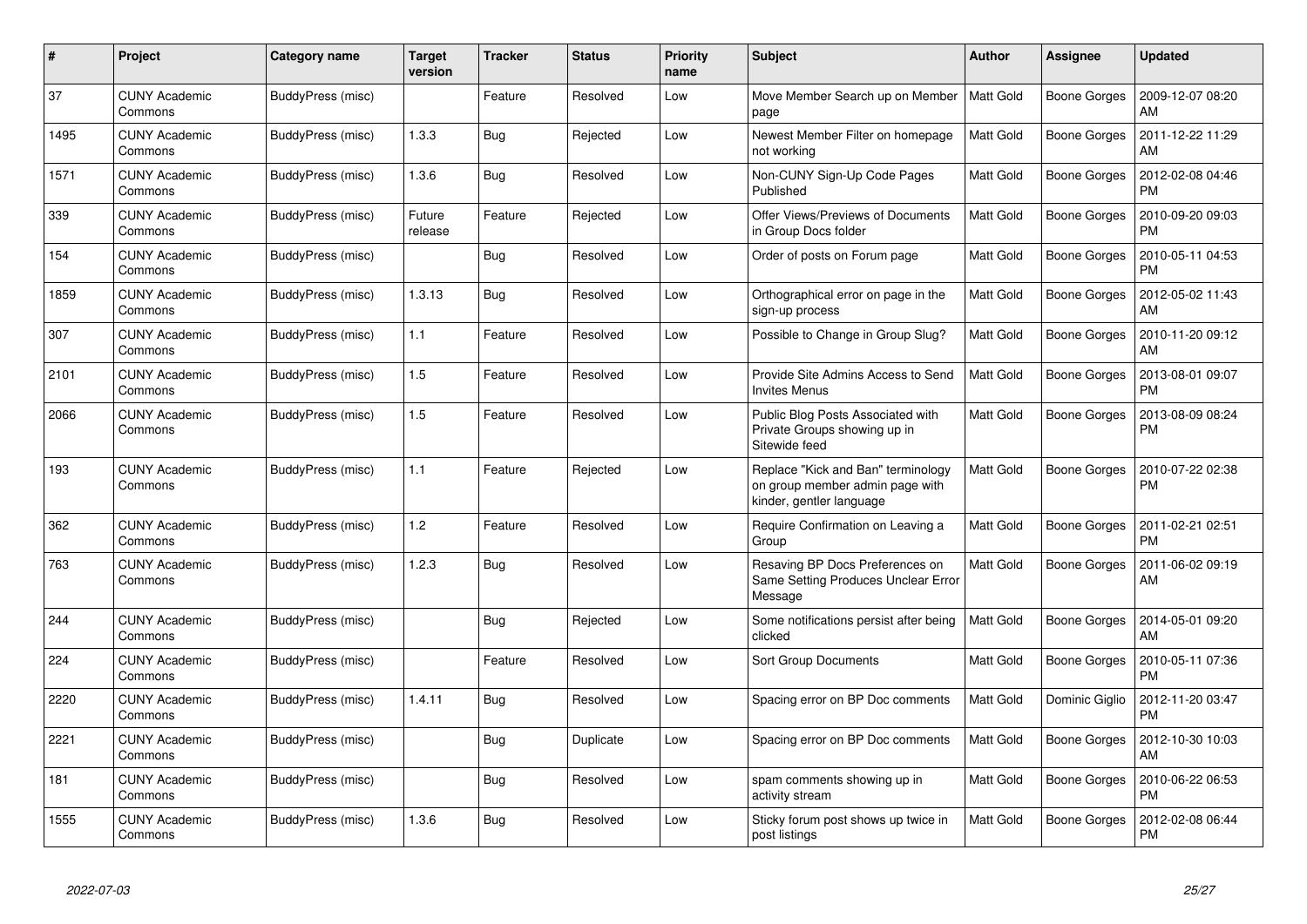| #    | Project                         | Category name          | <b>Target</b><br>version | <b>Tracker</b> | <b>Status</b> | <b>Priority</b><br>name | <b>Subject</b>                                                | Author           | Assignee            | <b>Updated</b>                |
|------|---------------------------------|------------------------|--------------------------|----------------|---------------|-------------------------|---------------------------------------------------------------|------------------|---------------------|-------------------------------|
| 156  | <b>CUNY Academic</b><br>Commons | BuddyPress (misc)      |                          | Bug            | Resolved      | Low                     | <b>Sticky Posts and Recently Active</b><br><b>Topics List</b> | <b>Matt Gold</b> | Boone Gorges        | 2010-05-11 05:22<br><b>PM</b> |
| 160  | <b>CUNY Academic</b><br>Commons | BuddyPress (misc)      |                          | <b>Bug</b>     | Resolved      | Low                     | Sticky Posts and Recently Active<br>Topics List               | <b>Matt Gold</b> | <b>Boone Gorges</b> | 2010-01-21 02:02<br><b>PM</b> |
| 229  | <b>CUNY Academic</b><br>Commons | BuddyPress (misc)      | Future<br>release        | Feature        | Rejected      | Low                     | Text color on BP elements                                     | Matt Gold        | Chris Stein         | 2010-08-26 04:26<br><b>PM</b> |
| 306  | <b>CUNY Academic</b><br>Commons | BuddyPress (misc)      | 1.0.1                    | Bug            | Rejected      | Low                     | Text on Group Page should be<br>darker                        | <b>Matt Gold</b> | Boone Gorges        | 2010-08-26 04:23<br><b>PM</b> |
| 856  | <b>CUNY Academic</b><br>Commons | BuddyPress (misc)      | 1.2.4                    | <b>Bug</b>     | Resolved      | Low                     | Text-alignment issue on group                                 | <b>Matt Gold</b> | Raymond Hoh         | 2011-06-22 10:02<br><b>PM</b> |
| 1546 | <b>CUNY Academic</b><br>Commons | BuddyPress (misc)      | 1.3.5                    | Bug            | Resolved      | Low                     | Unable to view comparative<br>document history in BP Docs     | <b>Matt Gold</b> | Boone Gorges        | 2012-01-17 06:13<br><b>PM</b> |
| 31   | <b>CUNY Academic</b><br>Commons | BuddyPress (misc)      |                          | Feature        | Resolved      | Low                     | Upgrade to BuddyPress 1.1                                     | <b>Matt Gold</b> | Boone Gorges        | 2009-12-08 04:00<br><b>PM</b> |
| 2519 | <b>CUNY Academic</b><br>Commons | BuddyPress (misc)      |                          | Bug            | Rejected      | Low                     | User doesn't show up in site search                           | <b>Matt Gold</b> | Boone Gorges        | 2014-05-01 08:33<br><b>PM</b> |
| 2041 | <b>CUNY Academic</b><br>Commons | BuddyPress (misc)      | 1.4.2                    | Bug            | Resolved      | Low                     | Vertical Alignment on BP Doc<br>"delete" hoverlink            | <b>Matt Gold</b> | Boone Gorges        | 2012-08-13 10:54<br><b>PM</b> |
| 67   | <b>CUNY Academic</b><br>Commons | BuddyPress (misc)      |                          | Feature        | Resolved      | Low                     | Who's Online                                                  | <b>Matt Gold</b> | <b>Boone Gorges</b> | 2009-12-08 07:33<br>PM        |
| 9105 | <b>CUNY Academic</b><br>Commons | <b>BuddyPress Docs</b> | 1.12.7                   | Bug            | Resolved      | Urgent                  | BP doc titles/dates messed up                                 | <b>Matt Gold</b> | Boone Gorges        | 2018-01-23 11:00<br>AM        |
| 2523 | <b>CUNY Academic</b><br>Commons | <b>BuddyPress Docs</b> | Future<br>release        | Feature        | Assigned      | Normal                  | Allow Users to Upload Images to BP<br>Docs                    | <b>Matt Gold</b> | Boone Gorges        | 2015-11-09 06:14<br><b>PM</b> |
| 3581 | <b>CUNY Academic</b><br>Commons | <b>BuddyPress Docs</b> | 1.7.1                    | Bug            | Resolved      | Normal                  | <b>BuddyPress Docs Line Break issue</b>                       | <b>Matt Gold</b> | Boone Gorges        | 2014-10-20 02:56<br><b>PM</b> |
| 4057 | <b>CUNY Academic</b><br>Commons | <b>BuddyPress Docs</b> | 1.8.1                    | Bug            | Resolved      | Normal                  | Canceling edit mode of BP Doc<br>reloads editing screen       | Matt Gold        | Boone Gorges        | 2015-06-01 03:08<br><b>PM</b> |
| 3688 | <b>CUNY Academic</b><br>Commons | <b>BuddyPress Docs</b> | 1.7.6                    | <b>Bug</b>     | Resolved      | Normal                  | Doc creation didn't create email<br>notification              | <b>Matt Gold</b> | Boone Gorges        | 2014-12-12 08:57<br>AM        |
| 9149 | <b>CUNY Academic</b><br>Commons | <b>BuddyPress Docs</b> | 1.12.8                   | Bug            | Resolved      | Normal                  | Doc listing layout issue                                      | <b>Matt Gold</b> | Boone Gorges        | 2018-02-13 10:36<br>AM        |
| 4722 | <b>CUNY Academic</b><br>Commons | <b>BuddyPress Docs</b> | Not tracked              | Bug            | Rejected      | Normal                  | Doc listing overflow issue                                    | <b>Matt Gold</b> | Boone Gorges        | 2015-10-11 10:09<br><b>PM</b> |
| 1542 | <b>CUNY Academic</b><br>Commons | <b>BuddyPress Docs</b> | 1.6                      | Bug            | Resolved      | Normal                  | Group Docs Locked                                             | <b>Matt Gold</b> | Boone Gorges        | 2014-03-21 03:38<br><b>PM</b> |
| 1187 | CUNY Academic<br>Commons        | <b>BuddyPress Docs</b> | Future<br>release        | Feature        | Rejected      | Normal                  | Personal Docs                                                 | <b>Matt Gold</b> | Boone Gorges        | 2015-11-12 12:58<br>AM        |